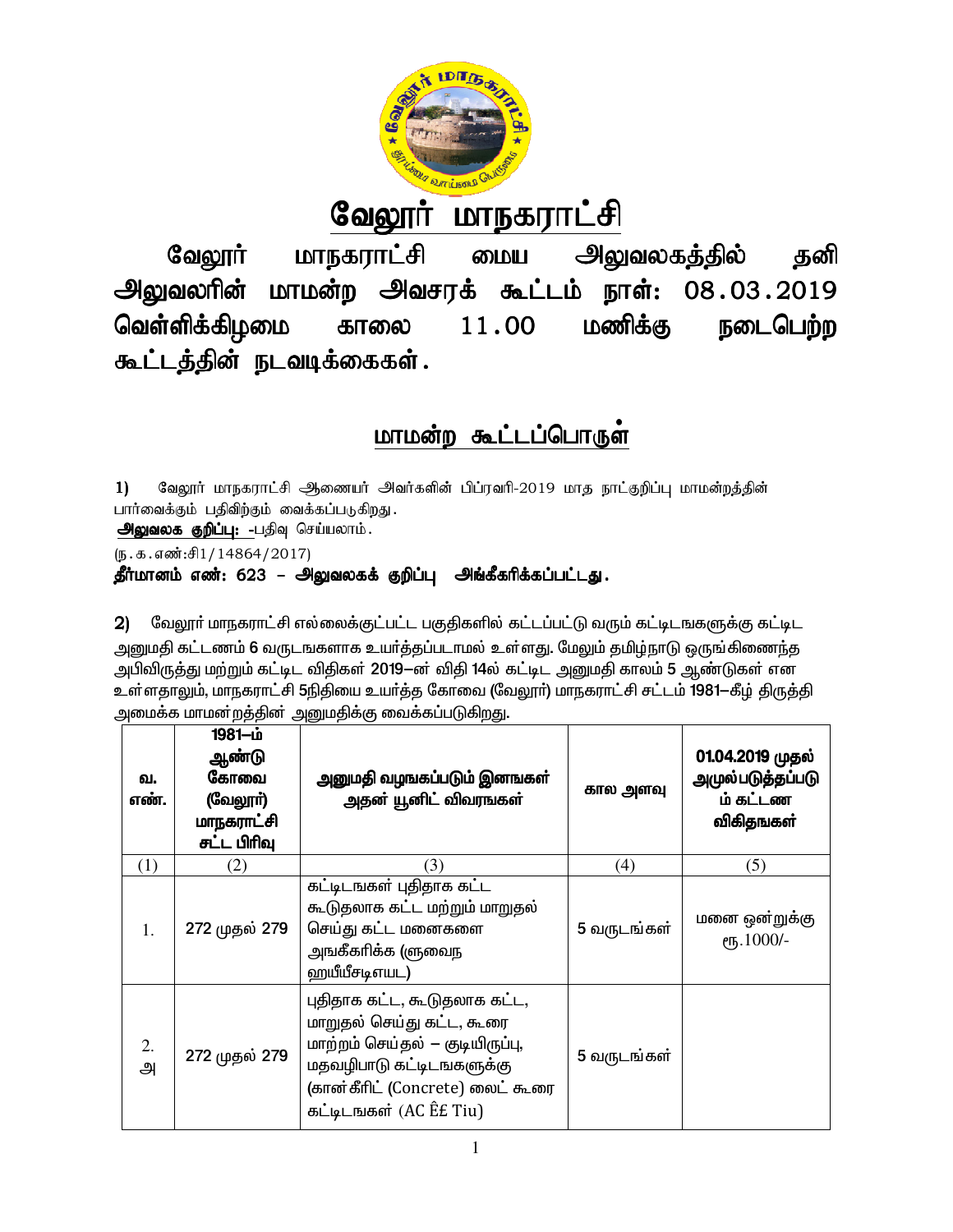|    |     | தரைகீழ் தளம்,<br>$\mathbf{1}$     |              | ரு.300/- 10 ச.மீ.   |
|----|-----|-----------------------------------|--------------|---------------------|
|    |     | செல்லாா், தரை                     |              | மற்றும் அதன்        |
|    |     | தளம்.                             |              | பாகத்திற்கும்       |
|    |     |                                   |              |                     |
|    |     |                                   |              | ரூ.350/- 10 ச.மீ.   |
|    |     | முதல் தளம்<br>2.                  |              | மற்றும் அதன்        |
|    |     |                                   |              | பாகத்திற்கும்       |
|    |     | 3. இரண்டாம் தளம்                  |              |                     |
|    |     | மற்றும் அதற்கு மேல்               |              | ரு.400/- 10 ச.மீ.   |
|    |     | ஒவ்வொரு                           |              | மற்றும் அதன்        |
|    |     | தள்த்திற்கும் 10 ச.மீ             |              | பாகத்திற்கும்       |
|    |     | அல்லது அதன்                       |              |                     |
|    |     | பாகத்திற்கும்.                    |              |                     |
|    |     |                                   |              | <b>குடியிருப்பு</b> |
|    |     | வணிக உபயோகம், தொழில் சாலை         |              | உபயோகத்தில்         |
| ஆ. |     | உபயோகம், கல்வி உபயோகம் —          | 5 வருடங்கள்  | 100ரூ விழுக்காடு,   |
|    |     | போன்ற கட்டிடஙகள்.                 |              | கூடுதல் கட்டணம்     |
|    |     |                                   |              | வசூலிக்கப்படும்     |
| Ï. |     | மல அறை மற்றும் குளியல் அறை        | 5 வருடங்கள்  | ரூ.200/– யூனிட்     |
|    |     |                                   |              | ஔ்றுக்கு            |
|    |     | கிணறு அல்லது ஆழ்துளை கிணறு        |              | ரூ.200/– ஒரு        |
| 3. | 287 | போட்டு அதில் 1 குதிரை வேகதிறன்    | 5 வருடங்கள்  | எண்ணிக்கை           |
|    |     | மின் மோட்டார் பொருத்த             |              |                     |
|    |     | சுற்று சுவர் கட்டவோ அல்லது        |              |                     |
| 4. |     | திருத்தியமைக்கவோ ஒவ்வொரு 10       | 5 வருடங்கள்  | ரூ.100/10 மீ        |
|    |     | மீ நீளத்திற்கும், அதன்படி (உயரம்  |              |                     |
|    |     | 2.4 மீ-க்குள் இருக்க வேண்டும்.)   |              |                     |
|    |     | கட்டிட இடிபாடு பொருள்கள்          |              | கட்டிட அனுமதி       |
|    |     | அல்லது கல்மண், மணல் ஜல்லி         | கட்டிட பணி   | கட்டணத்தில்         |
| 5. | 264 | ஆகியவற்றை வெளிப்புறம் கொட்டி,     | முடியும் வரை | 25% விழுக்காடு      |
|    |     | சேமிப்பு தற்காலிகமாக செய்தல்      |              | கூடுதலாக            |
|    |     |                                   |              | வசூலிக்கப்படும்.    |
|    |     | கட்டிட அனுமதி வழஙகப்பட்ட          |              | еҧ.1000/-           |
| 6. |     | வரைபடத்திற்கு உண்மை நகல்          | 5 வருடங்கள்  | வரைபடம்             |
|    |     | வழங்க                             |              | ஔ்றுக்கு            |
| 7. |     | கட்டிட விண்ணப்பஙகள் கூராய்வு      | விண்ணப்பம்   | еҧ.500/-            |
|    |     | கட்டணம்                           | ஔ்றுக்கு     |                     |
|    |     | நகரளவு சர்வே புலப்பட நகல் மற்றும் | ஒரு நகரளவு   |                     |
| 8. |     | அ பதிவேடு                         | எண்ணிக்கை    | еҧ.200/-            |
|    |     |                                   | ஔ்றுக்கு     |                     |
| 9. |     | கட்டிட முடிவு சான்று              | சான்று       | еҧ.1000/-           |
|    |     |                                   | ஒன்றுக்கு    | ஔ்றுக்கு            |

# <mark>ஞறிப்பு:</mark>

அனுமதிக்கப்பட்ட கால அளவுகளுக்குள் கட்டி முடிக்கப்படாத கட்டிடங்களின் அனுமதியினை புதுப்பிக்க.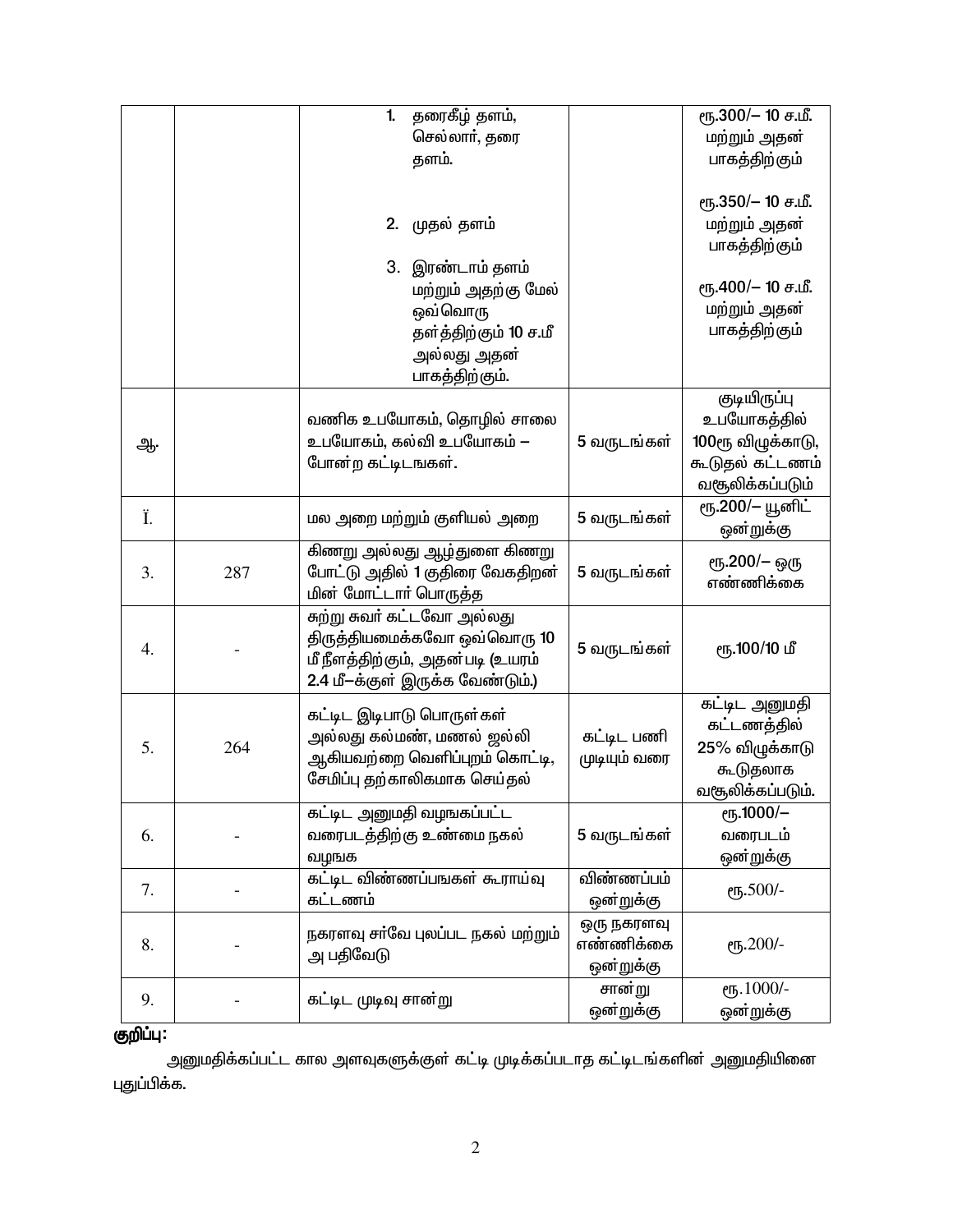(அ). மேற்படி அனுமதியை புதுப்பிக்க அனுமதி காலத்திற்குள்ளாக கட்டணம் செலுத்தி மனு செய்பவா்கள் ஏற்கனவே செலுத்திய அனுமதி கட்டணத் தொகையில் 50ரூ செலுத்த வேண்டும். (புதுப்பித்தல் காலம் 3 ஆண்டுகள்)

(ஆ). ஏற்கெனவே 01.01.2012–ல் அமுல்படுத்தப்பட்ட கட்டணங்களில் இதர இனங்கள் மாற்றம் இல்லாமல் வசூல் செய்யப்படவேண்டும். இது குறித்து ஆட்சேபனை ஆலோசணை பெறலாம்.

# அலுவலக குறி**ப்**பு:

ஆட்சேபணை பெறப்படாவிடில் மேற்கண்ட கட்டணங்களை 01.04.2019 முதல் அமுல் படுத்தவும்.

இது சம்பந்தமாக மாவட்ட அரசிதழில் விளம்பரம் செய்யவும் அனுமதி வழங்கலாம்.

# ந.க.எண்.11138/08/எப்1

தீர்மானம் எண்: 624 – அலுவலகக் குறிப்பு அங்கீகரிக்கப்பட்டது.

இம்மாநகராட்சி எல்லைக்குட்பட்ட பகுதிகளில் தொடர்கட்டுமான பகுதிகள் (ஊடிவேரைநள  $(3)$ க்ஷரடைன&ைப ஹசநய) மற்றும் பொருளாதரத்தில் நலிவடைந்தோர் பகுதிகள் (நுறுளு) மற்றும் குடிசை பகுதிகளின் பட்டியல் இத்துடன் இணைக்கப்பட்டுள்ளது. இந்த பட்டியலை மாமன்றத்தின் பாா்வைக்கு கீழ்கண்டவாறு வைக்கப்படுகிறது.

# 1. Continues Building Area

## Zone-I

- 1. Cuddalore to Chittoor Road
- 2. Auxilium College Road
- 3. Kangeyanallore main road
- 4. Gudiyatham Road
- 5. Chennai Salai
- 6. Vallimalai Road (upto railway gate)
- 7. T.K.Puram road (upto Viruthampet panchayat)

## Zone-II

- 1. Kanar Masuthi paguthi
- 2. B.T.C. Salai
- 3. Nainiyappan street
- 4. Ramar Bajanai Kovil street
- 5. Main Bazzar Street
- 6. Kirupanantha variyar salai
- 7. Thukkaram Bajanai kovil street
- 8. Katpadi road
- 9. Arcot road
- 10. Sukkaiya Vathiyar Street
- 11. Gandhi road
- 12. K.V.S. chetty street
- 13. Lathif basha street
- 14. Beri Bakkali street
- 15. Chinna Kumban street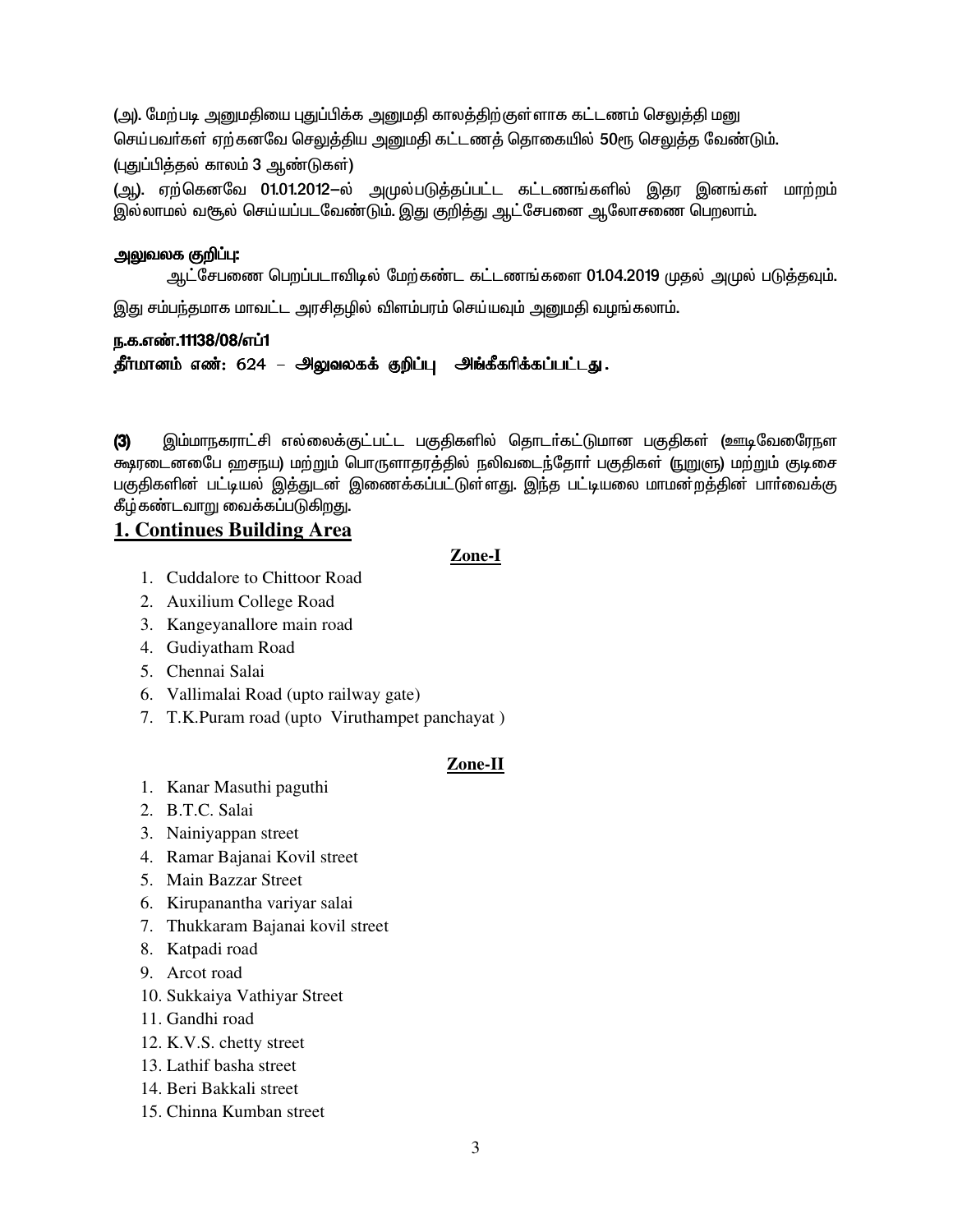# 16. Babu Rao street

# **Zone-III**

# **Palavansathukuppam**

- 1. Bajanai kovil street
- 2. Othavadai street
- 3. Nadu street
- 4. Thennamara street
- 5. Puthu street

# **Virupatchipuram**

- 1. Perumal kovil street
- 2. Pillaiyar kovil street
- 3. Jeeva street
- 4. Thiru. V.Ka. street
- 5. Arni road

# **Bagayam**

- 1. Sanjeevipuram main road
- 2. Vellore Anna salai

# **Velapadi**

- 1. Ramar Bajanai kovil street
- 2. Periya kalani kattu street
- 3. Servai munisamy mudaliyar street
- 4. Marakadai kandappa mudali street
- 5. Chinna kalani kattu street
- 6. Perumal kovil street
- 7. Thennamara street
- 8. Masilamani street
- 9. Uthiramatha kovil street
- 10. Thol kidangu street
- 11. Narasinga mada street
- 12. G.P.H. road
- 13. Nainiyappan street
- 14. Reddiyappan street
- 15. Nalanpattarai periya street
- 16. D.K.M.College street
- 17. Register periya samy street
- 18. Tollgate to Sankaranpalayam road
- 19. Vepamara street
- 20. Otteri road
- 21. Civil supply road
- 22. Annanagar road

# **Zone-IV**

- 1. Sripuram salai
- 2. Annasalai
- 3. R.N.Palayam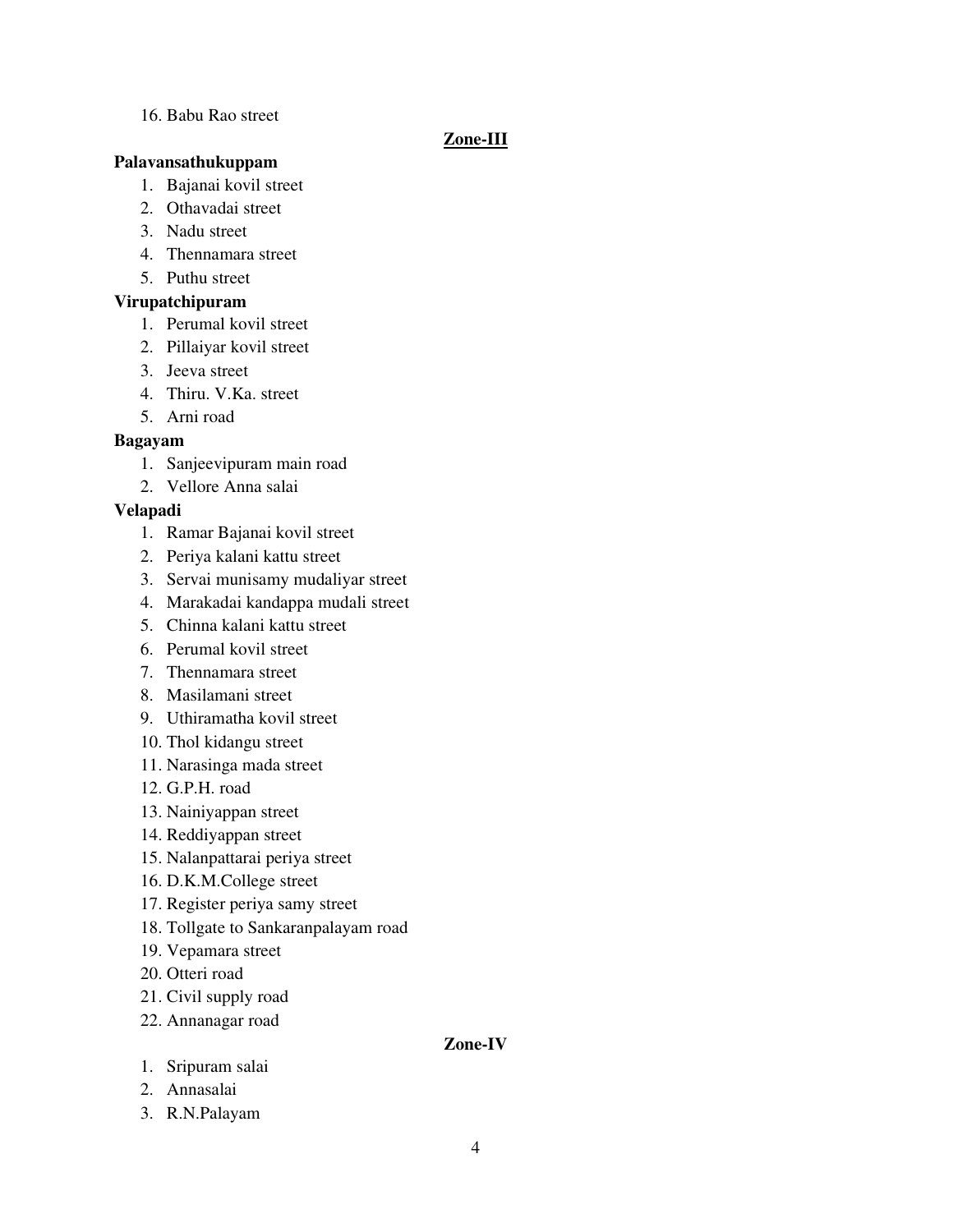- 4. Kaspa main road
- 5. Janda street, kaspa
- 6. Pillaiyar kovil street, kaspa
- 7. Perumal kovil street, kaspa

# **2. EWS Area**

TNHB Layout Phase – I EWS – 156 No's

Phase – IV EWS – 55 No's

Phase – V EWS – 57 No's

# **3. Un notified slum area / Notified slum area**

| S.No           | <b>List of Slum Area Location</b>                  |                | No. of Household |
|----------------|----------------------------------------------------|----------------|------------------|
|                |                                                    | <b>No</b>      | in the Slum      |
| $\mathbf{1}$   | <b>INDIRA NAGAR</b>                                | $\mathbf{1}$   | 75               |
| $\overline{2}$ | <b>JJ NAGAR</b>                                    | $\mathbf{1}$   | 26               |
| 3              | PALLI KUPPAM,, KILL MOTTUR                         | $\overline{2}$ | 146              |
| 4              | KANNAKAR STREET KATPADI                            | $\overline{4}$ | 29               |
| 5              | <b>VTK NAGAR</b>                                   | $\overline{4}$ | 56               |
| 6              | VTK LATHER SHOP ST                                 | $\overline{4}$ | 53               |
| 7              | AKARAVARAM MARIAMMAN KOIL ST                       | 5              | 30               |
| 8              | KILITHANPATTARIA MAIN ROAD                         | 5              | 31               |
| 9              | ERIMUNAI KASTHURI BAI ST                           | $\overline{7}$ | 41               |
| 10             | JOTHI NAGAR, KULLAKARAI ST, ARRUPPU<br><b>MEDU</b> | 8              | 186              |
| 11             | THIRUVALLUVAR NAGAR MAIN ROAD                      | 8              | 34               |
| 12             | ARRUPPU MEDU                                       | 10             | 152              |
| 13             | <b>KALINJUR MAIN ROAD</b>                          | 11             | 60               |
| 14             | <b>BHARATHIYAR STREET KALINJUR</b>                 | 11             | 28               |
| 15             | <b>GANGAIAMMAN KOIL ST</b>                         | 13             | 48               |
| 16             | PERUMAL KOIL STREET                                | 13             | 23               |
| 17             | <b>KAMARAJ STREET</b>                              | 15             | 28               |
| 18             | <b>BRA NAGAR</b>                                   | 15             | 98               |
| 19             | <b>INDIRA KUDIIRUPPU</b>                           | 15             | 11               |
| 20             | <b>ANNA STREET</b>                                 | 15             | 27               |
| 21             | <b>KANAR KUDISAI PART</b>                          | 28             | 20               |
| 22             | PRASATH NAGAR                                      | 27             | 40               |
| 23             | <b>IRULAR COLONI</b>                               | 21             | 40               |
| 24             | <b>V.O.C NAGAR</b>                                 | 24             | 508              |
| 25             | <b>NEHRU NAGAR</b>                                 | 24             | 234              |
| 26             | B.T.C. ROAD, PASSAPATHAN METTU ST                  | 30             | 70               |
| 27             | <b>MOOLA KOLLAI</b>                                | 22             | 165              |
| 28             | SUDHANDIRA POON VIZHA NAGAR                        | 22             | 96               |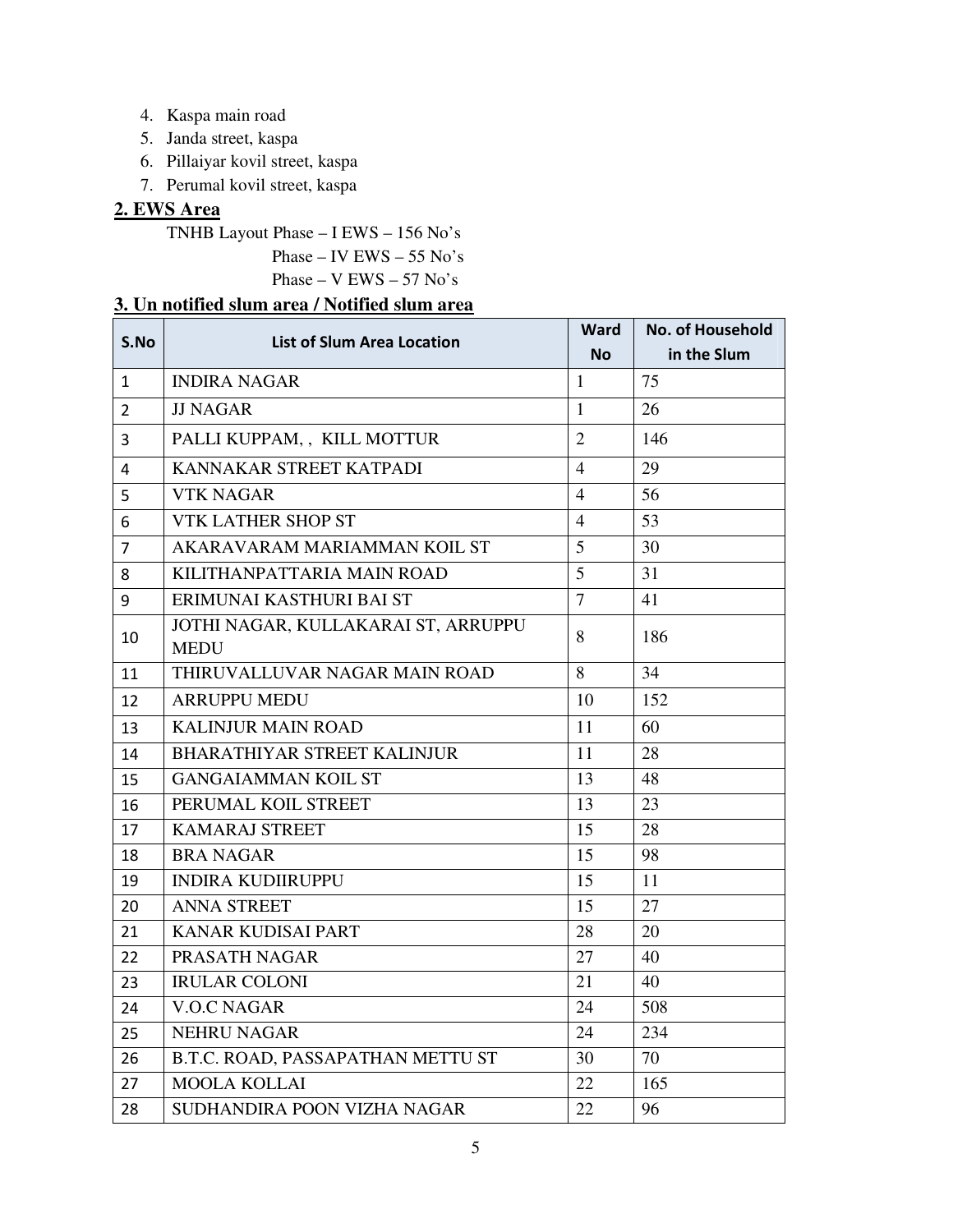| 29 | <b>INDIRA NAGAR</b>         |    | 232 |
|----|-----------------------------|----|-----|
| 30 | NEHRU NAGAR PHASE II<br>23  |    | 78  |
| 31 | <b>NAINIAPPAN ST</b>        | 16 | 130 |
| 32 | <b>RAMAR BAJANI KOIL ST</b> | 16 | 70  |
| 33 | UTTIRA MATHA KOIL BACK SIDE | 31 | 179 |
| 34 | <b>DEVARAJ NAGAR</b>        | 31 | 238 |
| 35 | <b>MURUGAN KOIL ST</b>      | 35 | 70  |
| 36 | S.S.K.MANYAM                | 34 | 120 |
| 37 | M.G.R.NAGAR                 | 35 | 120 |
| 38 | <b>CHENGANATHAM ROAD</b>    | 36 | 120 |
| 39 | NEW AKKARKARAM              | 32 | 68  |
| 40 | KAMARAJAR NAGAR             | 37 | 19  |
| 41 | <b>NALLA CHATHIRAM</b>      | 37 | 27  |
| 42 | <b>BADHU SAH NAGAR</b>      | 41 | 30  |
| 43 | <b>BHARATHIYAR NAGAR</b>    | 42 | 10  |
| 44 | <b>INDIRA NAGAR</b>         | 43 | 120 |
| 45 | THIRUVALLUVAR NAGAR         | 44 | 50  |
| 46 | AMBEDHKAR NAGARQ            | 45 | 121 |
| 47 | M.G.R.NAGAR                 | 45 | 214 |
| 48 | <b>ARUNTHIYAR COLONI</b>    | 47 | 40  |
| 49 | VISHVANATHA NAGAR           | 48 | 99  |
| 50 | <b>JEEVA RATHINA NAGAR</b>  | 48 | 90  |
| 51 | <b>AMBEDKAR ST</b>          | 50 | 30  |
| 52 | KANNARTHU KARAI             | 50 | 25  |
| 53 | <b>KOIL MANIYAM</b>         | 50 | 18  |
| 54 | CANTRACTAR SUBER MANIYAM ST | 50 | 21  |
| 55 | <b>KADHARPET</b>            | 51 | 103 |
| 56 | <b>JJ NAGAR</b>             | 51 | 78  |
| 57 | <b>AMBEDKAR ST</b>          | 51 | 93  |
| 58 | <b>MARIAMMAN KOIL ST</b>    | 52 | 110 |
| 59 | <b>MARIANNAN KOIL ST</b>    | 52 | 97  |
| 60 | <b>IBRAHIM SAHIB ST</b>     | 52 | 50  |
| 61 | <b>USAIN PURA ST</b>        | 54 | 41  |
| 62 | <b>CHINNA ST</b>            | 54 | 57  |
| 63 | SIDDHARTHA ST               | 54 | 70  |
| 64 | <b>BYRE LINE</b>            | 55 | 150 |
| 65 | PADAVETTAMMAN KOIL ST,      | 56 | 20  |
| 66 | POONIYAMMAN KOIL ST         | 56 | 14  |
| 67 | <b>GORIMEDU</b>             | 57 | 95  |
| 68 | <b>RAM MURTHI NAGAR</b>     | 57 | 120 |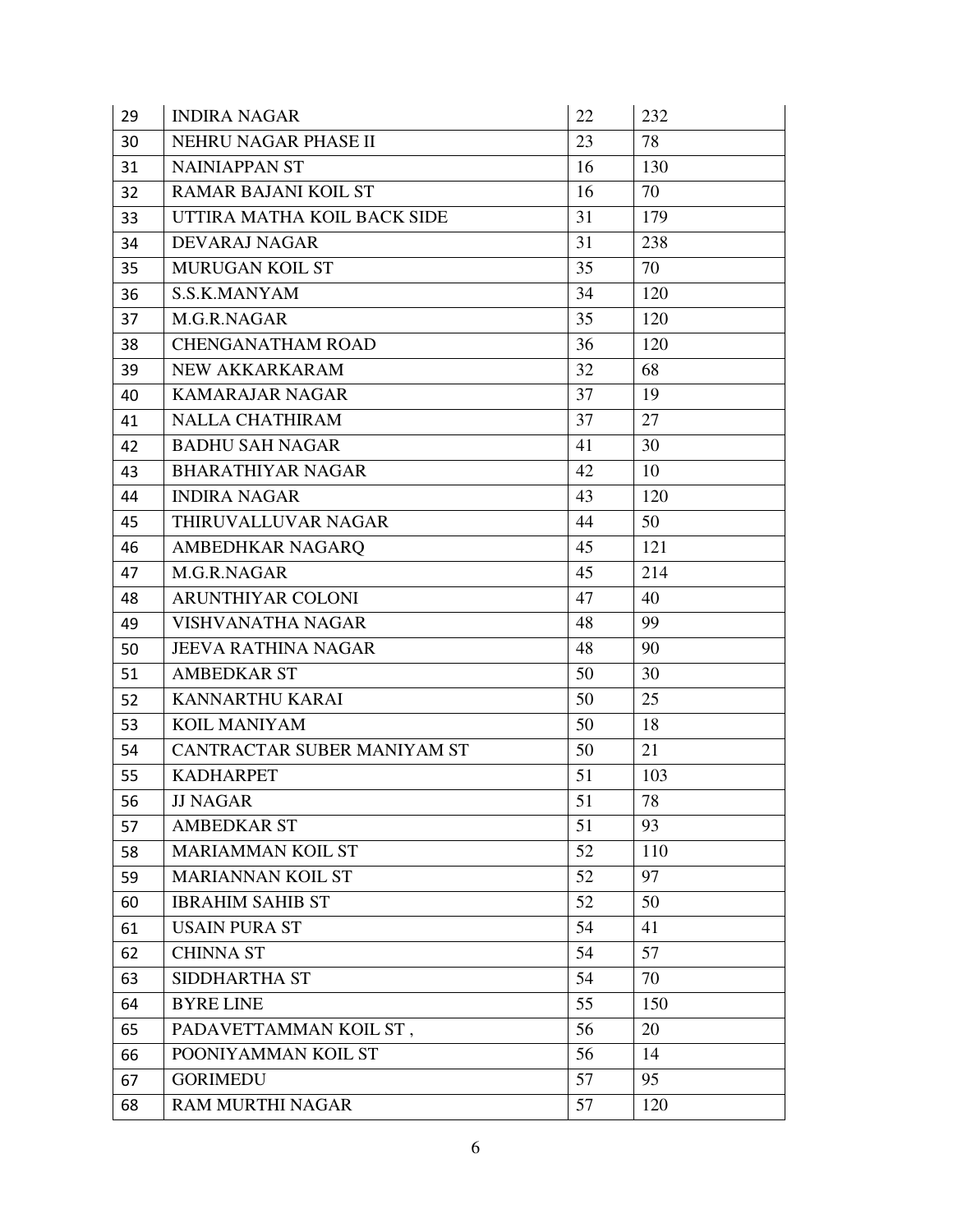| 69 | <b>VEERA SAMY ST</b>                               | 57 | 160 |
|----|----------------------------------------------------|----|-----|
| 70 | K.K. NAGAR                                         | 57 | 195 |
| 71 | <b>AVALIYAR THARKA ST</b>                          | 57 | 60  |
| 72 | SURIYA KULLAM, RANGASWAMY NAGAR                    | 58 | 106 |
| 73 | NEHRU NAGAR, PULIYANTHOPPU                         | 58 | 35  |
| 74 | <b>AVULIYAR NAGAR</b>                              | 58 | 72  |
| 75 | <b>INDIRA NAGAR</b>                                | 58 | 204 |
| 76 | POONGAVANTHAMMAN KOIL ST, BURMA<br><b>COLONI</b>   | 58 | 118 |
| 77 | NAVANEETHAM AMMAN KOIL ST, SAMPATH<br><b>NAGAR</b> | 58 | 164 |
| 78 | KANSALPET, AMBEDKAR NAGAR                          | 59 | 62  |
| 79 | <b>SRINVASAR NAGAR</b>                             | 59 | 162 |
| 80 | <b>AZARATH MAKKAN</b>                              | 59 | 64  |
| 81 | VANAVASAM NAGAR                                    | 59 | 70  |
| 82 | <b>KALANIKATTU ST</b>                              | 59 | 66  |
| 83 | KANSALPET, GANDHI NAGAR                            | 59 | 100 |
| 84 | <b>MUTHUMANDAPAM</b>                               | 59 | 91  |
| 85 | <b>SAMUVEL NAGAR</b>                               | 59 | 94  |
| 86 | PARAI MEDU                                         | 60 | 35  |
| 87 | <b>JEEVA ST</b>                                    | 60 | 30  |

# mYtyf<sub>i</sub>F<sub>¿</sub>¥ò

nkw¦f©l g£oaiy gÂÎ bra¦J mDkÂjfyh«.

### (e.f.v©.1250/v¥1/2019)

# தீர்மானம் எண்: 625 – அலுவலகக் குறிப்பு அங்கீகரிக்கப்பட்டது.

(4) அரசாணை நிலை எண். 92, நகராட்சி நிர்வாக மற்றும் குடிநீர் வழங்கல் துறை நாள்:03.07.2007-ன் மாநகராட்சிக்கு சொந்தமான குத்தகை கடைகளுக்கு ஏலம் விடப்பட்டு 9 ஆண்டுகள் வரை பழைய குத்தகைதாரர்களுக்கே உரிமம் புதுப்பித்து வழங்கலாம் எனவும், புதுப்பிக்கும் போது புதுப்பித்தல் கட்டணம் பெற்று, அவ்வாறு வழங்கப்படும் போது முன்றாண்டுகளுக்கு ஒரு முறை குத்தகை வாடகையில் 15% சதவீதம் உயர்த்தி குத்தகை வாடகை வசூலிக்கப்பட வேண்டும் என்றும் 9 ஆண்டுகளுக்கு மேல் அப்போதைய அங்காடி மதிப்பிற்கு ஏற்றவாறு வாடகை மறுநிர்ணயம் செய்யப்பட வேண்டும் எனவும் அரசாணையில் தெரிவிக்கப்பட்டுள்ளது .

மாநகராட்சியின் மண்டலம்-4க்குட்பட்ட புதிய மீன்மார்கெட் அதன்படி வேலூர் <u>இடத்தி</u>ல் அமைக்கப்பட்டு குத்தகை கடைகள், ஒட்டல் அலங்கார் மற்றும் அரியூரில் உள்ள இரண்டு கடைகள் <del>அ</del>த மொத்தம் 55 கடைகள் **முதல் முறையாக 2013-14ம் ஆண்**டு <u>ப்பரி உ</u> வழங்கப்பட்டு 2018-19 (31.03.2019) வரையில் தற்போது 6 ஆண்டுகள் முடிவடைந்துள்ள நிலையில் மேலும் முன்றாண்டுகள் புதுப்பித்து, காலத்திற்கு 01.04.2019 31.03.2022 வரையில் <u>ப்பரி உ</u> முதல் பழைய குத்தகைதாரர்களுக்கே உரிமம் குத்தகைதாரர்களிடம் புதப்பித்தல் வழங்கவும், கட்டணம் பெற்று,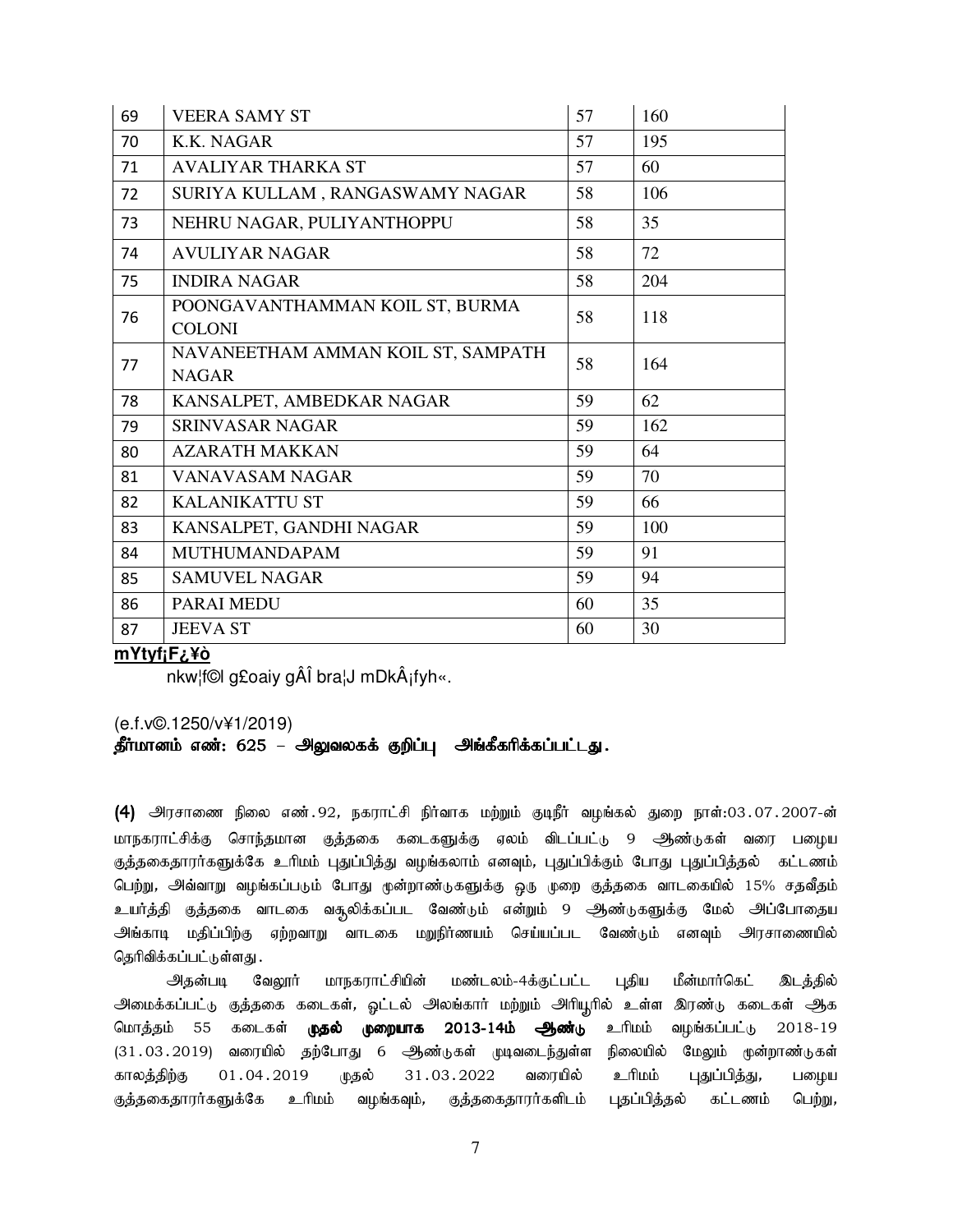தற்போதுள்ள வாடகை தொகையில் 15% சதவீதம் உயர்த்தி குத்தகை உரிமம் புதுப்பித்து வழங்க மாமன்றத்தின் பார்வைக்கும் அனுமதிக்கும் கோரப்படுகிறது.

#### அலுவலகக்குறிப்பு:

31.03.2019 உடன் முடிவடையும் 55 குத்தகை கடைகளுக்கு மீண்டும் முன்றாண்டுகாலத்திற்கு பழைய வாடகை தொகையில் 15% உயர்த்தி பழைய குத்தகைதாரருக்கே உரிமம் வழங்கவும் இதற்கான புதுப்பித்தல் கட்டணம் வசூலிக்கவும் மாமன்றம் அனுமதிக்கலாம்.

### (ந.க.எண். 19267/2016/அ1)

### தீர்மானம் எண்: 626 – அலுவலகக் குறிப்பு அங்கீகரிக்கப்பட்டது.

(5) வேலூர் மாநகராட்சி பொது நிதி 2018-19ன் கீழ் ஆணையர் அவர்களின் செயல்முறை உத்தரவு நாள்: 25.02.2019-ன் படி கீழே பட்டியலில் கண்ட 1 பணி மேற்கொள்ள நிர்வாக அனுமதி பெறப்பட்டுள்ளது. இப்பணிகளுக்கு 08.03.2019 அன்று பெறப்பட்ட ஒப்பந்தப்புள்ளிகளுக்கான ஒப்புநோக்கு பட்டியல் தயார் செய்யப்பட்டுள்ளது . இப்பணிக்கு அிளிக்கப்பட்டுள்ள ஒப்பந்தப்புள்ளிகளில் மதிப்பீட்டை விட குறைந்த தொகைக்கான ஒப்பந்தப்புள்ளி அளித்துள்ள ஒப்பந்தாரர்களின் ஒப்பந்தப்புள்ளியை முடிவு செய்ய மாமன்றத்தின் அனுமதி கோரப்படுகிறது.

| ഖ.<br>எண் | பணியின் பெயர்                                                                                                                                                                                                          | மதிப்பீடு | ஒப்பந்ததாரா்<br>திருவாளர்கள்                          | ஒப்பந்தப்புள்ளி<br>விலைவிகிதம்   | குறிப்பு                                                                                       |
|-----------|------------------------------------------------------------------------------------------------------------------------------------------------------------------------------------------------------------------------|-----------|-------------------------------------------------------|----------------------------------|------------------------------------------------------------------------------------------------|
|           |                                                                                                                                                                                                                        | З         | 4                                                     |                                  | 6                                                                                              |
| 1.        | மாநகராட்சி<br>மண்டல<br>வேலூர்<br>வரி<br>அலுவலகங்கள்,<br>வசூல்மையங்கள்<br>மற்றும்<br>மைய<br>அலுவலகம் ஆகிய<br>இடங்களில்<br><b>UPS</b><br>க்கு<br>தேவையான<br>உள்ள<br>பேட்டரிகள்<br>கொள்முதல்<br>(D)<br>பொறுத்தும் பணிக்கு | 10.85     | S.குப்புசாமி <i>,</i><br>வேலூர்.<br>D.அருதரசு, வேலூர் | $-0.10\%$ (L1)<br>$-0.00\%$ (L2) | $L1 - \phi$ -0.10%<br>மதிப்பீட்டுத்<br>தொகையை விட<br>குறைவாக வழங்கப்<br>பட்டுள்ளதை<br>ஏற்கலாம் |

மேற்படி பட்டியலில் கண்ட பணிக்கு சமர்ப்பிக்கப்பட்டுள்ள ஒப்பந்தப்புள்ளிகளில் குறைந்த தொகைக்கான ஒப்பந்தப்புள்ளி அளித்த ஒப்பந்ததாரரின் ஒப்பந்தப்புள்ளியை ஏற்று பட்டியலில் கண்ட 1 பணிக்கான ஒப்பந்தப்புள்ளியை ஒப்புதல் செய்ய மாமன்றத்தின் அனுமதி கோரப்படுகிறது.

### அலுவலக குறிப்பு :

- $1.$  khr மன்றத்தின் பார்வைக்கு வைக்கப்பட்டுள்ள இப்பொருள் மாமன்றத்தில் பதிவு செய்யலாம்.
- 2. இப்பணிக்கான செலவினக்
- 3. தொகையை பொது நிதி 2018-19ன் கீழ் செலவு செய்யலாம்.
- 4. கேலூர் மாநகராட்சியில் பொது நிதி 2018-19ன் கீழ் ஒப்பந்தப்புள்ளி கோரப்பட்ட மேற்கண்ட 1 பணிக்கு ஒப்பந்தப்புள்ளி அளித்துள்ள ஒப்பந்ததாரரின் குறைந்த தொகைக்கான (L1 (- $(0.10\%)$ ),ஒப்பந்தப்புள்ளியை ஏற்க மாமன்றம் அனுமதிக்கலாம்.

#### (ந.க.எண்<sup>313/2019/E1)</sup>

### தீர்மானம் எண்: 627 – அலுவலகக் குறிப்பு அங்கீகரிக்கப்பட்டது.

 $(6)$  B்வலூர் மாநகராட்சியில் AMRUT 2015-16 – ன் TUFIDCO, Chennai நிறுவனம் முலம் நிதி உதவி பெற்று தமிழ்நாடு குடிநீர் வடிகால் வாரியம் மூலம் செயல்படுத்தப்பட்டு தற்போது பொதுமக்கள் பயன்பாட்டில் உள்ளது .மேற்படி திட்டத்திற்கு செலவிடப்பட்ட தொகையினை ஈடுசெய்யும் பொருட்டு தற்போது குடிநீர் உப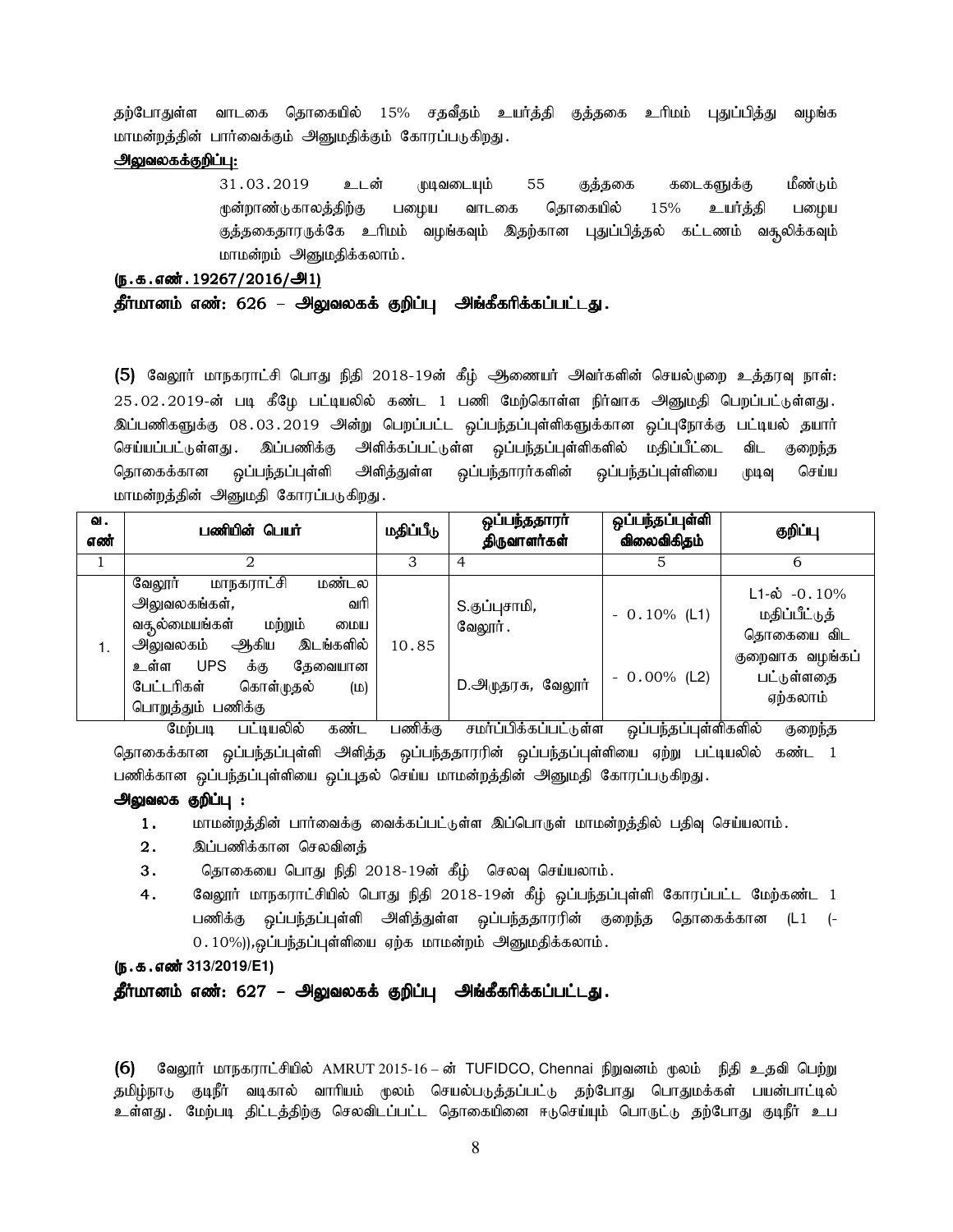விதிகளில் கீழ்கண்டவாறு குடிநீர் வைப்புத் தொகைகள் மற்றும் குடிநீர் கட்டணங்களை உயர்த்த வேண்டி மாமன்ற தீர்மானம் எண்: 23, நாள்:15.02.2016, மற்றும் மாமன்ற தீர்மானம் எண்.156, நாள் 03.03.2016-ல் குடிநீர் உப விதிகளுக்கு அனுமதி பெறப்பட்டு, தலைமை பொறியாளர், நகராட்சி நிர்வாக ஆணையரகம், சென்னை அவர்களின் செயல்முறை கடிதம் எண்: 765/2018/குவ1, நாள்:21.01.2019-ல் மேற்காணும் திருத்தப்பட்ட குடிநீர் உப விதிகளுக்கு பொது அங்கீகாரம் (General Approval) ஒப்புதல் வழங்கிய செயல்முறை ஆணை வழங்கப்பட்டுள்ளது. இதன் விவரம் 29.01.2019 நாளிட்ட தினத்தந்தி மற்றும் தினமணி நாளிதழில் வெளியிடப்பட்டதில் இருந்து 15 நாட்களுக்குள் <del>அ</del>ட்சேபணை தெரிவிக்க விளம்பரம் செய்யப்பட்டது. ஆட்சேபணை தெரிவித்தவர்களின் விவரம் பின்வருமாறு:

| வ . எண் | பெயர்                                    | வ . எண் . | பெயர்                              |
|---------|------------------------------------------|-----------|------------------------------------|
|         | திரு. மு. பர்வதராசன், வேலூர்,            |           | திரு . ப . மேகநாதன் ,சத்துவாச்சாரி |
|         | திரு . கே . சத்தியமூர்த்தி,சத்துவாச்சாரி | 6         | திரு . பி . ஆர் . பழனியப்பன்,      |
|         |                                          |           | சாத்துவாச்சாரி                     |
| 3       | திருமதி . ந . சந்தானலட்சுமி,             |           | திரு. ச. ஜெயபிரகாசம்,சத்துவாச்சாரி |
|         | சத்துவாச்சாரி                            |           |                                    |
|         | திரு. எஸ். பி. கார்த்தி, வேலூர்          |           | திரு. கே.ரவிக்குமார், வேலூர்       |

மேற்கண்ட இவர்கள் காலம் தாழ்த்தி ஆட்சேபனை கடிதம் 06.03.2019 அன்று மாநகராட்சிக்கு பதிவு அஞ்சல் வழியாக ஆட்சேபணை தெரிவித்தனர். எனவே காலதாமதமாக இவர்கள் ஆட்சேபணை தெரிவித்ததாலும் வரி உயர்வை அழுல்படுதத வேண்டாம் என அனைவரும் ஒரே மாதிரியாக ஆட்சேபணை செய்து உள்ளதாலும், இவர்களின் கோரிக்கை குடிநீர் துணை விதிகளின் படி நிராகாரிக்கப்படுகிறது என்பதனை மாமன்றத்தின் பார்வைக்கும் முடிவிற்கும் பொருள் வைக்கப்படுகிறது.

### அலுவலககுறிப்பு:-

1. மாமன்றம் அனுமதி வழங்கலாம்

 $(5.5.5.5\cdot\frac{1000(1.5)}{2015/81})$ 

# தீர்மானம் எண்: 628 – அலுவலகக் குறிப்பு அங்கீகரிக்கப்பட்டது.

(7) வேலூர் மாநகராட்சி பொது நிதி 2018-19ன் கீழ் ஆணையர் அவர்களின் செயல்முறை உத்தரவு நாள்:  $23.01.2019$  மற்றும்  $12.02.2019$ -ன் படி கீழே பட்டியலில் கண்ட 4 பணிகள் மேற்கொள்ள நிர்வாக அனுமதி பெறப்பட்டுள்ளது. இப்பணிகளுக்கு 04.03.2019 அன்று பெறப்பட்ட ஒப்பந்தப்புள்ளிகளுக்கான ஒப்புநோக்கு பட்டியல் தயார் செய்யப்பட்டுள்ளது. இப்பணிகளுக்கு அளிக்கப்பட்டுள்ள ஒப்பந்தப்புள்ளிகளில் மதிப்பீட்டை விட குறைந்த தொகைக்கான ஒப்பந்தப்புள்ளி அளித்துள்ள ஒப்பந்தாரர்களின் ஒப்பந்தப்புள்ளியை முடிவு செய்ய மாமன்றத்தின் அனுமதி கோரப்படுகிறது.

| ഖ.           | பணியின் பெயர்                                                                                                                                                                                                               | மதிப்பீடு | ஒப்பந்ததாரா்                                                | ஒப்பந்தப்புள்ளி                   | குறிப்பு                                                                                               |
|--------------|-----------------------------------------------------------------------------------------------------------------------------------------------------------------------------------------------------------------------------|-----------|-------------------------------------------------------------|-----------------------------------|--------------------------------------------------------------------------------------------------------|
| எண்          |                                                                                                                                                                                                                             |           | திருவாளர்கள்                                                | விலைவிகிதம்                       |                                                                                                        |
| $\mathbf{1}$ | 2                                                                                                                                                                                                                           | 3         | $\overline{4}$                                              | 5                                 | 6                                                                                                      |
| 1.           | மாநகராட்சி மண்டலம்-2<br>வேலூர்<br>வார்டு எண்:22, திரு.வி.கா நகர்<br>பகுதியில் அமைந்ததுள்ள பசுமை<br>பூங்காவில் கிராவல் நிரப்பவும்<br>மற்றும் தண்ணீர் தொட்டியில்<br>மின்மோட்டார்<br>அமைக்கும்<br>பணிக்கு .                    | 2.00      | D.சுரேந்திரபாபு,<br>வேலூர் .<br>T.சரவணன், வேலூர்            | $-1.24\%$ (L1)<br>$+ 5.99\%$ (L2) | $L1-\dot{\omega} - 1.24\%$<br>மதிப்பீட்டுத்<br>தொகையை விட<br>குறைவாக வழங்கப்<br>பட்டுள்ளதை<br>ஏற்கலாம் |
| 2.           | வேலூர் மாநகராட்சி மண்டலம்-2<br>வார்டு எண்:22 பகுதியில்<br>உள்ள<br>திரு வி. கா . நகர் பூங்கா<br>அருகில்<br>ஆரம்ப<br>உள்ள<br>சுகாதார<br>நிலையத்திற்கு வர்ணம்<br>பூசுதல்,<br>பராமரிப்பு மற்றும்<br>மராமத்து<br>பணிகள் செய்தல். | 2.00      | D.சுரேந்திரபாபு,<br>வேலூர்.<br>T.சரவணன் <i>,</i><br>வேலூர். | $-1.12%$ (L1)<br>$+21.26\%$ (L2)  | $L1-\dot{\omega} - 1.12\%$<br>மதிப்பீட்டுத்<br>தொகையை விட<br>குறைவாக வழங்கப்<br>பட்டுள்ளதை<br>ஏற்கலாம் |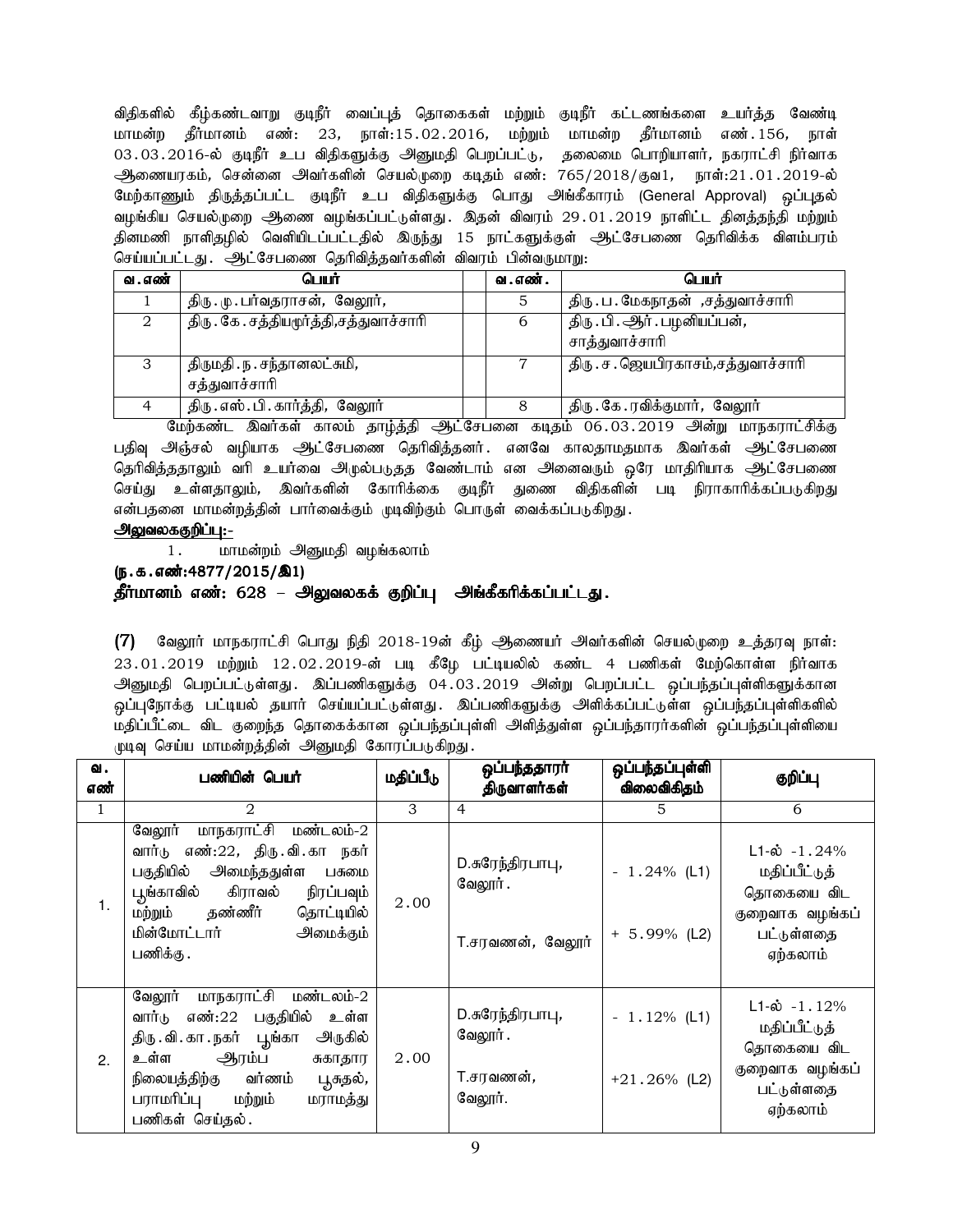| 3.               | மாநகராட்சி மண்டலம்-2<br>வேலூர்<br>எண்:53 பகுதியில் உள்ள<br>வார்டு<br>ஜானி பூந்தோட்டம்<br>பூங்காவில்<br>ஆரம்ப<br>உள்ள<br>சுகாதார<br>நிலையத்திற்கு வர்ணம்<br>பூசுதல்,<br>பராமரிப்பு மற்றும்<br>மராமத்து<br>பணிகள் செய்தல். | 4.80 | V.K.மகேஷ்,<br>வேலூர்.<br>A.V.விநாயகமூர்த்தி,<br>வேலூர்.         | $-0.01\%$ (L1)<br>$+ 1.49%$ (L2)  | $L1-\hat{\omega}$ -0.01%<br>மதிப்பீட்டுத்<br>தொகையை விட<br>குறைவாக வழங்கப்<br>பட்டுள்ளதை<br>ஏற்கலாம் |
|------------------|--------------------------------------------------------------------------------------------------------------------------------------------------------------------------------------------------------------------------|------|-----------------------------------------------------------------|-----------------------------------|------------------------------------------------------------------------------------------------------|
| $\overline{4}$ . | வேலூர் மாநகராட்சி மண்டலம்-4<br>வார்டு எண்:50 பகுதியில்<br>உள்ள<br>தொரப்பாடி ஆரம்ப<br>சுகாதார<br>பிளம்பிங்<br>நிலையத்தில் மின்பணி,<br>(ம) பராமரிப்பு பணி                                                                  | 6.50 | N.சீனிவாசன்,D.C.E.<br>, வேலூர்.<br>P.நித்தியானந்தம்,<br>வேலூர். | $-0.04\%$ (L1)<br>$+ 1.11\%$ (L2) | $L1-\dot{\omega}$ -0.04%<br>மதிப்பீட்டுத்<br>தொகையை விட<br>குறைவாக வழங்கப்<br>பட்டுள்ளதை<br>ஏற்கலாம் |

மேற்படி பட்டியலில் கண்ட பணிகளுக்கு சமா்ப்பிக்கப்பட்டுள்ள ஒப்பந்தப்புள்ளிகளில் குறைந்த தொகைக்கான ஒப்பந்தப்புள்ளி அளித்த ஒப்பந்ததாரர்களின் ஒப்பந்தப்புள்ளியை ஏற்று பட்டியலில் கண்ட 4 பணிகளுக்கான ஒப்பந்தப்புள்ளிகளை ஒப்புதல் செய்ய மாமன்றத்தின் அனுமதி கோரப்படுகிறது.

# அலுவலக குறிப்பு :

- 1. மாமன்றத்தின் பார்வைக்கு வைக்கப்பட்டுள்ள இப்பொருள் மாமன்றத்தில் பதிவு செய்யலாம்.
- 2. இப்பணிக்கான செலவினத் தொகையை பொது நிதி 2018-19ன் கீழ் செலவு செய்யலாம்.
- 3. வேலூர் மாநகராட்சியில் பொது நிதி 2018-19ன் கீழ் ஒப்பந்தப்புள்ளி கோரப்பட்ட மேற்கண்ட 4 பணிகளுக்கும் ஒப்பந்தப்புள்ளி அளித்துள்ள ஒப்பந்ததார்களின் குறைந்த தொகைக்கான (L1-((1)- $1.24\%,(2)$ -1.12%,(3)-0.01%,(4)-0.04%,ஒப்பந்தப்புள்ளியை ஏற்க மாமன்றம் அனுமதிக்கலாம்.

# (ந.க.எண் 313/2019/E1) தீர்மானம் எண்: 629 – அலுவலகக் குறிப்பு அங்கீகரிக்கப்பட்டது.

(8) வேலூர் மாநகராட்சி பொது நிதி மற்றும் குடிநீர்நிதி 2018-19ன் கீழ் ஆணையர் அவர்களின் செயல்முறை உத்தரவு நாள்: 25.01.2019, 07.02.2019 மற்றும் 14.02.2019-ன் படி கீழே பட்டியலில் .<br>கண்ட 7 பணிகள் மேற்கொள்ள நிர்வாக அனுமதி பெறப்பட்டுள்ளது. இப்பணிகளுக்கு 06.03.2019 அன்று பெறப்பட்ட ஒப்பந்தப்புள்ளிகளுக்கான ஒப்புநோக்கு பட்டியல் தயார் செய்யப்பட்டுள்ளது. இப்பணிகளுக்கு அளிக்கப்பட்டுள்ள ஒப்பந்தப்புள்ளிகளில் மதிப்பீட்டை விட குறைந்த தொகைக்கான ஒப்பந்தப்புள்ளி அளித்துள்ள ஒப்பந்தாரர்களின் ஒப்பந்தப்புள்ளியை முடிவு செய்ய மாமன்றத்தின் அனுமதி கோரப்படுகிறது.

| ഖ.<br>எண் | பணியின் பெயர்                                                                                                                                                                                                                               | மதிப்பீடு | ஒப்பந்ததாரா்<br>திருவாளர்கள்          | ஒப்பந்தப்புள்ளி<br>விலைவிகிதம்   | குறிப்பு                                                                                                 |
|-----------|---------------------------------------------------------------------------------------------------------------------------------------------------------------------------------------------------------------------------------------------|-----------|---------------------------------------|----------------------------------|----------------------------------------------------------------------------------------------------------|
| 1         | 2                                                                                                                                                                                                                                           | 3         | 4                                     | 5.                               | 6                                                                                                        |
| 1.        | மாநகராட்சி,<br>மண்டலம்-2,<br>வேலூர்<br>வார்டு<br>எண்:16,<br>25,<br>26,<br>27,28,29<br>30<br>(D)<br>வரை<br>பகுதிகளில் உள்ள<br>பம்பிங்<br>மெயின்<br>குடிநீர்<br>பகிர்மான<br>மற்றும்<br>குழாய்களில் ஏற்படும்<br>உடைப்புகள்<br>சீர்செய்தல் பணி. | 9.80      | S.சாந்தி, வேலூர்.<br>V.கல்பனா, வேலூர் | $-0.01\%$ (L1)<br>$+ 0.09%$ (L2) | $L1 - \dot{\omega} - 0.01\%$<br>மதிப்பீட்டுத்<br>தொகையை விட<br>குறைவாக வழங்கப்<br>பட்டுள்ளதை<br>ஏற்கலாம் |
| 2.        | வேலூர் மாநகராட்சி, மண்டலம்-2,<br>வார்டு<br>எண்:17,18,19,<br>$20,21,22,23$ (LD)<br>24 பகுதிகளில்<br>மெயின்<br>பம்பிங்<br>மற்றும்<br>உள்ள                                                                                                     | 9.80      | K.அசோகன்,<br>வேலூர் .                 | $-0.00\%$ (L1)                   | $L1 - \dot{\omega} - 0.00\%$<br>மதிப்பீட்டுத்<br>தொகையில் வழங்கப்<br>பட்டுள்ளதை                          |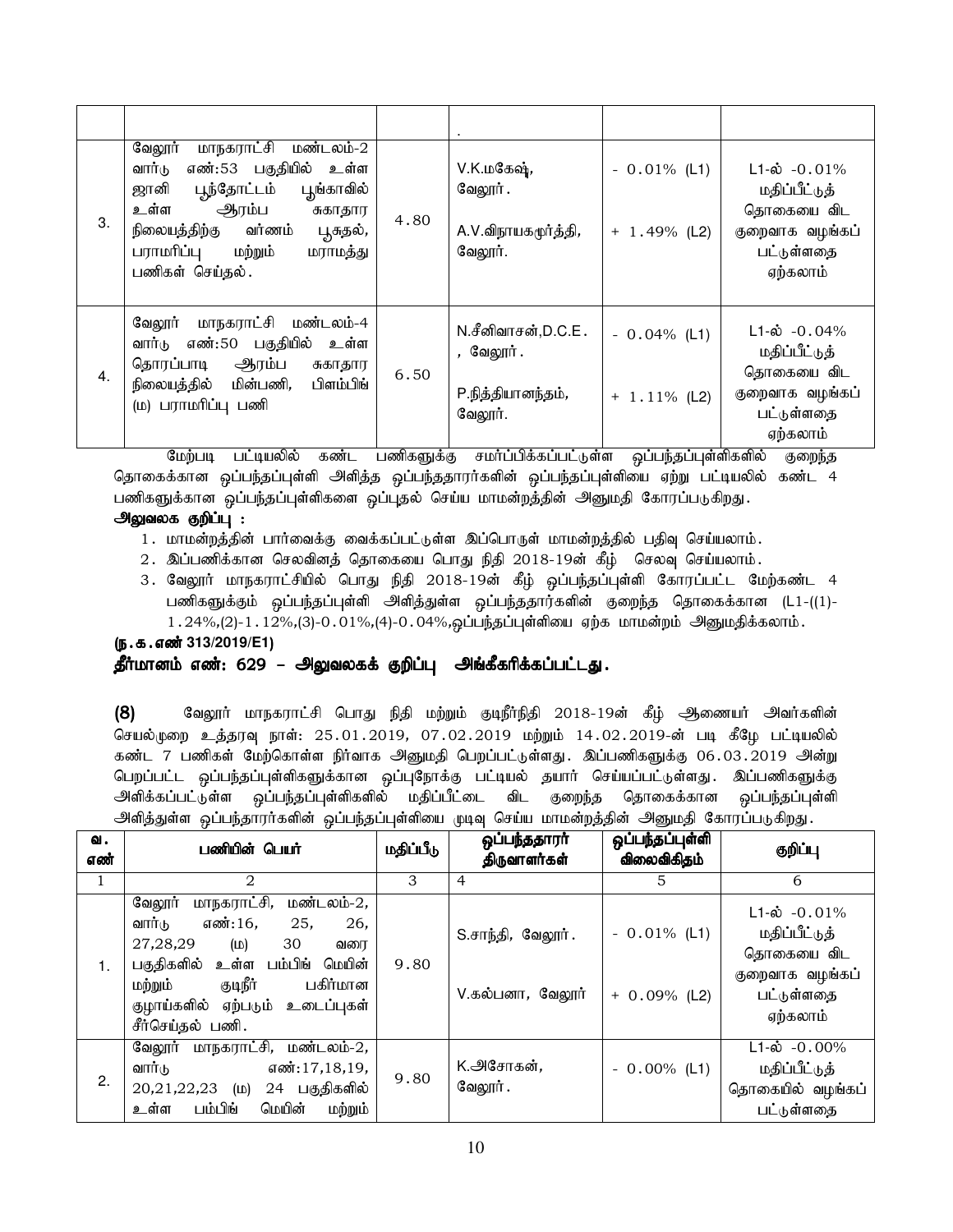|    | குடிநீர்<br>பகிர்மான<br>குழாய்களில்<br>சீர்செய்தல்<br>உடைப்புகள்<br>ஏற்படும்<br>பணி.                                                                                         |      | V.கல்பனா, வேலூர்.             | $+ 0.03%$ (L2)  | ஏற்கலாம்                                                        |
|----|------------------------------------------------------------------------------------------------------------------------------------------------------------------------------|------|-------------------------------|-----------------|-----------------------------------------------------------------|
| 3. | வேலூர் மாநகராட்சி, மண்டலம்-2,<br>எண்:17,18,19,20,21,<br>வார்டு<br>22,<br>மினிபவர்பம்பு<br>23,<br>(D)<br>24<br>(D)<br>நீக்கம்<br>பவர்பம்புகளில்<br>ப $(\mathbb{R}\mathbb{Z})$ | 9.80 | V.கல்பனா,<br>வேலூர்.          | $-0.00\%$ (L1)  | $L1-\dot{\omega} - 0.00\%$<br>மதிப்பீட்டுத்<br>தொகையில் வழங்கப் |
|    | மற்றும் பராமரிப்பு செய்தல் பணி.                                                                                                                                              |      | K. <u>அ</u> சோகன்,<br>வேலூர். | $+ 0.50\%$ (L2) | பட்டுள்ளதை<br>ஏற்கலாம்                                          |
|    | வேலூர் மாநகராட்சி, மண்டலம்-2,<br>வார்டு<br>எண்:<br>16,<br>25,<br>26,<br>27,28,29<br>30<br>(D)<br>வரை                                                                         |      | V.கல்பனா,<br>வேலூர்.          | $-0.00\%$ (L1)  | $L1-\dot{\omega}$ -0.00%<br>மதிப்பீட்டுத்                       |
| 4. | பகுதிகளில்<br>உள்ள<br>மினிபவர்பம்பு<br>ம்ற்றும்<br>பவர்பம்புகளில்<br>பழுது<br>நீக்கம் மற்றும் பராமரிப்பு செய்தல்<br>பணி.                                                     | 9.80 | S.சாந்தி,<br>வேலூர்.          | $+ 0.29%$ (L2)  | தொகையில் வழங்கப்<br>பட்டுள்ளதை<br>ஏற்கலாம்                      |
|    | வேலூர் மாநகராட்சி, மண்டலம்-2,<br>வார்டு எண்:23<br>பகுதியில்<br>ஜமாதி<br>கப்<br>அண்டு<br>சாஸ்சர்<br>உள்ள<br>டேங்கிள்<br>வேலி<br>சுற்றுசுவர்,                                  |      | V.கல்பனா,<br>வேலூர்.          | $-0.00\%$ (L1)  | $L1-\dot{\omega}$ -0.00%<br>மதிப்பீட்டுத்<br>தொகையில் வழங்கப்   |
| 5. | அமைத்தல்,பைப்லைன் (ம) வர்ணம்<br>பூசுதல் மராமத்து பணிகள்                                                                                                                      | 4.80 | S.சாந்தி,<br>வேலூர்.          | $+ 0.48%$ (L2)  | பட்டுள்ளதை<br>ஏற்கலாம்                                          |
|    | வேலூர் மாநகராட்சி, மண்டலம்-3,<br>எண்:23 ஜமாதி பகுதியில்<br>வார்டு<br>மண்டபம்<br>பின்பாக்கம்<br>காரிய                                                                         | 5.00 | P.நித்தியானந்தம்,<br>வேலூர்.  | $-0.18%$ (L1)   | $L1-\dot{\omega}$ -0.18%<br>மதிப்பீட்டுத்<br>தொகையை விட         |
| 6. | <b>நீர்தேக்க</b><br>உள்ள<br>தரைமட்ட<br>தொட்டி, சுற்றுசுவர், காவல் அறை<br>பராமரிப்பு<br>மற்றும்<br>மராமத்து<br>பணிகள் செய்தல் பணி.                                            |      | N.சீனிவாசன்,<br>வேலூர்        | $+ 0.62%$ (L2)  | குறைவாக வழங்கப்<br>பட்டுள்ளதை<br>ஏற்கலாம்                       |
| 7. | வேலூர் மாநகராட்சி, மண்டலம்-1 ல்<br>பகுதியில்<br>உள்ள<br>கோபால<br>கிருஷ்ணா<br>நகர் பசுமை<br>பூங்கா                                                                            | 8.50 | D.கருணாநிதி,<br>வேலூர்.       | $-0.00\%$ (L1)  | $L1-\dot{\omega} - 0.00\%$<br>மதிப்பீட்டுத்<br>தொகையில் வழங்கப் |
|    | கூடுதலாக பணிகள்                                                                                                                                                              |      | A.சக்திவேல்,<br>வேலூர்.       | $+ 5.00\%$ (L2) | பட்டுள்ளதை<br>ஏற்கலாம்                                          |

மேற்படி பட்டியலில் கண்ட பணிகளுக்கு சமா்ப்பிக்கப்பட்டுள்ள ஒப்பந்தப்புள்ளிகளில் குறைந்த தொகைக்கான ஒப்பந்தப்புள்ளி அளித்த ஒப்பந்ததாரர்களின் ஒப்பந்தப்புள்ளியை ஏற்று பட்டியலில் கண்ட 7 பணிகளுக்கான ஒப்பந்தப்புள்ளிகளை ஒப்புதல் செய்ய மாமன்றத்தின் அனுமதி கோரப்படுகிறது.

# அலுவலக குறிப்பு :

- 1. மாமன்றத்தின் பார்வைக்கு வைக்கப்பட்டுள்ள இப்பொருள் மாமன்றத்தில் பதிவு செய்யலாம்.
- 2. இப்பணிக்கான செலவினத் தொகையை பொது நிதி 2018-19ன் கீழ் செலவு செய்யலாம்.
- 3. வேலூர் மாநகராட்சியில் பொது நிதி 2018-19ன் கீழ் ஒப்பந்தப்புள்ளி கோரப்பட்ட மேற்கண்ட 4 பணிகளுக்கும் ஒப்பந்தப்புள்ளி அளித்துள்ள ஒப்பந்ததார்களின் குறைந்த தொகைக்கான (L1-((1)- $0.01\%, (2)$ -0.00%,(3)-0.00%,(4)-0.00% (5)-0.00%, (6)0.18%, (7)-0.00%, ஒட்பந்தட்புள்ளியை ஏற்க மாமன்றம் அனுமதிக்கலாம்.

# (e.f.vz;**349/2019/E1**)

தீர்மானம் எண்: 630 – அலுவலகக் குறிப்பு அங்கீகரிக்கப்பட்டது.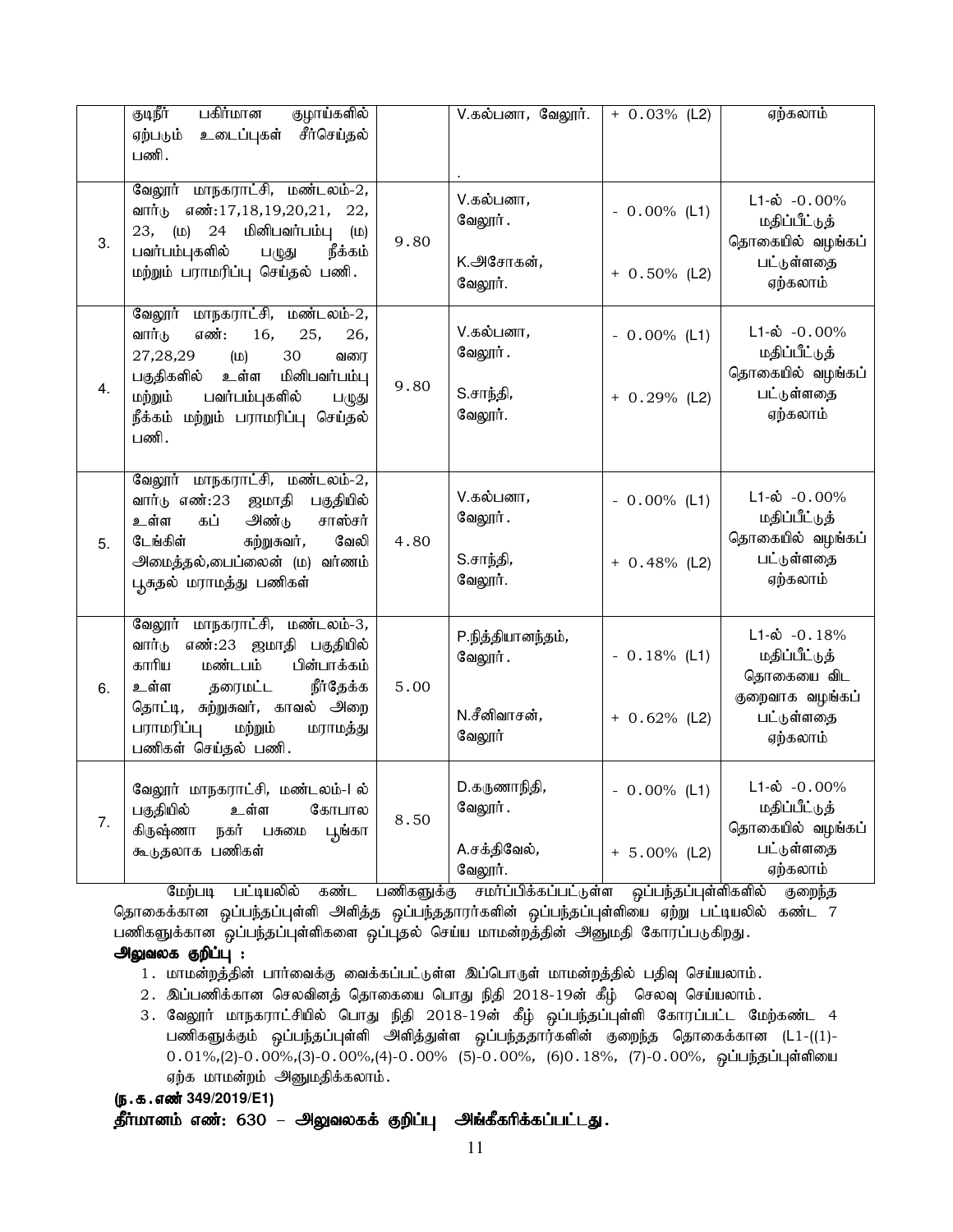(9) வேலூர் மாநகராட்சியில், வேலூர் சட்டமன்ற உறுப்பினர் தொகுதி மேம்பாட்டு திட்டம் 2018-19ன் கீழ் கீழே பட்டியலில் கண்ட 3 பணிக்கு மாவட்ட ஆட்சித்தலைவர்/ பெருந்தலைவர், மாவட்ட ஊரக வளர்ச்சி முகமை, வேலூர் அவர்களின் செயல்முறை கடித ந.க.எண்.அ $2/1062/2018$  நாள்:09.02.2019-ல் நிர்வாக அனுமதி வழங்கப்பட்டுள்ளது .மேற்படி 3 பணிகளுக்கு 06.03.2019 அன்று ஒப்பந்தப்புள்ளிகள் பெறப்பட்டுள்ளன .

வேலூர் சட்டமன்ற உறுப்பினர் தொகுதி மேம்பாட்டு திட்டம் 2018-19-ன் கீழே பட்டியலில் கண்ட 3 பணிகளுக்கு பெறப்பட்டுள்ள மதிப்பீட்டைவிட குறைந்த தொகைக்கான (L1) அளிக்கப்பட்டுள்ள ஒப்பந்தப்புள்ளிகளை முடிவு செய்ய ஒப்புநோக்குப்பட்டியல் மாமன்றத்திற்கு சமாப்பிக்கப்படுகிறது.

| ഖ.<br>எண்    | பணியின் பெயர்                                                                                                                                                                     | மதிப்பீடு | ஒப்பந்ததாரா்<br>திருவாளர்கள்                                 | ஒப்பந்தப்புள்ளி<br>விலைவிகிதம்    | குறிப்பு                                                                             |
|--------------|-----------------------------------------------------------------------------------------------------------------------------------------------------------------------------------|-----------|--------------------------------------------------------------|-----------------------------------|--------------------------------------------------------------------------------------|
| $\mathbf{1}$ | 2                                                                                                                                                                                 | 3         | 4                                                            | 5                                 | 6                                                                                    |
| 1.           | வேலூர்<br>மாநகராட்சி<br>வார்டு<br>எண்:28ல்கோடையிடிகுப்புசாமி<br><u>முத</u> லியார்உயர்நிலைபள்ளியில்<br>டேபிள்<br>மாணவியருக்கு<br>மாணவ<br>மற்றும்பென்ச் வழங்குதல் (50Sets)          | 4.20      | P.நித்தியானந்தம்,<br>வேலூர்<br>N.சீனிவாசன்,D.CE.<br>, வேலூர் | $-0.00\%$ (L1)<br>$+ 0.60\%$ (L2) | $L1-\dot{\omega}$ -0.00%<br>மதிப்பீட்டுத் தொகையில்<br>வழங்கப் பட்டுள்ளதை<br>ஏற்கலாம் |
| 2.           | வேலூர்<br>மாநகராட்சி<br>வார்டு<br>எண்:21ல்<br>அலமேலூங்காபுரம்<br>அிரசு<br>ஆதிதிராவிடர்<br>மேல்நிலைப்பள்ளிக்கு<br>மாணவ<br>மாணவியருக்கு டேபிள் மற்றும்<br>பென்ச் வழங்குதல் (25Sets) | 2.10      | P.நித்தியானந்தம்,<br>வேலூர்<br>N.சீனிவாசன்,D.CE.<br>வேலூர்   | $-0.00\%$ (L1)<br>$+ 1.19%$ (L2)  | $L1-\dot{\omega}$ -0.00%<br>மதிப்பீட்டுத் தொகையில்<br>வழங்கப் பட்டுள்ளதை<br>ஏற்கலாம் |
| 3.           | வேலூர்<br>மாநகராட்சி<br>வார்டு<br>எண்:38ல்<br>வி . கே . விநாயகமுதலியார்<br>மேல்நிலைப்பள்ளிக்கு<br>மகளிர்<br>மாணவியருக்கு டேபிள் மற்றும்<br>பென்ச் வழங்குதல் (60Sets)              | 5.04      | P.நித்தியானந்தம்,<br>வேலூர்<br>N.சீனிவாசன்,D.C<br>E., வேலூர் | $-0.00\%$ (L1)<br>$+ 1.19%$ (L2)  | $L1-\omega$ -0.00%<br>மதிப்பீட்டுத் தொகையில்<br>வழங்கப் பட்டுள்ளதை<br>ஏற்கலாம்       |

மேற்கண்ட பட்டியலில் கண்ட 3 பணிகளுக்கு பெறப்பட்ட ஒப்பந்தப்புள்ளிகளில் மதிப்பிட்டு தொகையை விட குறைந்த தொகைக்கான ஒப்பந்தப்புள்ளி அளித்துள்ள ஒப்பந்ததாரர்கள் ஓப்பந்தப்புள்ளிளை ஏற்று பட்டியலில் கண்ட 3 பணிகளுக்கும் பணி உத்திரவு வழங்க மாமன்றத்தின் அனுமதி வேண்டப்படுகிறது.

# அலுவலக குறிப்பு :

- 1. மாமன்றத்தின் பார்வைக்கு வைக்கப்பட்டுள்ள இப்பொருள் மாமன்றத்தில் பதிவு செய்யலாம்.
- 2. இப்பணிக்கான செலவினத் தொகையை வேலூர் சட்டமன்ற உறுப்பினர் தொகுதி மேம்பாட்டு திட்டம்  $2018 - 19$ -ன் கீழ் செலவு செய்யலாம்.
- 3. வேலூர் மாநகராட்சியில் வேலூர் சட்டமன்ற உறுப்பினர் தொகுதி மேம்பாட்டு திட்டம்<br>2018-19-ன் கீழ் ஒப்பந்தப்புள்ளி கோரப்பட்ட மேற்கண்ட 3-பணிகளுக்கு ஒப்பந்தப்புள்ளி 2018-19-ன் கீழ் ஒப்பந்தப்புள்ளி கோரப்பட்ட மேற்கண்ட 3-பணிகளுக்கு அிளித்துள்ள ஒப்பந்ததார் அிளத்துள்ள குறைந்த தொகைக்கான L1-((1)-0.07%, (2)-0.08%, (3)-0.09%, ஒப்பந்தப்புள்ளியை மாமன்றம் ஏற்று பணி உத்திரவு வழங்க அனுமதிக்கலாம்.

(ந.க.எண். 3873/2018/E1)

தீர்மானம் எண்: 631 – அலுவலகக் குறிப்பு அங்கீகரிக்கப்பட்டது.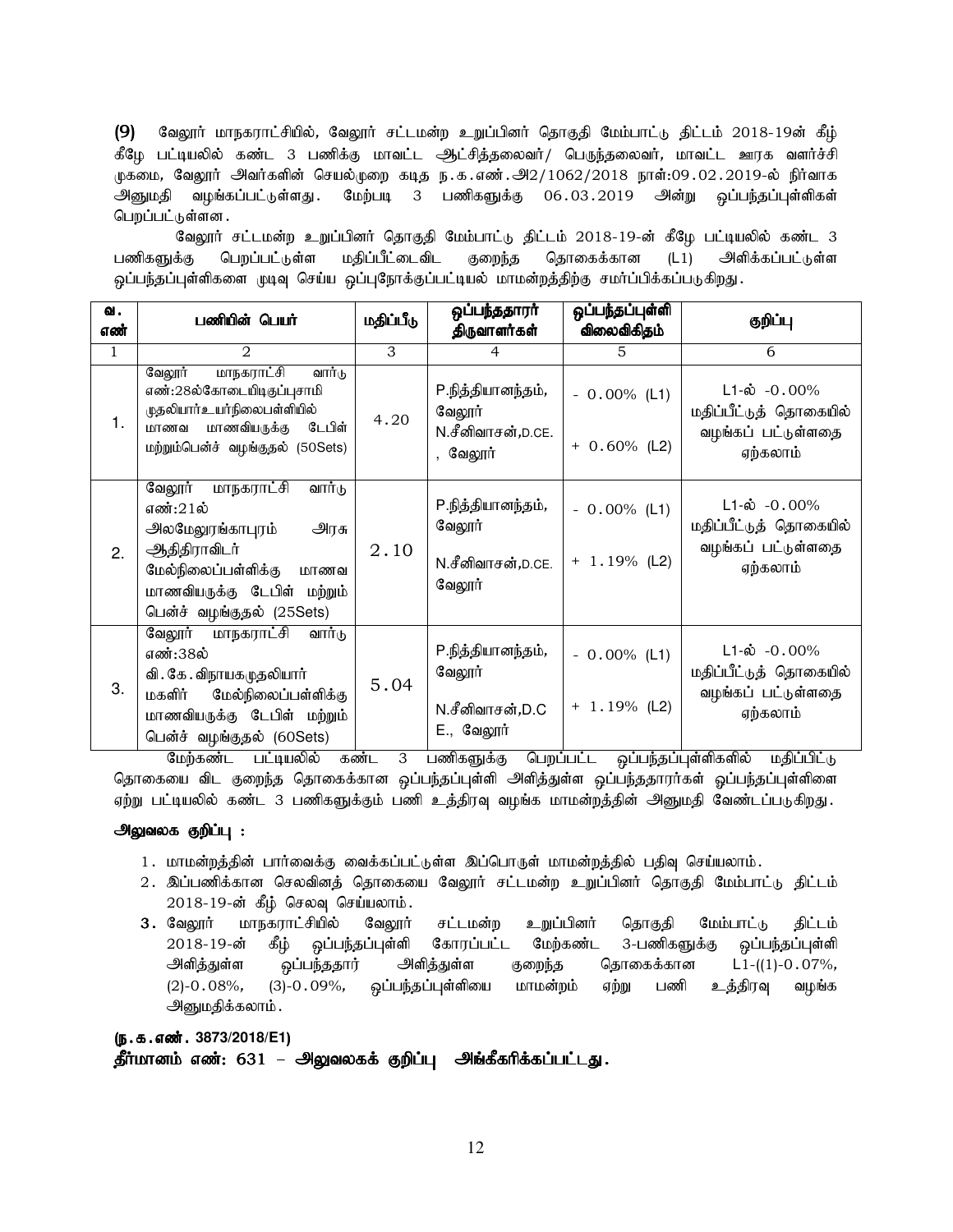$(10)$  கேலூர் மாநகராட்சி பொது நிதி மற்றும் குடிநீர் நிதி 2018-19ன் கீழ் ஆணையர் அவர்களின் செயல்முறை உத்தரவு நாள்:04.02.2019, 05.02.2019, 06.02.2019 மற்றும் 08.02.2019-ன் படி கீழே பட்டியலில் கண்ட 12 பணிகள் மேற்கொள்ள நிர்வாக அனுமதி பெறப்பட்டுள்ளது. இப்பணிகளுக்கு 05.03.2019 அன்று பெறப்பட்ட ஒப்பந்தப்புள்ளிகளுக்கான ஒப்புநோக்கு பட்டியல் தயார் செய்யப்பட்டுள்ளது . இப்பணிகளுக்கு அளிக்கப்பட்டுள்ள ஒப்பந்தப்புள்ளிகளில் மதிப்பீட்டை விட குறைந்த தொகைக்கான ஒப்பந்தப்புள்ளி அளித்துள்ள ஒப்பந்தாரர்களின் ஒப்பந்தப்புள்ளியை முடிவு செய்ய மாமன்றத்தின் அனுமதி கோரப்படுகிறது.

| வ.<br>எண் | பணியின் பெயர்                                                                                          | மதிப்பீடு | ஒப்பந்ததாரா்<br>திருவாளர்கள் | ஒப்பந்தப்புள்ளி<br>விலைவிகிதம் | குறிப்பு                                                    |
|-----------|--------------------------------------------------------------------------------------------------------|-----------|------------------------------|--------------------------------|-------------------------------------------------------------|
|           |                                                                                                        |           | 4                            |                                | 6                                                           |
| 1.        | மாநகராட்சி, மண்டலம்-3,<br>வேலூர்<br>எண்:31 முதல் 38<br>வார்டு<br>வரை<br>பகுதிகளில் உள்ள பம்பிங் மெயின் | 9.80      | D.அழுதரசு,<br>வேலூர் .       | $-0.50\%$ (L1)                 | $L1 - \dot{\omega} - 0.50\%$<br>மதிப்பீட்டுத்<br>தொகையை விட |
|           | குடிநீர்<br>ம்ற்றும்<br>பகிர்மான<br>குழாய்களில் ஏற்படும்<br>உடைப்புகள்<br>சீர்செய்தல் பணி.             |           | S.குப்புசாமி, வேலூர்         | $+ 0.78\%$ (L2)                | குறைவாக வழங்கப்<br>பட்டுள்ளதை<br>ஏற்கலாம்                   |

| 2. | வேலூர் மாநகராட்சி, மண்டலம்-3,<br>வார்டு எண்:39 முதல் 45 வரை<br>பகுதிகளில் உள்ள பம்பிங் மெயின்<br>குடிநீர்<br>பகிர்மான<br>மற்றும்<br>குழாய்களில் ஏற்படும் உடைப்புகள்<br>சீர்செய்தல் பணி. | 9.80         | A. ஆரோக்கியதாஸ்,<br>வேலூர்.<br>E.தர்மபாண்டியன்,<br>வேலூர். | $-0.02%$ (L1)<br>$+3.80\%$ (L2)   | $L1-\dot{\omega}$ -0.02%<br>மதிப்பீட்டுத்<br>தொகையை விட<br>குறைவாக வழங்கப்<br>பட்டுள்ளதை<br>ஏற்கலாம்                  |
|----|-----------------------------------------------------------------------------------------------------------------------------------------------------------------------------------------|--------------|------------------------------------------------------------|-----------------------------------|-----------------------------------------------------------------------------------------------------------------------|
| 3. | வேலூர் மாநகராட்சி, மண்டலம்-3,<br>வார்டு எண்:31 முதல் 38<br>வரை<br>மினிபவர்பம்பு பழுது நீக்கம் மற்றும்<br>பராமரிப்பு செய்தல் பணி.                                                        | 9.80         | E.தர்மபாண்டியன்,<br>வேலூர்.<br>A.E.பார்த்திபன்,<br>வேலூர். | $-0.16\%$ (L1)<br>$+ 1.49%$ (L2)  | $L1-\dot{\omega}$ - $0.16\%$<br>மதிப்பீட்டுத்<br>தொகையை விட<br>குறைவாக வழங்கப்<br>பட்டுள்ளதை<br>ஏற்கலாம்              |
| 4. | வேலூர் மாநகராட்சி, மண்டலம்-3,<br>வார்டு எண்:39 முதல் 45 வரை<br>மினிபவர்பம்ப் பழுது நீக்கம் மற்றும்<br>பராமரிப்பு செய்தல் பணி.                                                           | 9.80         | A.E.பார்த்திபன்,<br>வேலூர்.<br>E.தர்மபாண்டியன்,<br>வேலூர். | $-0.00\%$ (L1)<br>$+ 0.64\%$ (L2) | $L1-\dot{\omega}$ -0.00%<br>மதிப்பீட்டுத்<br>தொகையில் வழங்கப்<br>பட்டுள்ளதை<br>ஏற்கலாம்                               |
| 5. | வேலூர் மாநகராட்சி, மண்டலம்-3,<br>வார்டு எண்:31 முதல் 45<br>வரை்<br>பவர்பம்புகள் பழுது நீக்கம் மற்றும்<br>பராமரிப்பு செய்தல் பணி.                                                        | 9.80         | E.தர்மபாண்டியன்,<br>வேலூர்.<br>Aஅரோக்கியதாஸ்,<br>வேலூர்.   | $-0.00\%$ (L1)<br>$+ 2.23\%$ (L2) | $L1-\dot{\omega}$ -0.00%<br>மதிப்பீட்டுத்<br>தொகையில் வழங்கப்<br>பட்டுள்ளதை<br>ஏற்கலாம்                               |
| 6. | வேலூர் மாநகராட்சி, மண்டலம்-3,<br>வார்டு எண்:31 முதல் 45<br>வரை்<br>கைபம்புகள் பழுது நீக்கம்<br>மற்றும்<br>பராமரிப்பு செய்தல் பணி.<br>வேலூர் மாநகராட்சி, மண்டலம்-III                     | 5.00<br>9.70 | D.கருணாநிதி,<br>வேலூர்.<br>Aசக்திவேல்,<br>வேலூர்.          | $-0.00\%$ (L1)<br>$+ 4.57\%$ (L2) | $L1-\dot{\omega}$ -0.00%<br>மதிப்பீட்டுத்<br>தொகையில் வழங்கப்<br>பட்டுள்ளதை<br>ஏற்கலாம்<br>$L1-\dot{\omega} - 0.01\%$ |
| 7. |                                                                                                                                                                                         |              | D.கருணாநிதி,                                               |                                   |                                                                                                                       |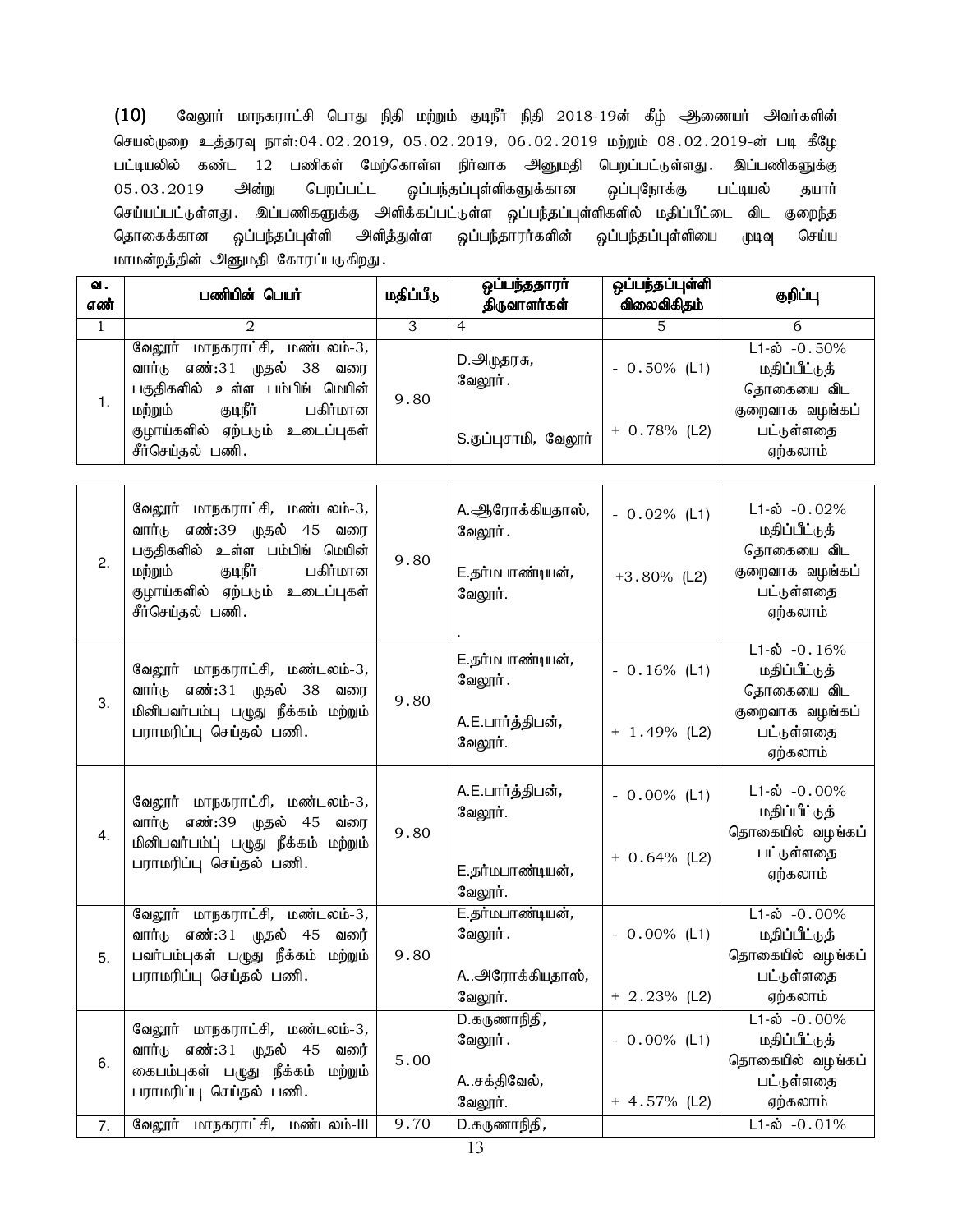|    | உள்ள<br>பகுதியில்<br>மினிபவர்<br>ல்                                                                                                  |      | வேலூர்.                        | $-0.01\%$ (L1)  | மதிப்பீட்டுத்            |
|----|--------------------------------------------------------------------------------------------------------------------------------------|------|--------------------------------|-----------------|--------------------------|
|    | பவர்<br>பம்புகளுக்கு<br>பம்புகள்,                                                                                                    |      |                                |                 | தொகையை விட               |
|    | தேவையான மோட்டார்<br>மற்றும்                                                                                                          |      | Aசக்திவேல்,                    |                 | குறைவாக வழங்கப்          |
|    | உதிரி பொருட்கள் சப்ளை செய்தல்                                                                                                        |      | வேலூர்.                        | $+ 5.00\%$ (L2) | பட்டுள்ளதை               |
|    |                                                                                                                                      |      |                                |                 | ஏற்கலாம்                 |
|    |                                                                                                                                      |      | R.சுதாகர் <i>,</i>             |                 | $L1-\dot{\omega}$ -0.05% |
| 8. | வேலூர் மாநகராட்சி, மண்டலம்-3,<br>வார்டு எண்:31 முதல் 45 வரை<br>பழுதடைந்த தார் சாலை<br>$(\mathsf{m})$<br>சிமெண்ட் சாலை பேட்ச் பணிக்கு | 4.90 | வேலூர்.                        | $-0.05\%$ (L1)  | மதிப்பீட்டுத்            |
|    |                                                                                                                                      |      |                                |                 | தொகையை விட               |
|    |                                                                                                                                      |      | A.V.விநாயகமூர்த்தி,<br>வேலூர். | $+ 0.24\%$ (L2) | குறைவாக வழங்கப்          |
|    |                                                                                                                                      |      |                                |                 | பட்டுள்ளதை               |
|    |                                                                                                                                      |      |                                |                 | ஏற்கலாம்                 |
|    |                                                                                                                                      |      | N.சீனிவாசன்,                   |                 | $L1-\dot{\omega}$ -0.50% |
|    | வேலூர் மாநகராட்சி, மண்டலம்-3,                                                                                                        |      |                                | $-0.50\%$ (L1)  | மதிப்பீட்டுத்            |
| 9. | எண்:33 தாணட்வராயன்<br>வார்டு                                                                                                         | 9.60 | வேலூர்.                        |                 | தொகையை விட               |
|    | தெரு, புதியதாக மழைநீர் வடிகால்<br>அமைக்கும் பணிக்கு                                                                                  |      | C.நடராஜன் <i>,</i><br>வேலூர்.  |                 | குறைவாக வழங்கப்          |
|    |                                                                                                                                      |      |                                | $+ 1.43\%$ (L2) | பட்டுள்ளதை               |
|    |                                                                                                                                      |      |                                |                 | ஏற்கலாம்                 |

| 10. | வேலூர் மாநகராட்சி, மண்டலம்-<br>3க்குட்பட்ட செங்கநத்தம்,<br>பூந்தோட்டம், மரக்கடை கந்தப்பன்                   | 5.00  | N.சீனிவாசன்,<br>வேலூர் .         | $-1.58\%$ (L1)  | $L1-\dot{\omega} - 1.58\%$<br>மதிப்பீட்டுத்<br>தொகையை விட |
|-----|-------------------------------------------------------------------------------------------------------------|-------|----------------------------------|-----------------|-----------------------------------------------------------|
|     | சா <b>ஸ்தி</b> ரி<br>தெரு (ம)<br>நகர்<br>கானாறுகள் தூர் வாரும் பணி                                          |       | C.நடராஜன்,<br>வேலூர்.            | $+3.19\%$ (L2)  | குறைவாக வழங்கப்<br>பட்டுள்ளதை<br>ஏற்கலாம்                 |
|     | வேலூர் மாநகராட்சி, மண்டலம்-3,<br>வார்டு எண்:42 (ம) 45 பகுதிகளில்                                            | 25.00 | K.துரைகண்ணு <i>,</i><br>வேலூர் . | $-0.12%$ (L1)   | $L1-\dot{\omega}$ -0.12%<br>மதிப்பீட்டுத்<br>தொகையை விட   |
| 11. | புதியதாக மழைநீர் வடிகால் (ம)<br>சிறுபாலம் அமைக்கும் பணிக்கு                                                 |       | K.வெங்கடேசன்,<br>வேலூர்.         | $+ 0.71\%$ (L2) | குறைவாக வழங்கப்<br>பட்டுள்ளதை<br>ஏற்கலாம்                 |
|     | வேலூர் மாநகராட்சி, மண்டலம்-2,<br>வார்டு எண்:20 பகுதியில் உள்ள<br>PF Office பின்புறம் உள்ள பூங்கா            |       | A.V.விநாயகமூர்த்தி,<br>வேலூர் .  | $-0.03%$ (L1)   | $L1-\dot{\omega}$ -0.03%<br>மதிப்பீட்டுத்<br>தொகையை விட   |
| 12. | வளாகத்தில் கிணற்றில<br>சுற்றுசுவர், Weldmesh, Red Gravel,<br>Selting bench (ம) பூச்செடிகள்<br>ஆிகிய பணிக்கு | 5.00  | R.சுதாகர், வேலூர்.               | $+ 3.68\%$ (L2) | குறைவாக வழங்கப்<br>பட்டுள்ளதை<br>ஏற்கலாம்                 |

மேற்படி பட்டியலில் கண்ட பணிகளுக்கு சமா்ப்பிக்கப்பட்டுள்ள ஒப்பந்தப்புள்ளிகளில் குறைந்த தொகைக்கான ஒப்பந்தப்புள்ளி அளித்த ஒப்பந்ததாரர்களின் ஒப்பந்தப்புள்ளியை ஏற்று பட்டியலில் கண்ட 12 பணிகளுக்கான ஒப்பந்தப்புள்ளிகளை ஒப்புதல் செய்ய மாமன்றத்தின் அனுமதி கோரப்படுகிறது.

## அலுவலக குறிப்பு :

- 1. மாமன்றத்தின் பார்வைக்கு வைக்கப்பட்டுள்ள இப்பொருள் மாமன்றத்தில் பதிவு செய்யலாம்.
- 2. இப்பணிக்கான செலவினத் தொகையை பொது நிதி 2018-19ன் கீழ் செலவு செய்யலாம்.
- $2.$  வேலூர் மாநகராட்சியில் பொது நிதி 2018-19ன் கீழ் ஒப்பந்தப்புள்ளி கோரப்பட்ட மேற்கண்ட 12 பணிகளுக்கும் ஒப்பந்தப்புள்ளி அளித்துள்ள ஒப்பந்ததார்களின் குறைந்த தொகைக்கான (L1-(1)-0.50%,(2)-0.02%,(3)-0.16%, (4)-0.00%, (5)-0.00%, (6)-0.00%, (7)-0.01%, (8)-0.05%, (9)-0.50%, (10)-1.58%, (11)-0.12%, (12)-0.03% ஒப்பந்தப்புள்ளியை ஏற்க மாமன்றம் அனுமதிக்கலாம்.

(ந.க.எண் 313/2019/E1)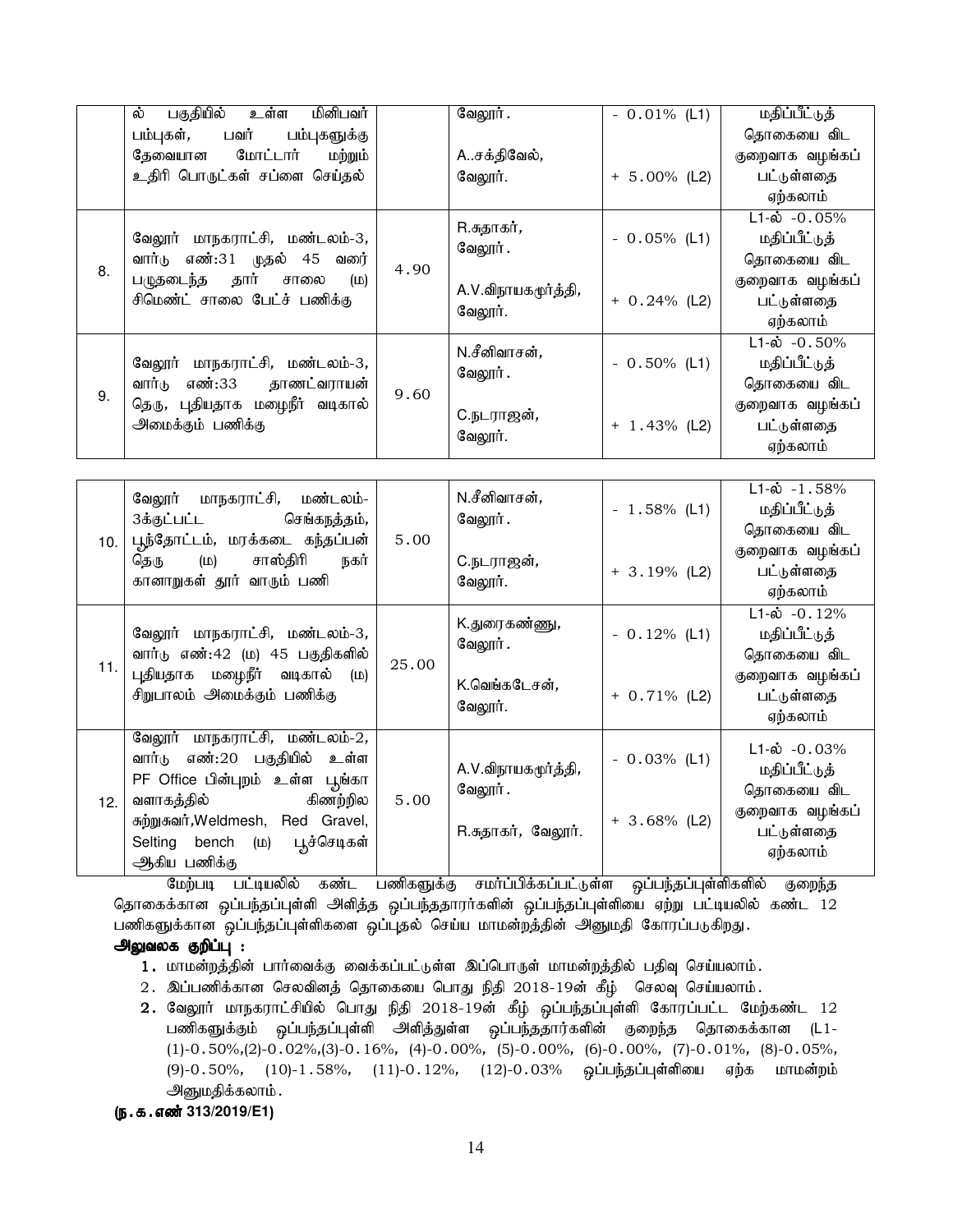### தீர்மானம் எண்: 632 – அலுவலகக் குறிப்பு அங்கீகரிக்கப்பட்டது.

(11) வேலூர் மாநகராட்சியில் மேற்கொள்ளப்பட்ட திட்டப்பணிகள் விவரத்தை அரசு இரண்டு ஆண்டு சாதனையாக செய்தி மலரில் விளம்பரம் செய்ய வேலூர் மாவட்ட <del>ஆ</del>ட்சியர் வேலூர் அவர்கள் ந.க.எண்:97/செமதொ/செ/2019 நாள்:15.02.2019 அனுமதி வழங்கப்பட்டதின் அடிப்படையில் தினகரன் நாளிதழில் மாநில அளவில் (தமிழக அரசு இரண்டு ஆண்டு சாதனை மலர்) விளம்பரம் செய்யப்பட்டது. மேலும், அதற்கான பட்டியல் தொகை வழங்க மாமன்றத்தின் அனுமதிக்காக பொருள் வைக்கப்படுகிறது

| எண<br>வ. | செய்திதாள் நிறுவனத்தின் பெயர் | தொகை (ரு) |
|----------|-------------------------------|-----------|
|          | தினகரன் நாளிதழ்               | $25200/-$ |

### <u>அலுவலக குறிப்பு: -</u>

- 1. இப்பொருள் மாமன்றத்தில் பதிவு செய்யலாம்.
- 2. விளம்பரத் செலவினத் தொகை ரு. 25,200/- பொதுநிதி 2018-19ல் வழங்க மாமன்றம் அனுமதி வமங்கலாம்.

3. அணையர் அவர்களின் முன்அனுமதியில் தொகை வழங்குவதற்கும் மாமன்றம் அனுமதிக்கலாம்.  $(\mathbb{F} \cdot \mathbb{F} \cdot \mathbb{F} \cdot \mathbb{F} \cdot \mathbb{F} \cdot \mathbb{F} \cdot \mathbb{F} \cdot \mathbb{F} \cdot \mathbb{F} \cdot \mathbb{F} \cdot \mathbb{F} \cdot \mathbb{F} \cdot \mathbb{F} \cdot \mathbb{F} \cdot \mathbb{F} \cdot \mathbb{F} \cdot \mathbb{F} \cdot \mathbb{F} \cdot \mathbb{F} \cdot \mathbb{F} \cdot \mathbb{F} \cdot \mathbb{F} \cdot \mathbb{F} \cdot \mathbb{F} \cdot \mathbb{F} \cdot \mathbb{F} \cdot \mathbb{F} \cdot \mathbb$ 

### தீர்மானம் எண்: 633 – அலுவலகக் குறிப்பு அங்கீகரிக்கப்பட்டது.

 $(12)$  Baலூர் மாநகராட்சி பொது நிதி 2018-19ன் கீழ் வேலூர் மாநகராட்சிக்கு சொந்தமான JCB வாகனம் எண் TN 23 BB 9054 க்கு Maintenance and Oil Service பணிக்கு பொது நிதியின் கீம் மேற்கொள்ள தயாரிக்கப்பட்ட மதிப்பீட்டுத் தொகை ரு.1,64,208/-க்கு ஆணையர் அவர்கள் நாள்.27.02.2019-ல் நிர்வாக அனுமதி வழங்கப்பட்டுள்ளது . இந்த வாகனம் JCB INDIA LIMITED நிறுவன தயாரிப்பு என்பதால் நேரடியாக JCB INDIA LIMITED நிறுவனத்தால் அங்கிகரிக்கப்பட்ட M/s TRR Automotive Sethuvalai, Vellore, நிறுவனத்தில் Maintenance and Oil Service பணி மேற்கொள்ள மாமன்றத்தின் அனுமதிக்கு மாமன்றப் பொருள் பணிந்து சமர்ப்பிக்கப்படுகிறது .

#### அலுவலக குறிப்பு:-

- 1. இப்பொருள் மாமன்றத்தில் பதிவு செய்யலாம்.
- $2.$   $\qquad$  இப்பணிக்கான செலவினத் தொகையை பொது நிதி 2018-19ல் செலவு செய்யலாம்.
- 3. JCB INDIA LIMITED நிறுவன தயாரிப்பு என்பதால் நேரடியாக JCB INDIA LIMITED நிறுவனத்தால் அங்கிகரிக்கப்பட்ட M/s TRR Automotive Sethuvalai, Vellore, நிறுவனத்தில் பணி மேற்கொள்ள அனுமதிக்கலாம்.

ந.க.எண்.1121/2019/E1

### தீர்மானம் எண்: 634 – அலுவலகக் குறிப்பு அங்கீகரிக்கப்பட்டது.

(13) கெலூர் மாநகராட்சி வள்ளலார் பகுதி-3 நீர் தேக்க தொட்டி அமைந்துள்ள மேற்கு காணார் பகுதியில் 15′ X 12′ காலி இடத்தில் ஆிவின் பால் விற்பனை செய்ய பங்க் வைத்து தொழில் செய்ய வேலூர் (ம) திருவண்ணாமலை மாவட்ட கூட்டுறவு பால் உற்பத்தியாளர்கள் ஒன்றிய பெருந்தலைவர் திரு.த.வேலழகன் அவர்கள் முலமாக 28.02.2018-ல் கடிதம் வரப்பெற்றது. மேற்கண்ட காலி இடத்தின் தரை வாடகை ரு.2300/-க்கு (ருபாய் இரண்டாயிரத்து ஐநூறு மட்டும்) வாடகை உதவி பொறியாளர் அவர்கள் முலம் நிர்ணயம் செய்யப்பட்டது. வேலூர் (ம) திருவண்ணாமலை மாவட்ட கூட்டுறவு பால் உற்பத்தியாளர்கள் ஒன்றியம் லிட் அரசு சார்ந்த நிறுவனமாக இருப்பதால் பொது இடம் தவிர்த்து மேற்கண்ட இடத்தினை வாடகைக்கு விட மாமன்ற ஒப்புதலுக்காக வைக்கப்படுகிறது.

அலுவலக குறிப்பு: மாமன்றம் அனுமதிக்கலாம்.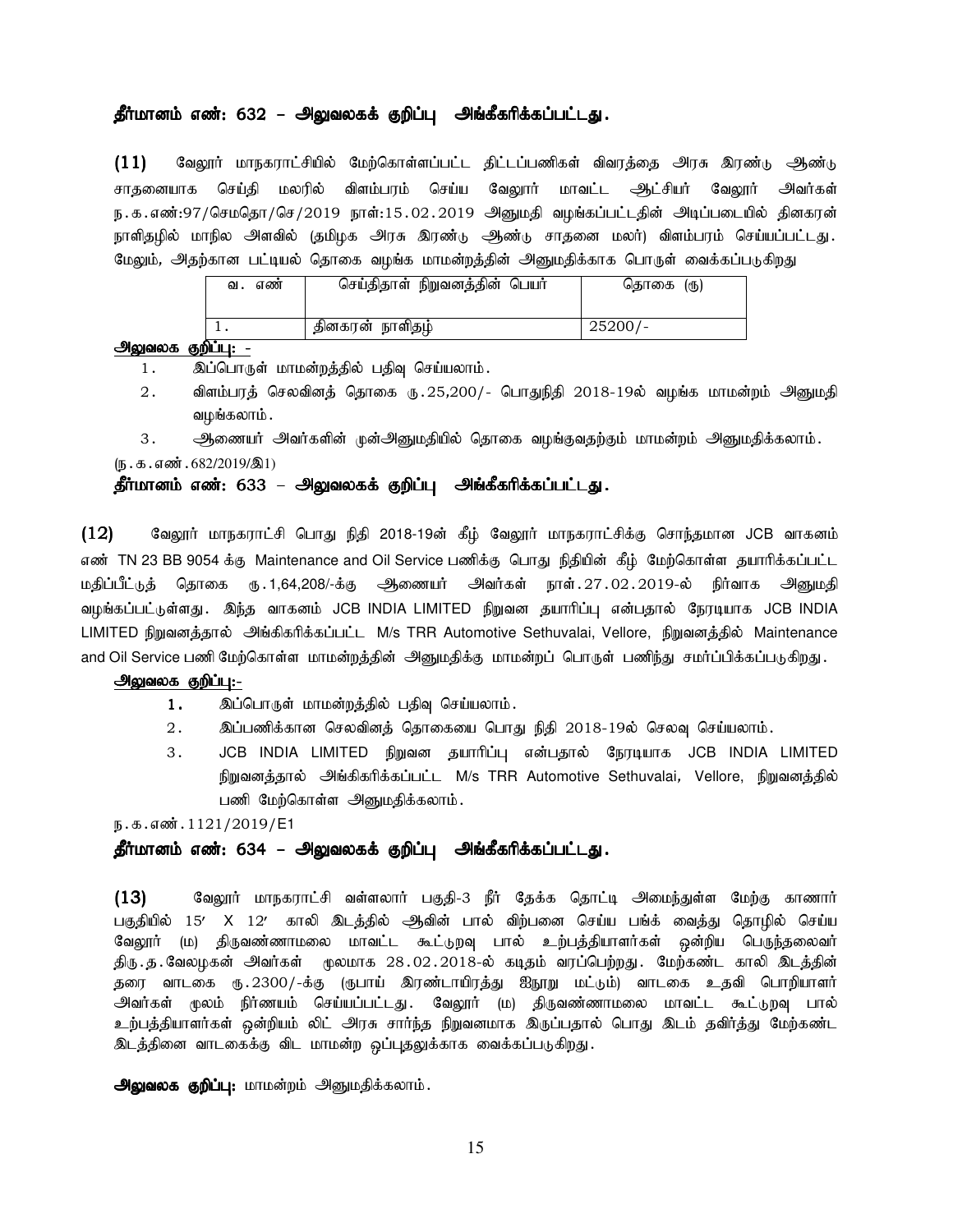# ந.க.எண்.1785/19, எ1/வா.கு-II தீர்மானம் எண்: 635 – அலுவலகக் குறிப்பு அங்கீகரிக்கப்பட்டது.

(14) தமிழ்நாடு அரசு அறிவித்த ஒரு முறை சிறப்பு நிதியுதவி திட்டத்தின் கீழ் வேலூர் மாநகராட்சியில் வறுமை கோட்டிற்கு கீழ் வாழும் நகர்புற ஏழைகள் மற்றும் பல்வேறு தொழில்களில் ஈடுப்பட்டுள்ள ஏழைத் தொழிலாளா் குடும்பங்களுக்கான ஒரு முறை சிறப்பு நிதியுதவி ரூ.2000/— வழங்கும் திட்டத்தின் கீழ் வேலூா் மாநகராட்சிக்குட்பட்ட அனைத்து வாா்டுகளிலும் சிறப்பு நிதி உதவி வழங்குவதற்கான விண்ணப்ப படிவம் மற்றும் ஒப்புகை சீட்டு சான்று ஆகியவற்றை தனியாா் மூலம் ஒப்பந்த அடிப்படையில் அச்சடித்து வழங்க மாமன்ற தீா்மானம் எண்.602, நாள்.28.02.2019 அன்று <u>அனுமதிக்கப்பட்டுள்ளது.</u>

இதன் அடிப்படையில் வேலூா் மாநகராட்சியில் உள்ள அனைத்து வாா்டுகளிலும் விநியோகம் செய்ய தேவையான விண்ணப்ப படிவம் ஏ4 (4 பக்கம்) = 65000 மற்றும் ஒப்புகை சான்று 1 \* 8=65000 படிவங்கள் அனைத்தும் அச்சடித்து வழங்க தனியார் மூலம் மேற்கொள்ள நிறுவனங்களின் 04.03.2019 அன்று பெறப்பட்ட மூன்று விலைப்புள்ளிகளின் ஒப்புநோக்கு பட்டியல் பின்வருமாறு

| வ.எண்          | நிறுவனங்களின்               | விண்ணப்ப படிவம் எண்ணிக்கை                           | விலைப்புள்ளி |
|----------------|-----------------------------|-----------------------------------------------------|--------------|
|                | பெயா் மற்றும்               |                                                     | ரூ           |
|                | விலாசம்                     |                                                     |              |
| 1              | கமலா ஆர்ட்ஸ $\overline{,}$  | ஏ4 விண்ணப்ப படிவம் (4 பக்கம்)—1க்கு                 |              |
|                | வேலூா்                      | ரூ.2.00/– வீதம் x 65000 பிரதிக்கு–                  |              |
|                |                             | $e$ гҕ.1,30,000/-                                   | $1,95,000/-$ |
|                |                             | 1 x 8 ஒப்புகைச் சான்று-1க்கு ரூ.1.00/- வீதம்        |              |
|                |                             | $x 65,000$ பிரதிக்கு– ரூ.65,000/–                   |              |
| $\overline{2}$ | ராயல் டிஜிடல்,              | ஏ4 விண்ணப்ப படிவம் (4 பக்கம்)—1க்கு                 |              |
|                | எல்இ,டி, போர்டு,            | பிரதிக்கு—<br>ரூ.2.10/– வீதம் x 65000               |              |
|                | வேலூா்                      | $\rm{e}$ гђ. 1,36,500/-                             | $2,08,000/-$ |
|                |                             | $1 \times 8$ ஒப்புகைச் சான்று-1க்கு ரூ.1.10/- வீதம் |              |
|                |                             | x 65,000 பிரதிக்கு– ரூ.71,500/–                     |              |
| 3              | நீலா ஆ <mark>ர்ட்ஸ்,</mark> | ஏ4 விண்ணப்ப படிவம் (4 பக்கம்)—1க்கு                 |              |
|                | வேலூா்                      | ரூ.2.25/– வீதம் x 65000 பிரதிக்கு–                  |              |
|                |                             | $e$ гђ. 1,46,250/-                                  | $2,27,500/-$ |
|                |                             | 1 x 8 ஒப்புகைச் சான்று-1க்கு ரூ.1.25/- வீதம்        |              |
|                |                             | x 65,000 பிரதிக்கு- ரூ.81,250/-                     |              |

கமலா ஆர்ட்ஸ், நிறுவனம், வேலூர் ஒப்பந்ததாரர் மதிப்பீட்டு தொகை விகிதத்தில் அளித்துள்ள விலைப்புள்ளியை ஏற்க மாமன்றத்தின் பதிவிற்கும் அனுமதிக்கும் கோரப்படுகிறது.

- குறிப்பு : 1) இப்பொருள் மாமன்றத்தில் பதிவ செய்யலாம்.
	- 2) இப்பணிக்கான செலவினத் தொகையை பொது நிதி 2019—20—ல் செலவு செய்யலாம்.
	- 3) பெறப்பட்ட விலைப்புள்ளிகளில் குறைந்த தொகைக்கான விலைப்புள்ளி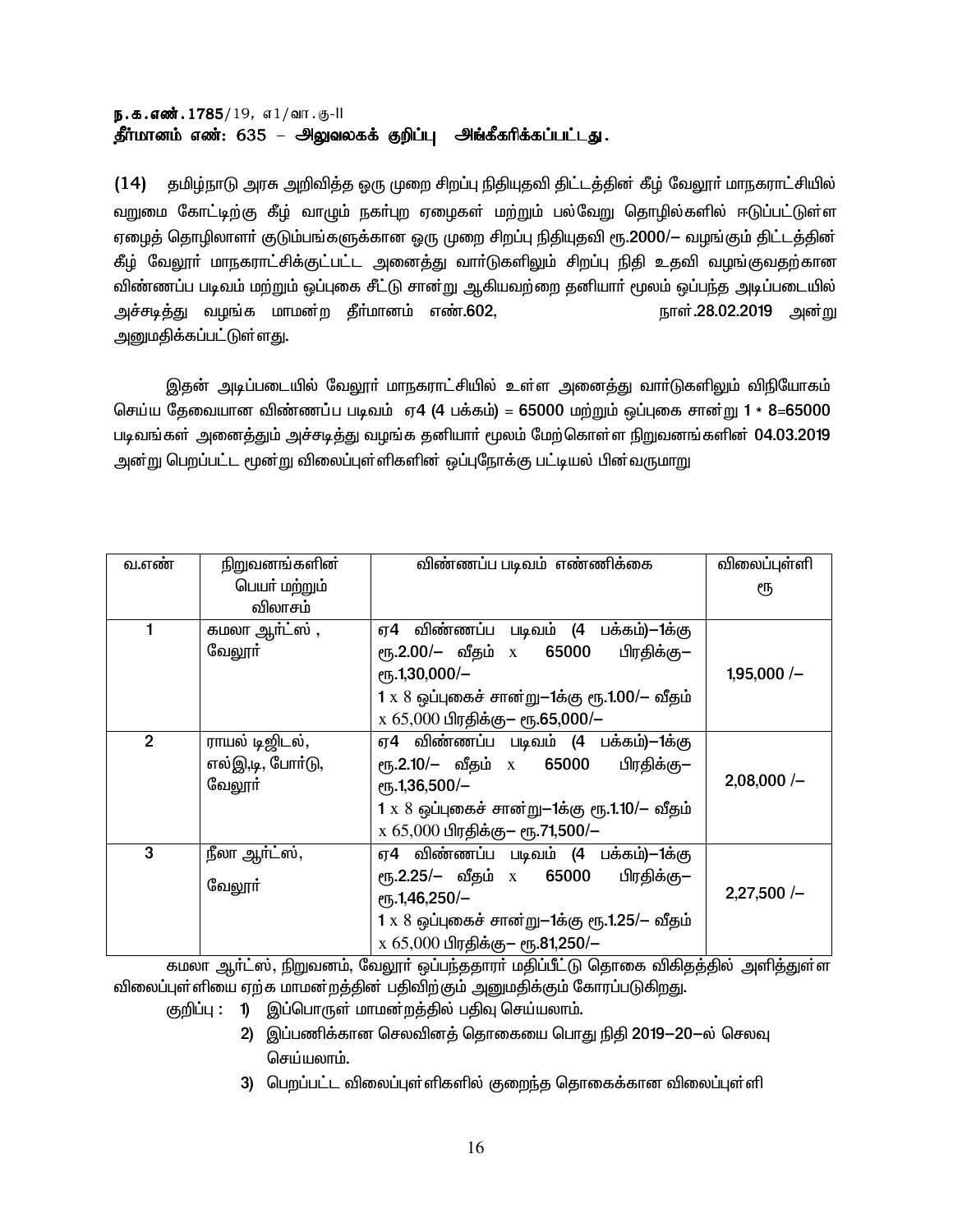1.95.000 /—அளிக்குள்ள வேலாா் நிறுவனக்கின் கமலா ஆர்ட்ஸ், விலைப்பள்ளியை எற்கலாம்.

4) இதற்கான பட்டியல் தொகை வழங்க மாமன்றம் அனுமதிக்கலாம்.

<u>(ந</u>.க.எண்:/922/2019/எச்1)

தீர்மானம் எண்: 636 – அலுவலகக் குறிப்பு அங்கீகரிக்கப்பட்டது.

 $(15)$ தமிழ்நாடு அரசு அறிவித்த ஒரு முறை சிறப்பு நிதியுதவி திட்டத்தின் கீழ் வேலூர் மாநகராட்சியில் வறுமை கோட்டிற்கு கீழ் வாமும் நகர்புற ஏழைகள் மற்றும் பல்வேறு தொழில்களில் ஈடுப்பட்டுள்ள ஏழைத் தொழிலாளர் குடும்பங்களுக்கான ஒரு முறை சிறப்பு நிதியுதவி ரூ.2000/— வமங்கும் கிட்டக்கின் கீம் வேலூர் மாநகராட்சிக்குட்பட்ட அனைத்து வார்டுகளிலும் சிறப்பு நிதி உதவி வழங்குவதற்கான விண்ணப்பம் பெறப்பட்டு அவற்றை இணையதளத்தில் பதிவேற்றம் செய்ய தனியாா் மூலம் ஒப்பந்த அடிப்படையில் பதிவேற்றம் செய்ய மாமன்ற தீர்மானம் எண்.601, நாள்.28.02.209 அன்று அனுமதிக்கப்பட்டுள்ளது.

இதன் அடிப்படையில் வேலூா் மாநகராட்சியில் பெறப்பட்ட விண்ணப்பங்கள மொத்தம் 64141 இந்த விண்ணப்பங்கள் அனைத்தும் இணையதளத்தில் பதிவேற்றம் செய்ய ஒரு விண்ணப்பத்திற்கு ரூ.5.00/— என்ற வீதத்தில 64141 விண்ணப்பங்களும் இணையதளத்தில் பதிவேற்றம் செய்ய தனியாா் மூலம் மேற்கொள்ள நிறுவனங்களின் விலை புள்ளிகள் 04.03.2019 அன்று பெறப்பட்ட மூன்று விலைப்புள்ளிகளின் ஒப்புநோக்கு பட்டியல் பின்வருமாறு.

| வ.             | நிறுவனங்களின் பெயர் மற்றும் விலாசம் | விண்ணப்ப படிவம்                | விலைப்புள்ளி |
|----------------|-------------------------------------|--------------------------------|--------------|
| எண்            |                                     |                                | €Ҧ           |
|                |                                     |                                |              |
|                | GETS COMPUTER ACCESSORIES           | மொத்த விண்ணப்பம் படிவம் -64141 | $3,78,432/-$ |
|                | No.8, Popular complex, Chunnambukar | ஒரு விண்ணப்ப படிவம் கணிணியில்  |              |
|                | Street, Vellore-632 004.            | பதிவேற்றம் செய்ய -ரூ.5.00/-    |              |
| $\overline{2}$ | BRINDHA AGENCIES No.15, S.K.        | மொத்த விண்ணப்பம் படிவம் -64141 | $3,93,569/-$ |
|                | Complex, Shop No.6, Chunnambukar    | ஒரு விண்ணப்ப படிவம் கணிணியில்  |              |
|                | Street, Vellore-632 004.            | பதிவேற்றம் செய்ய -ரூ.5.20/-    |              |
| 3              | NETWARE COMPUTERS Sales &           | மொத்த விண்ணப்பம் படிவம் -64141 | $4,16,275/-$ |
|                | Servicce No.4, Chunnambukar Street, | ஒரு விண்ணப்ப படிவம் கணிணியில்  |              |
|                | Vellore-632 004.                    | பதிவேற்றம் செய்ய -ரூ.5.50/-    |              |

GETS COMPUTER ACCESSORIES, நிறுவனம், வேலூா் ஒப்பந்ததாரா் மதிப்பீட்டு தொகை விகிதத்தில் அளித்துள்ள விலைப்புள்ளியை ஏற்க மாமன்றத்தின் பதிவிற்கும்அனுமதிக்கும் கோரப்படுகிறது.

- குறிப்பு: 1) இப்பொருள் மாமன்றத்தில் பதிவு செய்யலாம்.
	- 2) இப்பணிக்கான செலவினத் தொகையை பொது நிதி 2019—20—ல் செலவு செய்யலாம்.
		- 3) பெறப்பட்ட விலைப்புள்ளிகளில் குறைந்த தொகைக்கான விலைப்புள்ளி 3,78,432 /-அளித்துள்ள GETS COMPUTER ACCESSORIES, வேலூர் நிறுவனத்தின் விலைப்புள்ளியை ஏற்கலாம்.

4) இதற்கான பட்டியல் தொகை வழங்க மாமன்றம் அனுமதிக்கலாம்.

(ந.க.எண்:/922/2019/எச்1)

தீர்மானம் எண்: 637 – அலுவலகக் குறிப்பு அங்கீகரிக்கப்பட்டது.

 $(16)$ வேலூர் மாநகராட்சி மண்டலம்-2 சவுத் அவுன்யு ரோடு ஓம் சக்தி கோயில் அருகில் உள்ள கானார் தூர்ந்துள்ளதால். மழைநீர் மற்றும் கழிவுநீர் செல்லாமல் அடைப்பு ஏற்பட்டுள்ளதால் அப்பகுதியில்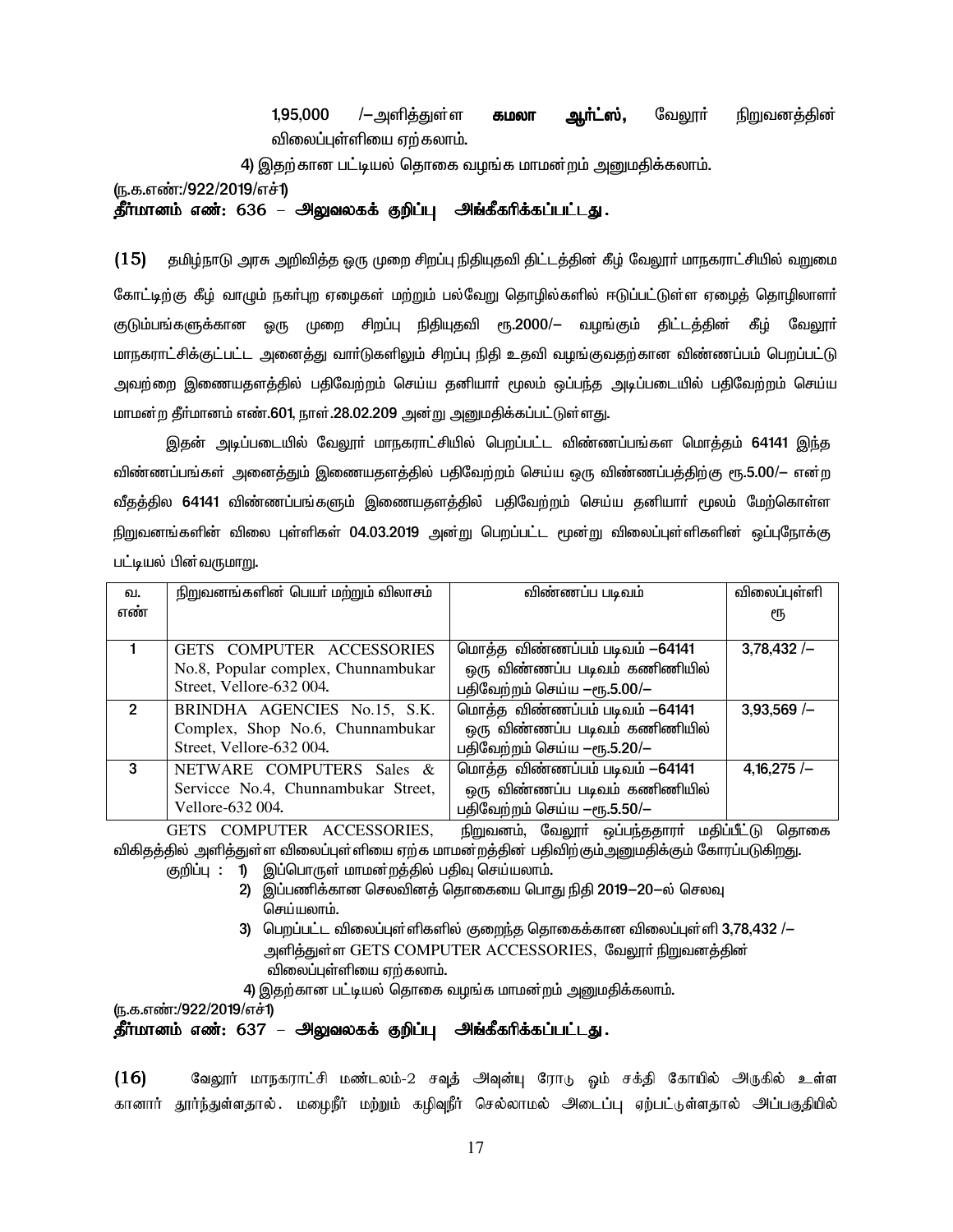சுகாதார சீர் கேடு ஏற்படும் அபாயம் உள்ளது. மேலும் மமைகாலங்களில் வருடம் கோரும் மமைநீர் விடுகளில் உள்ளே புகுந்து விடுகின்றது. இதனை தடுக்க போர்கால நடவடிக்கையாக மேற்கொண்டு கால்வாய் தூர் எடுக்க ரு.2.00 லட்சத்தில் மதிப்பீடு தயார் செய்து அவசர அவசியம் கருதி நகராட்சி சட்டம் பிரிவு-15ன் கீழ் இம்மாநகராட்சி பதிவு பெற்ற ஒப்பந்ததாரர் திருமதி.V.கல்பனா அவர்கள் முலம் கானாறு தூர் எடுத்து சுத்தம் செய்யும் பணி செய்து முடிக்கப்பட்டது. இதனை மாமன்றத்தின் பார்வைக்கும் பதிவுக்கும் வைக்கப்படுகிறது .

அலுவலக குறிப்பு:

மாமன்றம் பதிவு செய்யலாம்

 $/2018/\mu - 2$ ந. க. எண்:

### தீர்மானம் எண்: 638 – அலுவலகக் குறிப்பு அங்கீகரிக்கப்பட்டது.

(17) வேலூர் மாநகராட்சி மண்டலம்-2 தோட்டபாளையம் அருகந்தபூண்டி ஓட்டல் ரிவர்வியு பின்புறம் உள்ள கானார் தூர்ந்துள்ளதால் .மழைநீர் மற்றும் கழிவுநீர் செல்லாமல் அடைப்பு ஏற்பட்டுள்ளதால் அப்பகுதியில் சுகாதார சீர் கேடு ஏற்படும் அபாயம் உள்ளது. மேலும் மழைகாலங்களில் வருடம் தோரும் மழைநீர் விடுகளில் உள்ளே புகுந்து விடுகின்றது. இதனை தடுக்க போர்கால நடவடிக்கையாக மேற்கொண்டு கால்வாய் தூர் எடுக்க ரு.2.00 லட்சத்தில் மதிப்பீடு தயார் செய்து அவசர அவசியம் கருதி நகராட்சி சட்டம் பிரிவு-15ன் கீழ் இம்மாநகராட்சி பதிவு பெற்ற ஒப்பந்ததாரர் திருமதி V.கல்பனா அவர்கள் முலம் கானாறு தூர் எடுத்து சுத்தம் செய்யும் பணி செய்து முடிக்கப்பட்டது. இதனை மாமன்றத்தின் பார்வைக்கும் பதிவுக்கும் வைக்கப்படுகிறது .

அலுவலக குறிப்பு:

மாமன்றம் பதிவு செய்யலாம்

 $/2018/\mu-2$ ந. க. எண்:

தீர்மானம் எண்: 639 – அலுவலகக் குறிப்பு அங்கீகரிக்கப்பட்டது.

வேலூர் மாநகராட்சி மண்டலம்-2 பாலாஜி நகர் பின்புறம் உள்ள கானார் தூர்ந்துள்ளதால் .மழைநீர்  $(18)$ மற்றும் கழிவுநீர் செல்லாமல் அடைப்பு ஏற்பட்டுள்ளதால் அப்பகுதியில் சுகாதார சீர் கேடு ஏற்படும் அபாயம் உள்ளது .மேலும் மழைகாலங்களில் வருடம் தோரும் மழைநீர் விடுகளில் உள்ளே புகுந்து விடுகின்றது. இதனை தடுக்க போர்கால நடவடிக்கையாக மேற்கொண்டு கால்வாய் தூர் எடுக்க ரு.2.00 லட்சத்தில் மதிப்பீடு தயார் செய்து அவசர அவசியம் கருதி நகராட்சி சட்டம் பிரிவு-15ன் கீழ் இம்மாநகராட்சி பதிவு பெற்ற ஒப்பந்ததாரர் திருமதி. V.கல்பனா அவர்கள் முலம் கானாறு தூர் எடுத்து சுத்தம் செய்யும் பணி செய்து முடிக்கப்பட்டது . இதனை மாமன்றத்தின் பார்வைக்கும் பதிவுக்கும் வைக்கப்படுகிறது .

அலுவலக குறிப்பு:

மாமன்றம் பதிவு செய்யலாம்

ந. க. எண்:  $/2018/\mu - 2$ 

### தீர்மானம் எண்: 640 – அலுவலகக் குறிப்பு அங்கீகரிக்கப்பட்டது.

 $(19)$ வேலூர் மாநகராட்சி மண்டலம்-2 சி.எம்.சி. காலணி பகுதியில் தண்டுமாரியம்மன் கோயில் அருகில் உள்ள கானார் தூர்ந்துள்ளதால் .மழைநீர் மற்றும் கழிவுநீர் செல்லாமல் அடைப்பு ஏற்பட்டுள்ளதால் அப்பகுதியில் சுகாதார சீர் கேடு ஏற்படும் அபாயம் உள்ளது. மேலும் மழைகாலங்களில் வருடம் தோரும் மழைநீர் விடுகளில் உள்ளே புகுந்து விடுகின்றது. இதனை தடுக்க போர்கால நடவடிக்கையாக மேற்கொண்டு கால்வாய் தூர் எடுக்க ரு.2.00 லட்சத்தில் மதிப்பீடு தயார் செய்து அவசர அவசியம் கருதி நகராட்சி சட்டம் பிரிவு-15ன் கீழ் இம்மாநகராட்சி பதிவு பெற்ற ஒப்பந்ததாரர் திருமதி.V.கல்பனா அவர்கள் மூலம்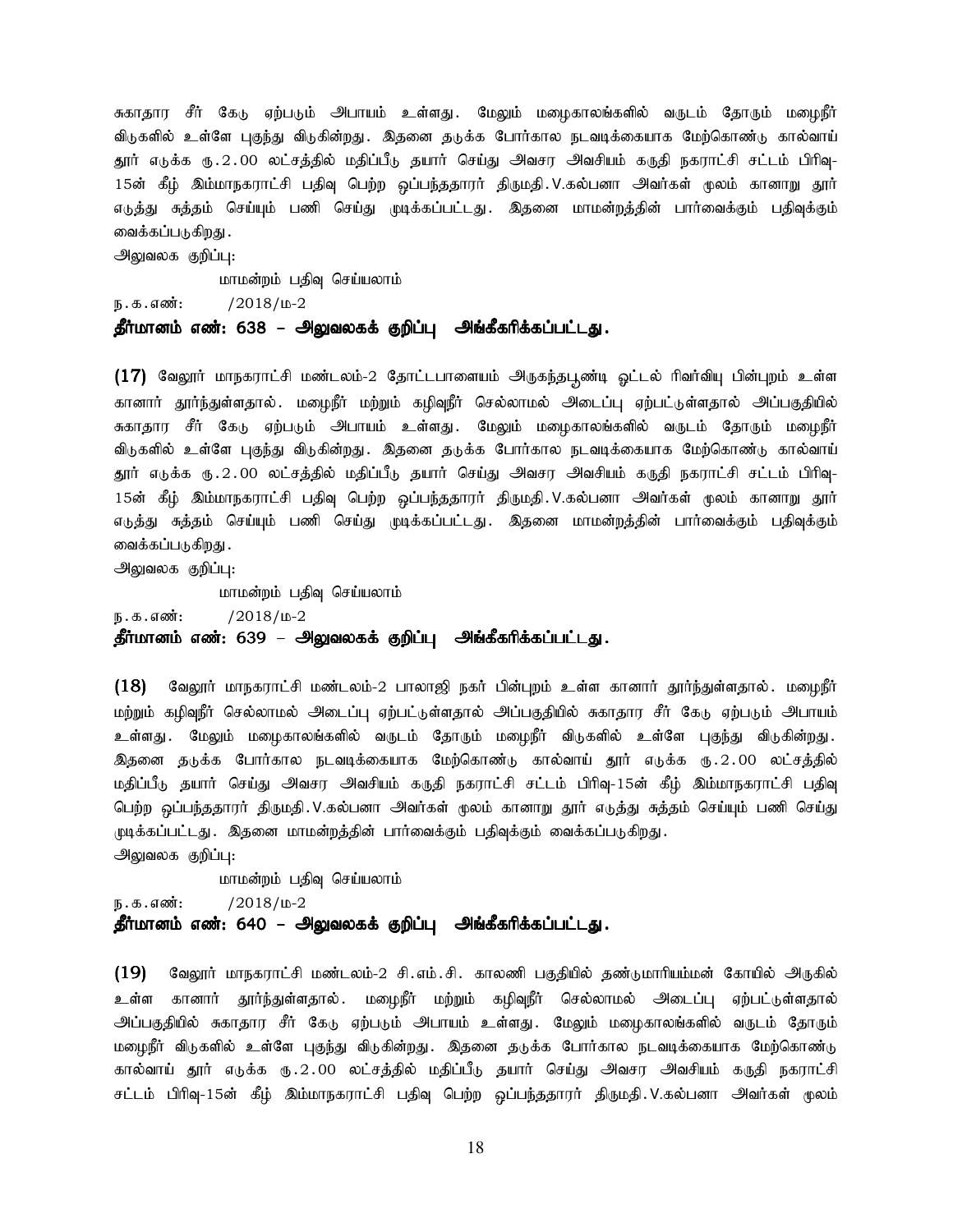கானாறு தூர் எடுத்து சுத்தம் செய்யும் பணி செய்து முடிக்கப்பட்டது. இதனை மாமன்றத்தின் பார்வைக்கும் பதிவுக்கும் வைக்கப்படுகிறது. அலுவலக குறிப்பு: மாமன்றம் பதிவு செய்யலாம் ந.க.எண்: /2018/ம-2 தீர்மானம் எண்: 641 – அலுவலகக் குறிப்பு அங்கீகரிக்கப்பட்டது. (20) வேலூர் மாநகராட்சி மண்டலம்-2 குறிஞ்சி நகர், பொன்னியம்மன் நகர் பகுதியில் உள்ள கானார்

தூர்ந்துள்ளதால் .மழைநீர் மற்றும் கழிவுநீர் செல்லாமல் அடைப்பு ஏற்பட்டுள்ளதால் அப்பகுதியில் சுகாதார சீர் கேரு ஏற்பரும் அபாயம் உள்ளது. மேலும் மமைகாலங்களில் வருடம் கோரும் மமைநீர் விருகளில் உள்ளே புகுந்து விடுகின்றது. இதனை தடுக்க போர்கால நடவடிக்கையாக மேற்கொண்டு கால்வாய் தூர் எடுக்க ரு.2.00 லட்சத்தில் மதிப்பீடு தயார் செய்து அவசர அவசியம் கருதி நகராட்சி சட்டம் பிரிவு-15ன் கீழ் இம்மாநகராட்சி பதிவு பெற்ற ஒப்பந்ததாரர் திருமதி.V.கல்பனா அவர்கள் முலம் கானாறு தூர் எடுத்து சுத்தம் செய்யும் பணி செய்து முடிக்கப்பட்டது. இதனை மாமன்றத்தின் பார்வைக்கும் பதிவுக்கும் வைக்கப்படுகிறது .

அலுவலக குறிப்பு:

மாமன்றம் பதிவு செய்யலாம்

ந.க.எண்: /2018/ம-2

# தீர்மானம் எண்: 642 – அலுவலகக் குறிப்பு அங்கீகரிக்கப்பட்டது.

 $(21)$  வேலூர் மாநகராட்சியில் விடுபட்ட பகுதிகளுக்கு அம்ருத் (2016-17) திட்டத்தின் கீழ் புதை வடிகால் திட்டம் (பகுதி-II) (Phase-II) செயல்படுத்துவதற்ககு அரசானை நிலை (2D) எண். 52 நகராட்சி நிர்வாகம் மற்றும் குடிநீர் வழங்கல் துறை (MC-6) நாள். $17.08.2017$ -ல் வாயிலாக 343.69 கோடிக்கு நிர்வாக அனுமதி அளித்துள்ளதின் பேரில் விரிவான திட்ட அறிக்கை தயார் செய்யப்பட்டு தமிழ்நாடு நகர்ப்புற உட்கட்டமைப்பு மற்றும் நிதி சேவை கழகம், சென்னை (TNUIFSL) மூலம் ரு.343.69 கோடிக்கு மதிப்பிடப்பட்டு, ஆிசிய வளர்ச்சி வங்கிக்கு பரிந்துரைக்கப்பட்டதில், விரிவான மதிப்பாய்வு செய்யப்பட்ட பின்னர் விலைக்குறைபாடுகள் (Physical and price contingencies) காரணமாக ஆசிய வளர்ச்சி வங்கியின் விதிமுறைகள்படி ரு. 379.55 கோடிக்கு திட்ட மதிப்பீடு திருத்தப்பட்டு அதற்கான நிர்வாக அனுமதி அரசாணை நிலை (MS) எண்.43 நகராட்சி நிர்வாகம் மற்றும் குடிநீர் வழங்கல் துறை (MA-2) நாள் 28.02.2019-ல் வழங்கப்பட்டுள்ளது.

மேற்கண்ட அரசாணையின்படி இத்திட்டத்திற்கான மொத்த தொகை ரு. 379.55 கோடியில் தமிழ்நாடு நகர்ப்புற உட்கட்டமைப்பு மற்றும் நிதி சேவை கழகம் (TNUIFSL) சென்னை முலம் மானியமாக தொகை ரூ . 57 . 76 கோடியினை Project Sustainability Grant Fund (PSGF) ஆசிய வளர்ச்சி வங்கியின் கீழ் நிதியுதவியுடன் (ADB assisted Tamil Nadu Urban Flagship Investment Program- TNUFIP-Tranche-1) பெறுவதற்கு முதன்மைச் செயலாளர் மற்றும் நிர்வாக இயக்குநர், தமிழ்நாடு நகர்ப்புற உகட்டமைப்பு மற்றும் நிதி சேவை கழகம், கடித எண்.PSGF/Projects/Vellore UGSS/Phase-II நாள்.01.03.2019 கடிதத்தின் மூலம் புதை வடிகால் திட்டம் பகுதி-II-க்கான மானியம் ஒப்புதல் வழங்கப்பட்டதனை மாமன்றத்தின் பார்வைக்கும் அனுமதிக்கும் வைக்கப்படுகிறது .

- 1. **Amount of Grant** : Rs.57.76 (Rupees Fifty Seven Crores and Seventy Six lakhs only)
- 2. **Project** : Implementation of Under Ground Sewerage Scheme in Vellore Corporation
- 3. **Project Cost** : Rs.379.55 Crores

#### **4. Financing Plan**

| SI.No | Mean of Finance                                                                        | Amount<br>(Rs.In<br>Crores) | Percentage |
|-------|----------------------------------------------------------------------------------------|-----------------------------|------------|
|       | Loan from Tamil Nadu Urban Development Fund<br>(TNUDF) under ADB assisted TNUFIP (T-1) | 37.96                       | 10.00%     |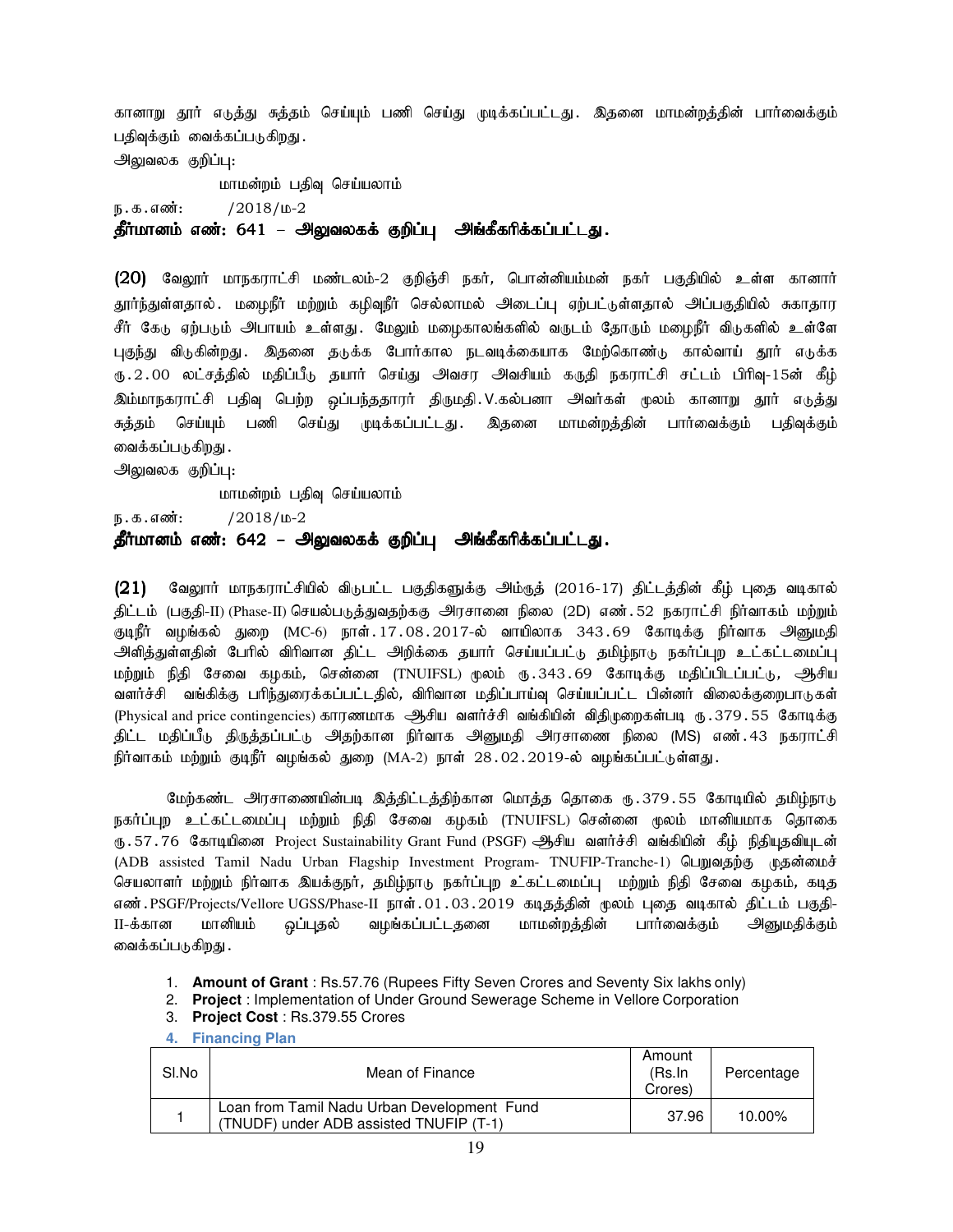|    | Grant from Government of India under AMRUT                                              | 171.84 | 45.27%  |
|----|-----------------------------------------------------------------------------------------|--------|---------|
| 3  | Grant from Government of Tamil Nadu under AMRUT                                         | 68.74  | 18.11%  |
| 4  | Grant from Project Sustainability Grant Fund (PSGF)<br>under ADB assisted TNUIFIP (T-1) | 57.76  | 15.22%  |
| .5 | ULB Contribution                                                                        | 43.25  | 11.40%  |
|    | Total                                                                                   | 379.55 | 100.00% |

- 5) **Completion Period:** The proposed Project should be completed within three years from the date of commencement of project
- 6) **Last date of withdrawal**: Unless TNUIFSL otherwise agrees in writing, the right to make withdrawals from the Grant shall cease on completion of three years from the date of acceptance of Grant terms & conditions.
- **7) Special terms & conditions:**

#### **Procurement Guidelines:**

- a) The Corporation shall adhere to the provisions of the ADB Procurement Guidelines. The Corporation shall undertake the selection of contractors only after TNUIFSL approves the selection procedure.
- b) The Corporation shall open a separate "Project Account" for the sub-project assisted under TNUFIP in the Books of Accounts of the Corporation.
- c) The Corporation shall maintain all the Receipt and Payment vouchers (along with supporting documents) pertaining to the sub-project assisted under TNUFIP separately. Bank pass sheets (duly certified by the Bank) for the Bank account have to be obtained periodically (monthly/quarterly) by the Corporation and maintained separately. The Corporation shall close the Project Accounts on 31<sup>st</sup> March every year. The first year Project Accounts shall be closed on 31<sup>st</sup> March 2019. The Corporation shall produce Project Accounts, Bank Account and other transaction to the Auditor appointed by TNUIFSL for auditing of the sub-project accounts and for preparation of Project Audit Report.
- **d) Statement of Expenditure & Progress Reports**

The Corporation shall provide monthly Progress Reports and Statement of Expenditure (SoE) during implementation in the format prescribed by TNUIFSL.

#### **e) Environmental & Social Management Framework:**

The Corporation shall implement the Project according to the Environmental Assessment & Review Framework (EARF) and Resettlement Framework (RF) developed by TNUIFSL.

#### அலுவலகக்குறிப்பு:

பொருளில் தெரிவித்துள்ளவாறு அரசாணை நிலை (MS) எண். 43 நகராட்சி நிர்வாகம் மற்றும் குடிநீர் வழங்கல் துறை (MA-2) நாள் 28.02.2019-ன்படி இத்திட்டத்திற்கான மொத்த மொத்த தொகை ரு.379.55 கோடியில் தமிழ்நாடு நகர்ப்புற உட்கட்டமைப்பு மற்றும் நிதி சேவை கழகம் (TNUIFSL) சென்னை மூலம் மானியமாக தொகை ரூ. 57.76 கோடியினை Project Sustainability Grant Fund (PSGF) ஆசிய வளர்ச்சி வங்கியின் கீழ் நிதியுதவியுடன் (ADB assisted Tamil Nadu Flagship Investment Program-TNUFIP-Tranche-1) பெறுவதற்கு முதன்மைச் செயலாளர் மற்றும் நிர்வாக இயக்குநர், தமிழ்நாடு நகர்ப்புற உட்கட்டமைப்பு மற்றும் நிதி சேவை கழகம், கடித எண்.PSGF/Projects/Vellore UGSS/Phase-II) நாள் 01.03.2019 தேதிய கடிதத்தில் தெரிவித்துள்ள சிறப்பு நிபந்தனைகள் மற்றும் வரையறைகளுக்குட்பட்டு தொகை ரு.57.76 கோடி மானியம் பெற மாமன்றம் அனுமதி வழங்கலாம்.

### $(5.5.5\omega:17598/2016/\text{a1})$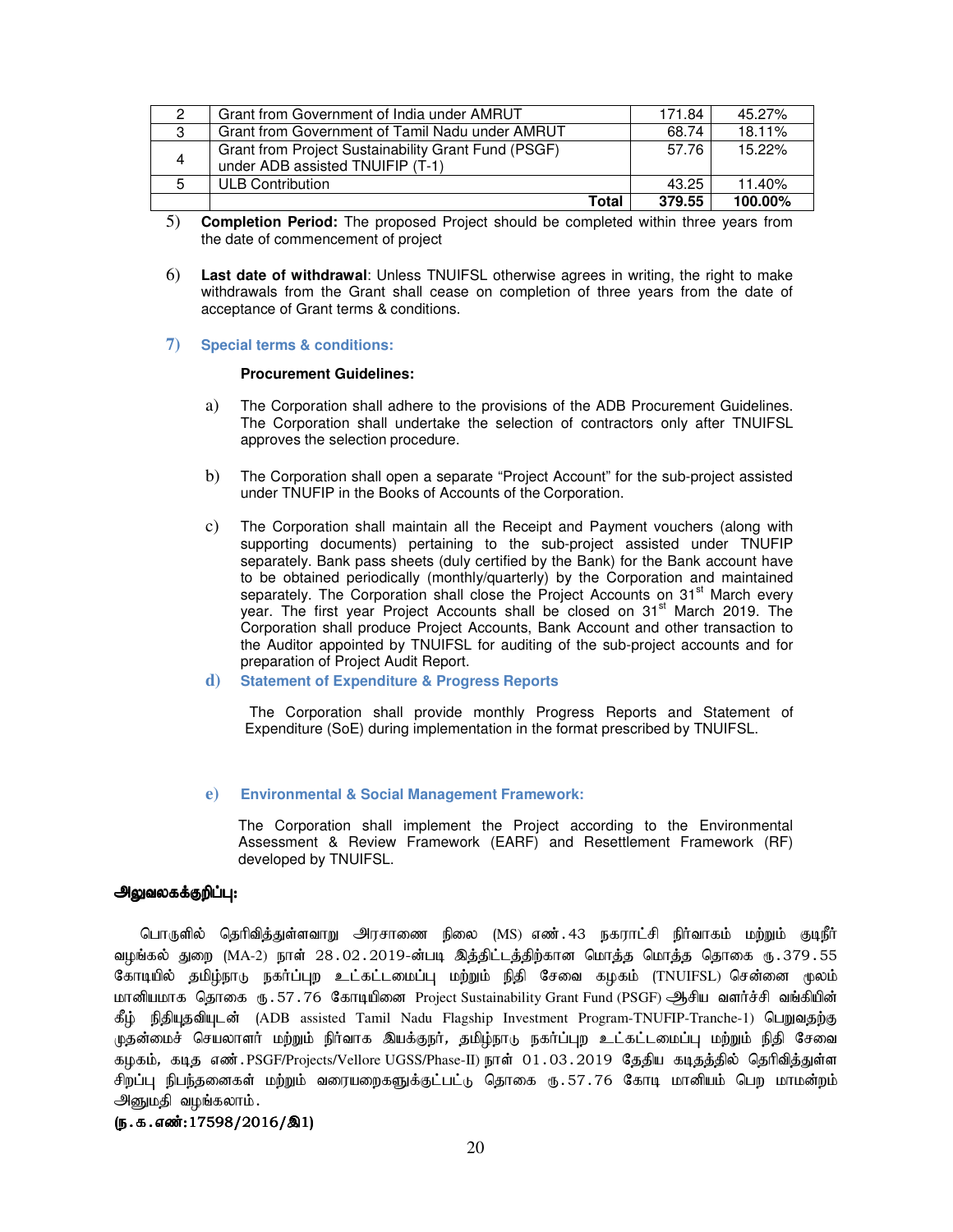# தீர்மானம் எண்: 643 – அலுவலகக் குறிப்பு அங்கீகரிக்கப்பட்டது.

 $(22)$  B்வலூர் மாநகராட்சியில் விடுபட்ட பகுதிகளுக்கு அம்ருத் (2016-17) திட்டத்தின் கீழ் புதை வடிகால் திட்டம் (பகுதி- II) (Phase-II) செயல்படுத்துவதற்கு அரசாணை நிலை (2D) எண். 52 நகராட்சி நிர்வாகம் மற்றும் குடிநீர் வழங்கல் துறை (MC-6) நாள் 17.08.2017-ன் வாயிலாக ரூ.343.69 கோடிக்கு நிர்வாக அனுமதி அளித்துள்ளதின் பேரில் விரிவான திட்ட அறிக்கை தயார் செய்யப்பட்டு தமிழ்நாடு நகர்ப்புற உட்கட்டமைப்பு மற்றும் நிதி சேவை கழகம், சென்னை (TNUIFSL) முலம் ரு.343.69 கோடிக்கு மதிப்பிடப்பட்டு, ஆசிய வளர்ச்சி வங்கிக்கு பரிந்துரைக்கப்பட்டதில், விரிவான மதிப்பாய்வு செய்யப்பட்ட பின்னர் விலைக்குறைபாடுகள் (Physical and Price contingencies) காரமாக ஆசிய வளர்ச்சி வங்கியின் விதிழறைகளின்படி ரு.379.55 கோடிக்கு திட்ட மதிப்பீடு திருத்தப்பட்டு, அதற்கான நிர்வாக அனுமதி அரசாணை நிலை (Ms) எண்:43 நகராட்சி நிர்வாகம் மற்றும் குடிநீர் வழங்கல் துறை (MA-2) நாள்:28.02.2019-ல் வழங்கப்பட்டுள்ளது .

மேற்கண்ட அரசாணையின்படி இத்திட்டத்திற்கான மொத்த தொகை ரு.379.55 கோடியில் தமிழ்நாடு நகர்ப்புற உட்கட்டமைப்பு மற்றும் நிதி சேவை கழகம் (TNUIFSL) சென்னை மூலம் கடன் தொகை ரூ.37.96 கோடியினை TNUDF ஆசிய வளர்ச்சி வங்கியின் கீழ் நிதியுதவியுடன் (ADB assisted Tamil Nadu Urban Flagship Investment Program-TNUFIP– Tranche-1) பெறுவதற்கு முதன்மைச் செயலாளர் மற்றும் நிர்வாக இயக்குநர், தமிழ்நாடு நகர்ப்புற உட்கட்டமைப்பு மற்றும் நிதி சேவை கழகம், கடித எண். TNUDF/Projects/Vellore UGSS/Phase–II நாள்:01.03.2019 கடிதத்தின் முலம் புதை வடிகால் திட்டம் பகுதி - II-க்கான கடன் ஒப்புதல் வழங்கப்பட்டதனை மாமன்றத்தின் பார்வைக்கும் அனுமதிக்கும் வைக்கப்படுகிறது .

- 1) **Amount of Loan** : Rs.37.96 (Rupees Thirty Seven crores and Ninety Six lakhs only)
- 2) **Project** : Under Ground Sewerage Scheme in Vellore Corporation Phase-II
- 3) **Project Cost** : Rs.379.55 Crores
- 4) **Rate of Interest** : 9.10 %
- 5) **Repayment Period :** 20 years

**6) Financing Plan** 

| SI.No. | Mean of Finance                                           | Amount<br>(Rs.In<br>Crores) | Percentage |
|--------|-----------------------------------------------------------|-----------------------------|------------|
|        | Loan from Tamil Nadu Urban Development Fund               | 37.96                       | 10.00%     |
|        | (TNUDF) under ADB assisted TNUFIP (T-1)                   |                             |            |
| 2      | Grant from Government of India under AMRUT                | 171.84                      | 45.27%     |
| 3      | Grant from Government of Tamil Nadu under AMRUT           | 68.74                       | 18.11%     |
| 4      | Grant from Project Sustainability Grant fund (PSGF) under | 57.76                       | 15.22%     |
|        | ADB Assisted TNUFIP (T-1)                                 |                             |            |
| 5.     | <b>ULB Contribution</b>                                   | 43.25                       | 11.40%     |
|        | <b>Total</b>                                              | 379.55                      | 100.00%    |

#### **7) Completion Period:**

The proposed Project should be completed within three years from the date of commencement of project

#### **8) Last date of withdrawal**

The Loan shall cease on completion of three years from the date of execution of the Loan Agreement

#### **9) Special terms &conditions :**

#### **a. Procurement Guidelines**

The Corporation shall adhere to the provisions of the ADB Procurement Guidelines. The Corporation shall undertake the selection of contractors only after TNUIFSL approves the selection procedure

**b. Vellore Corporation Contribution**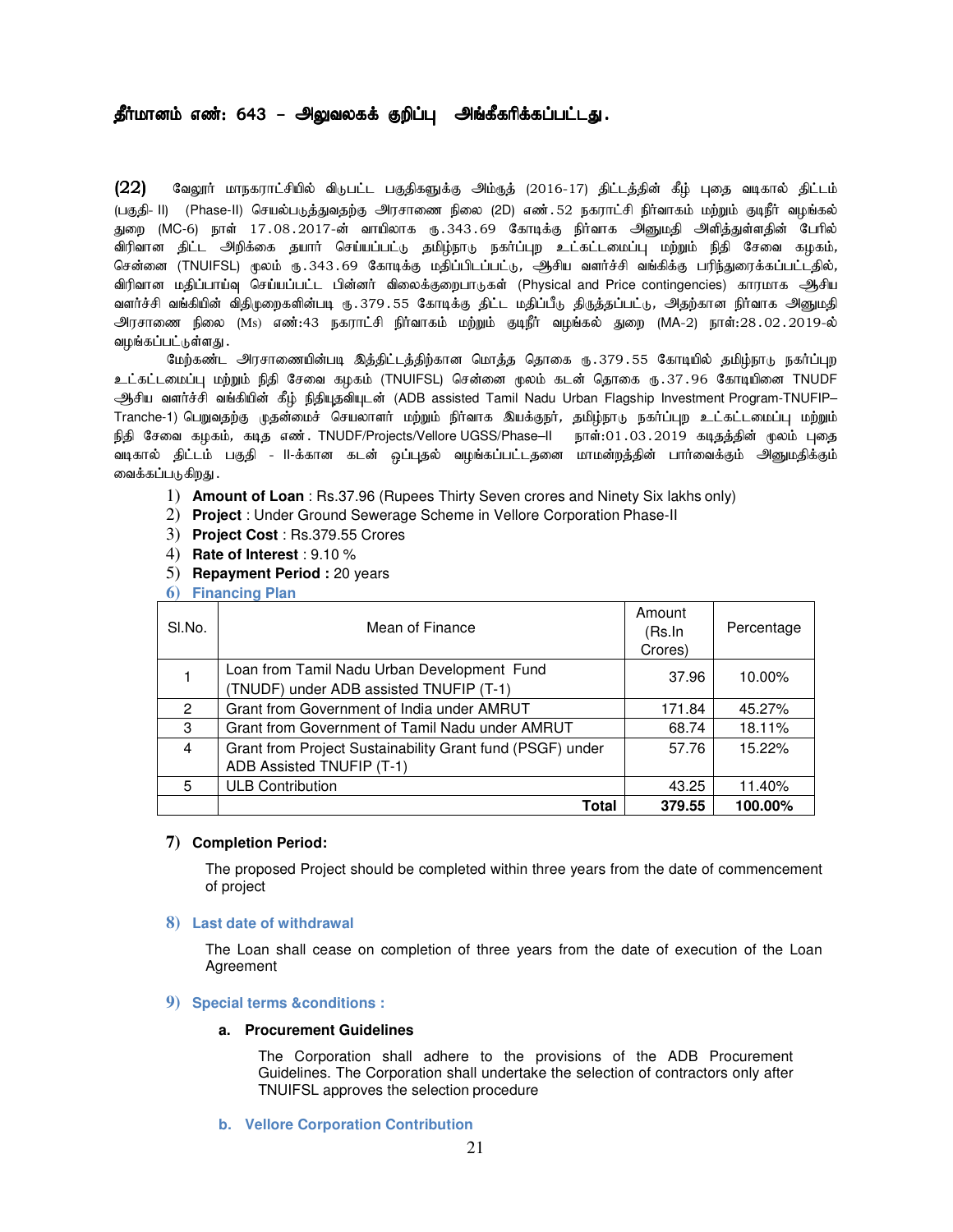The Corporation shall contribute an amount equivalent to 11.40% of Project Cost amounting to Rs.43.25 Crores (Rupees Forty three crores Twenty Five lakhs only) as own contribution during the construction period.

#### **c. House Service Connection Deposit & User Charges (Tariff):**

**(i)** The Corporation shall levy and collect from the beneficiary (ies) beneficiary(ies) the following:

| Plinth Area of<br><b>Assessment</b> |                 | <b>Proposed Deposit (Rs.)</b> | <b>Proposed Tariff</b><br>(Rs. Per Month) |                         |  |
|-------------------------------------|-----------------|-------------------------------|-------------------------------------------|-------------------------|--|
| in Sq.ft                            | <b>Domestic</b> | Non-<br><b>Domestic</b>       | <b>Domestic</b>                           | Non-<br><b>Domestic</b> |  |
| < 500                               | 7500            | 15000                         | 100                                       | 300                     |  |
| 501-1200                            | 10000           | 20000                         | 140                                       | 420                     |  |
| 1201 - 2400                         | 12500           | 25000                         | 180                                       | 540                     |  |
| 2401*                               | 15000*          | 30000*                        | $200*$                                    | 600*                    |  |
| Wt. Average                         | 10287           | 20434                         | 145                                       | 430                     |  |

\* This is the base rate for the plinth area of 240l sq.ft. The deposit and

tariff for plinth area above 2401 sq.ft. have to be increased in proportion to the increase in plinth area

The Corporation shall increase the house service connection deposit & user charges (tariff) by a minimum of 10% of the base rate on completion of first five years of operation and a minimum of 10% of the prevailing rate thereafter once in every five years.

**d.** The Corporation shall open a separate "Project Account" for the sub-project assisted

under TNUFIP in the Books of Accounts of the Corporation.

**e.** The Corporation shall maintain all the Receipt and Payment vouchers (along with supporting documents) pertaining to the sub-project assisted under TNUFIP separately. Bank pass sheets (duly certified by the Bank) for the Bank account have to be obtained periodically (monthly/quarterly) by the Corporation and maintained separately. The Corporation shall close the Project Accounts on 31<sup>st</sup> March every year. The first year Project Accounts shall be closed on 31<sup>st</sup> March 2019. The Corporation shall produce Project Accounts, Bank Account and other transaction to the Auditor appointed by TNUIFSL for auditing of the sub-project accounts and for preparation of Project Audit Report.

### **f. Operation & Maintenance**

The Corporation shall operate sustainably, maintain the Project assets in a good working condition and meet the operation & maintenance cost from the user charges collected from the beneficiary(ies)

**g. Loan from others** 

The Corporation shall not avail any fresh loans for this Project from banks, institutions or any other agency during the tenure of the Loan without obtaining prior written approval from the TNUIFSL

**h. Environmental & Social Management Framework :**  The Corporation shall implement the Project according to the Environmental Assessment & Review Framework (EARF) and Resettlement Framework (RF) developed by TNUIFSL

## அலுவலகக்குறிப்பு:

பொருளில் தெரிவித்துள்ளவாறு அரசாணை நிலை (Ms) எண். 43 நகராட்சி நிர்வாகம் மற்றும் குடிநீர் வழங்கல் துறை (MA-2) நாள்:28.02.2019-ன்படி இத்திட்டத்திற்கான மொத்த தொகை ரு.379.55 கோடியில் தமிழ்நாடு நகர்ப்புற உட்கட்டமைப்பு மற்றும் நிதி சேவை கழகம் (TNUIFSL) சென்னை முலம் கடன்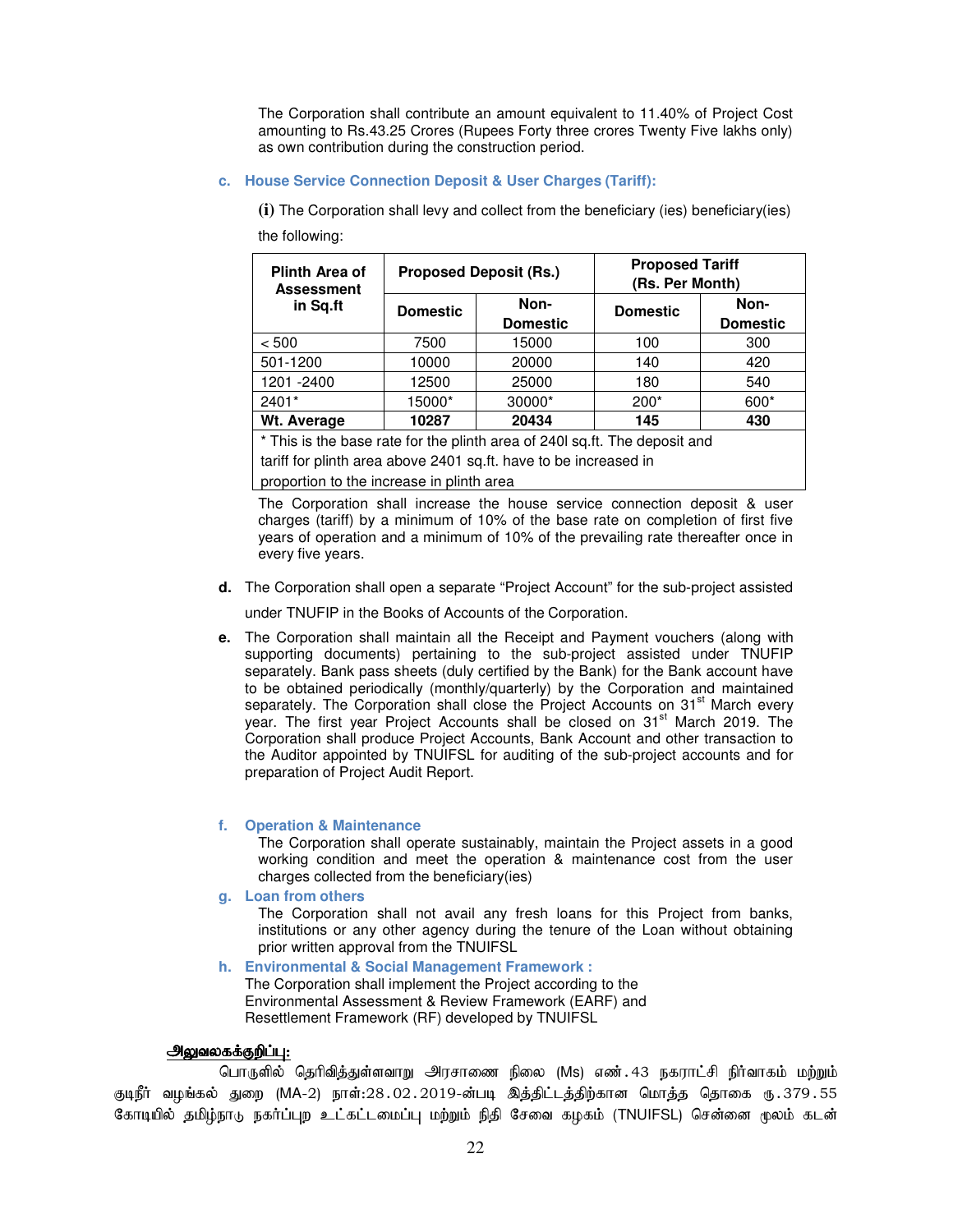தொகை ரு.37.96 கோடியினை TNUDF ஆசிய வளர்ச்சி வங்கியின் கீழ் நிதியுதவியுடன் (ADB assisted Tamil Nadu Urban Flagship Investment Program-TNUFIP–Tranche1) பெறுவதற்கு முதன்மைச் செயலாளர் மற்றும் .<br>நிர்வாக இயக்குநர், தமிழ்நாடு நகர்ப்புற உட்கட்டமைப்பு மற்றும் நிதி சேவை கழகம், கடித எண். TNUDF/Projects/Vellore UGSS/ Phase–II நாள்:01 . 03 . 2019 தேதிய கடிதத்தில் தெரிவித்துள்ள சிறப்பு .<br>நிபந்தனைகள் மற்றும் வரையறைகளுக்குட்பட்டு தொகை ரு.37.96 கோடி கடன் பெற மாமன்றம் அனுமதி வழங்கலாம். மேலும் கடன் ஒப்பந்த பத்திரம் மற்றும் Tripartite Agreement-ல் தெரிவித்த நிபந்தனைகளை ஏற்று ஒப்புதல் அளிக்கலாம்.

# (ந.க.எண்:17598/2016/இ1)

# தீர்மானம் எண்: 644 – அலுவலகக் குறிப்பு அங்கீகரிக்கப்பட்டது.

(23) வேலூர் மாநகராட்சி பொதுநிதி மற்றும் குடிநீர் நிதி 2018-19ன் கீழ் ஆணையர் அவர்களின் செயல்முறை உத்தரவு நாள்:07.02.2019 மற்றும் 09.02.2019-ன் படி கீழே பட்டியலில் கண்ட 6 பணிகள் மேற்கொள்ள நிர்வாக அனுமதி பெறப்பட்டுள்ளது. இப்பணிகளுக்கு 28.02.2019 அன்று பெறப்பட்ட ஒப்பந்தப்புள்ளிகளுக்கான ஒப்புநோக்கு பட்டியல் தயார் செய்யப்பட்டுள்ளது . இப்பணிகளுக்கு அளிக்கப்பட்டுள்ள ஒப்பந்தப்புள்ளிகளில் மதிப்பீட்டை விட குறைந்த தொகைக்கான ஒப்பந்தப்புள்ளி அிளித்துள்ள ஒப்பந்தாரர்களின் ஒப்பந்தப்புள்ளியை முடிவு செய்ய மாமன்றத்தின் அனுமதி கோரப்படுகிறது.

| வ.<br>எண்    | பணியின் பெயர்                                                                                                                                                                                    | மதிப்பீடு      | ஒப்பந்ததாரா்<br>திருவாளர்கள்                       | ஒப்பந்தப்புள்ளி<br>விலைவிகிதம்   | குறிப்பு                                                                                     |
|--------------|--------------------------------------------------------------------------------------------------------------------------------------------------------------------------------------------------|----------------|----------------------------------------------------|----------------------------------|----------------------------------------------------------------------------------------------|
| $\mathbf{1}$ | 2                                                                                                                                                                                                | $\overline{3}$ | $\overline{4}$                                     | 5                                | 7                                                                                            |
| 5.           | வேலூர் மாநகராட்சி, மண்டலம்-4,<br>வார்டு<br>எண்:46<br>முதல்<br>50<br>வரை<br>மினிபவர்பம்ப் மற்றும் பவர்பம்புகள்<br>பழுது நீக்கம்<br>மற்றும் பராமரிப்பு                                             | 9.50           | A.முகமதுரபி,<br>வேலூர்.<br><b>C.ரமேஷ், வேலூர்.</b> | $-2.16\%$ (L1)<br>$+ 4.62%$ (L2) | $L1 - \hat{\omega} - 2.16\%$<br>மதிப்பீட்டுத்<br>தொகையை விட<br>குறைவாக வழங்கப்<br>பட்டுள்ளதை |
|              | செய்தல் பணி.                                                                                                                                                                                     |                |                                                    |                                  | ஏற்கலாம்                                                                                     |
| 6.           | வேலூர் மாநகராட்சி, மண்டலம்-4,<br>வார்டு எண்:51 முதல்<br>55<br>வரை<br>மினிபவர்பம்ப் மற்றும் பவர்பம்புகள்<br>பழுது நீக்கம்<br>மற்றும் பராமரிப்பு                                                   | 9.50           | T.அறிவழகன்,<br>வேலூர்.                             | $-5.00\%$ (L1)                   | $L1-\dot{\omega} - 5.00\%$<br>மதிப்பீட்டுத் தொகை<br>விலை விகிதத்தில்<br>வழங்கப்              |
|              | செய்தல் பணி.                                                                                                                                                                                     |                | C.ரமேஷ், வேலூர்                                    | $+ 1.99%$ (L2)                   | பட்டுள்ளதை<br>ஏற்கலாம்                                                                       |
|              |                                                                                                                                                                                                  |                |                                                    |                                  |                                                                                              |
|              | வேலூர் மாநகராட்சி, மண்டலம்-4,<br>வார்டு<br>எண்:56 முதல் 60 வரை<br>மினிபவர்பம்ப் மற்றும் பவர்பம்புகள்                                                                                             |                | S.மதன்குமார்,<br>வேலூர்.                           | $-0.00\%$ (L1)                   | $L1-\dot{\omega}$ -0.00%<br>மதிப்பீட்டுத்<br>தொகையை விட                                      |
| 7.           | பழுது நீக்கம்<br>மற்றும் பராமரிப்பு<br>செய்தல் பணி.                                                                                                                                              | 9.50           | K.வெங்கடேசன்,<br>வேலூர்.                           | $+ 1.87\%$ (L2)                  | குறைவாக வழங்கப்<br>பட்டுள்ளதை<br>ஏற்கலாம்                                                    |
| 8.           | வேலூர் மாநகராட்சி, மண்டலம்-4,<br>வார்டு<br>எண்:46 முதல் 60<br>வரை<br>பகுதிகளில் உள்ள பம்பிங் மெயின்<br>குடிநீர்<br>பகிர்மான<br>மற்றும்<br>குழாய்களில் ஏற்படும்<br>உடைப்புகள்<br>சீர்செய்தல் பணி. | 9.50           | A.முகமதுரபி,<br>வேலூர்.<br><b>C.ரமேஷ், வேலூர்.</b> | $-2.28%$ (L1)<br>$+ 5.28%$ (L2)  | $L1-\dot{\omega}$ -2.28%<br>மதிப்பீட்டுத்<br>தொகையை விட<br>குறைவாக வழங்கப்<br>பட்டுள்ளதை     |
| 9.           | வேலூர் மாநகராட்சி, மண்டலம்-4,<br>வார்கு<br>எண்:59,<br>முத்துமண்டபம்<br>பகுதியில்<br>விலங்குகள்<br>உள்ள                                                                                           | 4.50           | N.சீனிவாசன்,D.C.E.<br>, வேலூார்                    | $-0.18%$ (L1)                    | ஏற்கலாம்<br>$L1-\dot{\omega}$ -0.18%<br>மதிப்பீட்டுத்                                        |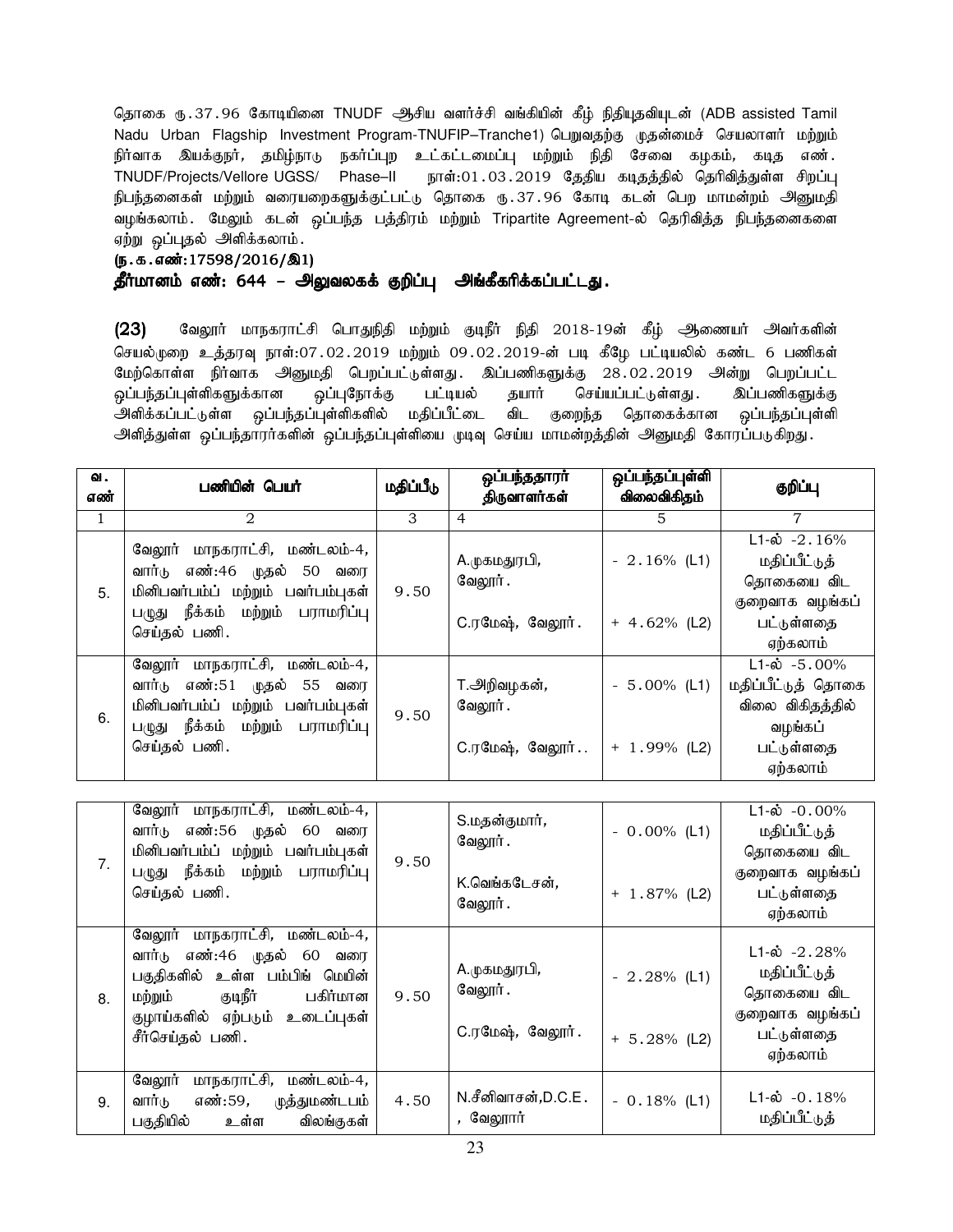|     | மையத்திறகு<br>(ABC<br>கருத்தடை                                                                                                                                                                                                           |      |                                                      |                                  | தொகையை விட                                                                                               |
|-----|------------------------------------------------------------------------------------------------------------------------------------------------------------------------------------------------------------------------------------------|------|------------------------------------------------------|----------------------------------|----------------------------------------------------------------------------------------------------------|
|     | Center) சுற்றுச்சுவர் கேட், பேவிங்                                                                                                                                                                                                       |      |                                                      | $+2.18\%$ (L2)                   | குறைவாக வழங்கப்                                                                                          |
|     | பிளாக் மற்றும் பராமரிப்பு பணிகள்                                                                                                                                                                                                         |      | P.நித்தியானந்தம்,                                    |                                  | பட்டுள்ளதை                                                                                               |
|     | செய்தல்.                                                                                                                                                                                                                                 |      | வேலூர் .                                             |                                  | ஏற்கலாம்                                                                                                 |
| 10. | வேலூர் மாநகராட்சி, மண்டலம்-4,<br>எண்:59, பாலாறு எரிவாயு<br>வார்டு<br>தகன மேடை வளாகத்திற்கு RCC<br>தொட்டி அமைத்தல்<br>தரைதள<br>மற்றும்<br>ஏற்கனவே உள்ள<br>ஆழ்துளை கிணற்றில் 7.5எச்.பி.<br>மின்மோட்டார் பொருத்தி<br>டைப்லைன் அமைத்தல் பணி. | 3.75 | S.குப்புசாமி <i>,</i><br>வேலூர் .<br>C.ரமேஷ், வேலூர் | $-0.01\%$ (L1)<br>$+ 0.78%$ (L2) | $L1 - \dot{\omega} - 0.01\%$<br>மதிப்பீட்டுத்<br>தொகையை விட<br>குறைவாக வழங்கப்<br>பட்டுள்ளதை<br>ஏற்கலாம் |

மேற்படி பட்டியலில் கண்ட பணிகளுக்கு சமா்ப்பிக்கப்பட்டுள்ள ஒப்பந்தப்புள்ளிகளில் குறைந்த தொகைக்கான ஒப்பந்தப்புள்ளி அளித்த ஒப்பந்ததாரர்களின் ஒப்பந்தப்புள்ளியை ஏற்று பட்டியலில் கண்ட 6 பணிகளுக்கான ஒப்பந்தப்புள்ளிகளை ஒப்புதல் செய்ய மாமன்றத்தின் அனுமதி கோரப்படுகிறது.

### அலுவலக குறிப்பு :

- 1. மாமன்றத்தின் பார்வைக்கு வைக்கப்பட்டுள்ள இப்பொருள் மாமன்றத்தில் பதிவு செய்யலாம்.
- 2. இப்பணிக்கான செலவினத் தொகையை பொதுநிதி மற்றும் குடிநீர் நிதி 2018-19ன் கீழ் செலவு செய்யலாம்.
- 3. வேலூர் மாநகராட்சியில் பொது நிதி மற்றும் குடிநீர் நிதி 2018-19ன் கீழ் ஒப்பந்தப்புள்ளி கோரப்பட்ட மேற்கண்ட 6 பணிகளுக்கும் ஒப்பந்தப்புள்ளி அளித்துள்ள ஒப்பந்ததார்களின் குறைந்த தொகைக்கான  $(L1-((1)-2.16\%, (2)-5.00\%, (3)-0.00\%, (4)-2.28\%, (5)-0.18\%, (6)-0.01\%,)$ ஒப்பந்தப்புள்ளியை ஏற்க மாமன்றம் அனுமதிக்கலாம்.

(ந.க.எண் 351/2019/E1)

தீர்மானம் எண்: 645 – அலுவலகக் குறிப்பு அங்கீகரிக்கப்பட்டது.

(24) வேலூர் மாநகராட்சியில் NUHM 2016-17, திட்டத்தில் மண்டலம்-3, Construction of Additional Primary Health Centre Sathuvachari WD 23 Vellore city municipal corporation பணிக்கு. 20․02․2018ல் வப்பந்தப்புள்ளியாக கோரியதை ஆங்கில விளம்பரம் Deccan Chronicle மற்றும் தமிழ் நாளிதழ் மாலை முரசு என்ற நாளிதழியை மாநில அளவில் செய்திதாள் விளம்பரம் செய்யப்பட்டுள்ளது . இதற்கானச் செய்திதாள் விளம்பர தொகை ரு . 57382/- தொகையை Bright Advertising Chennai நிறுவனத்திற்கு வழங்க மாமன்றத்தின் அனுமதிக்காக பணிந்து சமர்ப்பிக்கப்படுகிறது.

## அலுவலக குறிப்பு: -

- 1. இப்பொருள் மாமன்றத்தில் பதிவு செய்யலாம்.
- $2.$  விளம்பரத் செலவினத் தொகை ரு. 57382/- 2018-19 பொதுநிதியிலிருந்து வழங்குவதற்குதம் மாமன்றம் அனுமதி வழங்கலாம்.

 $(5.5.5.5 \text{...}0041/2014/\text{...})$ 

தீர்மானம் எண்: 646 – அலுவலகக் குறிப்பு அங்கீகரிக்கப்பட்டது.

(25) கேலூர் மாநகராட்சியில் IGFF 2016-17, திட்டத்தில் மண்டலம்-3, விருபாட்சிபுரம், கன்னிகாபுரம் பகுதியில் சுகாதார பணியாளர்கள் குடியிருப்பு கட்டிடம் கட்டுதல் பணிக்கு முதல்கட்டமாக ஒப்பந்தப்புள்ளி கோரிய போது 20.01.2018 மற்றும் இரண்டாம் கட்ட மறுஒப்பந்தப்புள்ளி கோரி மாநில அளவில் செய்திதாள் விளம்பரம் செய்யப்பட்டது. இதற்கானச் செய்திதாள் விளம்பர தொகை (I<sup>st</sup> Call Rs.115343 + II<sup>nd</sup> Call Rs.131250) ஆக மொத்தம் ரு. 246593/- தொகையை Accord Advertising Agencies, Chennai நிறுவனத்திற்கு வழங்க மாமன்றத்தின் அனுமதிக்காக பணிந்து சமர்ப்பிக்கப்படுகிறது.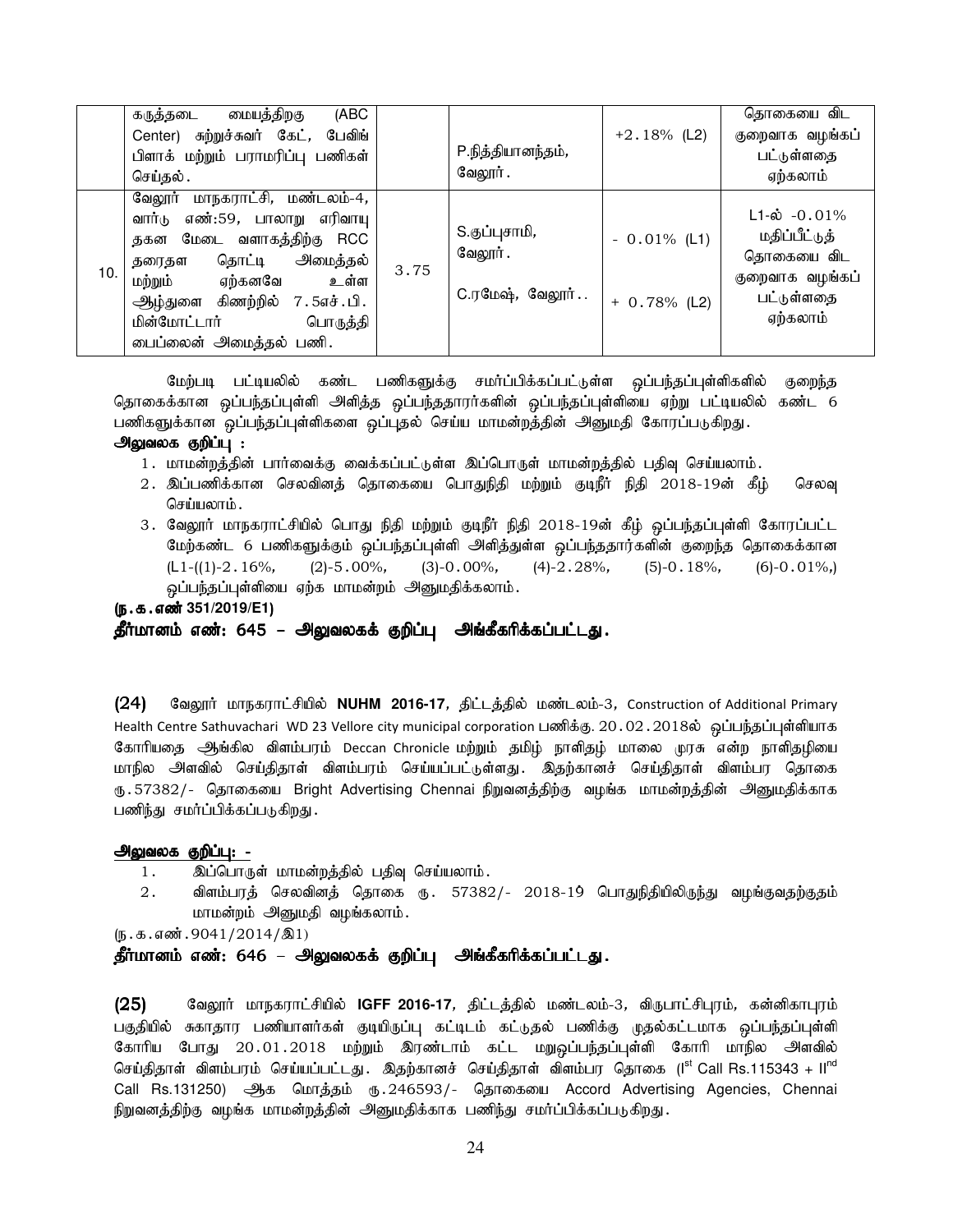### அலுவலக குறிப்பு: -

- 1. இப்பொருள் மாமன்றத்தில் பதிவு செய்யலாம்.
- $2.$  விளம்பரத் செலவினத் தொகை ரு. 246593/-  $2018-19$  பொதநிதியிலிருந்து வழங்க மாமன்றம் அனுமதி வழங்கலாம்.

 $(5.5.5.5\frac{1}{20305}/2016/\text{R}1)$ 

தீர்மானம் எண்: 647 – அலுவலகக் குறிப்பு அங்கீகரிக்கப்பட்டது.

 $(26)$  திடக்கழிவு மேலாண்மை விதிகள் 2016 விதி எண் 15(a)-ன் படி திடக்கழிவு மேலாண்மை குறித்து மாநில கொள்கை மற்றும் உத்தி அறிக்கை வெளியிட்ட அூறு மாத காலத்திற்குள் திடக்கழிவு மேலாண்மை கொள்கை மற்றும் உத்தி அறிக்கை தயார் செய்திட வேண்டும். அதன் நகலை மாநில அரசுக்கு அளிக்க வேண்டும். அதன்படி, வேலூர் மாநகராட்சியின் திடக்கழிவு மேலாண்மை கொள்கை மற்றும் உத்தி குறித்த அறிக்கை அரசுக்கு அனுப்ப மாமன்றத்தின் ஒப்புதல் கோரப்படுகிறது.

### அலுவலக குறிப்பு:

மாமன்றம் ஒப்புதல் அளிக்கலாம்.

 $(5.5.5 \cdot \frac{1069}{100} \cdot 1/2019)$ 

## தீர்மானம் எண்: 648 – அலுவலகக் குறிப்பு அங்கீகரிக்கப்பட்டது.

 $(27)$  வேலூர் மாநகராட்சி மண்டலம்-4 ற்க்குட்பட்ட குத்தகை இனங்களுக்கு 2019-2020 ஆம் ஆண்டிற்கான குத்தனை இனங்கள் புதுப்பிக்கவும், புதிய பேருந்து நிலையம் விரிவாக்க பணிகள் மேற்கொள்ளப்படவுள்ளதால், மேற்படி குத்தகை இனங்கள் 01.04.2019 **முதல்** 30.6.2019 **வரை** 3 மாதங்களுக்கு மட்டும் குத்தகை இனங்கள் புதுப்பிக்கவும், சென்ற ஆண்டு குத்தகை தொகையில் 5 சதவீதம் உயர்வு செய்து தொகை வசூலிக்கவும், கீழ்க்கண்ட குத்தகை இனங்களுக்கு மாமன்றத்தின் அனுமதிக்கும் முடிவிற்கும் வைக்கப்படுகிறது.

| வ . எ<br>ண்    | குத்தகை இனங்கள்                                                                                                               | குத்தகைதாரா் பெயா்<br>திரு/திருமதி                                                       | 2018-19<br>குத்தகை தொகை<br>Ф.            | 1.4.19-30.6.19<br>3 மாத குத்தகை<br>தொகை<br>Ф. |
|----------------|-------------------------------------------------------------------------------------------------------------------------------|------------------------------------------------------------------------------------------|------------------------------------------|-----------------------------------------------|
| $\mathbf{1}$   | புதிய பேருந்து<br>நிலையம் பேருந்து<br>நுழைவு கட்டணம்<br>சுங்கம்                                                               | A.V. விநாயகமூர்த்தி,<br>நெ. 1/74, காந்தி ரோடு<br>அரியூர்                                 | 38,62,174<br>1,93,109<br>5%<br>40,55,283 | 10,13,821                                     |
| $\mathfrak{D}$ | புதிய பேருந்து<br>நிலையம் ஓட்டல்<br>அலங்கார் அருகில்<br>உள்ள கட்டண<br>கழிப்பிடம் எண்.<br>01 வதூல் செய்யும்<br><u>ப்யிட் உ</u> | P. கனகா<br>W/o. பஞ்சாட்சரம் <i>,</i><br>நெ. 102, RTO ஆபீஸ் ரோடு<br>சத்துவாச்சாரி, வேலூர் | 2,34,067<br>5% 11,703<br>2,45,770        | 61,442                                        |
| 3              | புதிய பேருந்து<br>நிலையம் கட்டண<br>கழிப்பிடம் எண்.<br>02 வதூல் செய்யும்<br><u>ப்பரி உ</u>                                     | P. கனகா<br>W/o. பஞ்சாட்சரம் <i>,</i><br>நெ. 102, RTO ஆபீஸ் ரோடு<br>சத்துவாச்சாரி, வேலூர் | 16,60,972<br>5%<br>83,049<br>17,44,021   | 4,36,005                                      |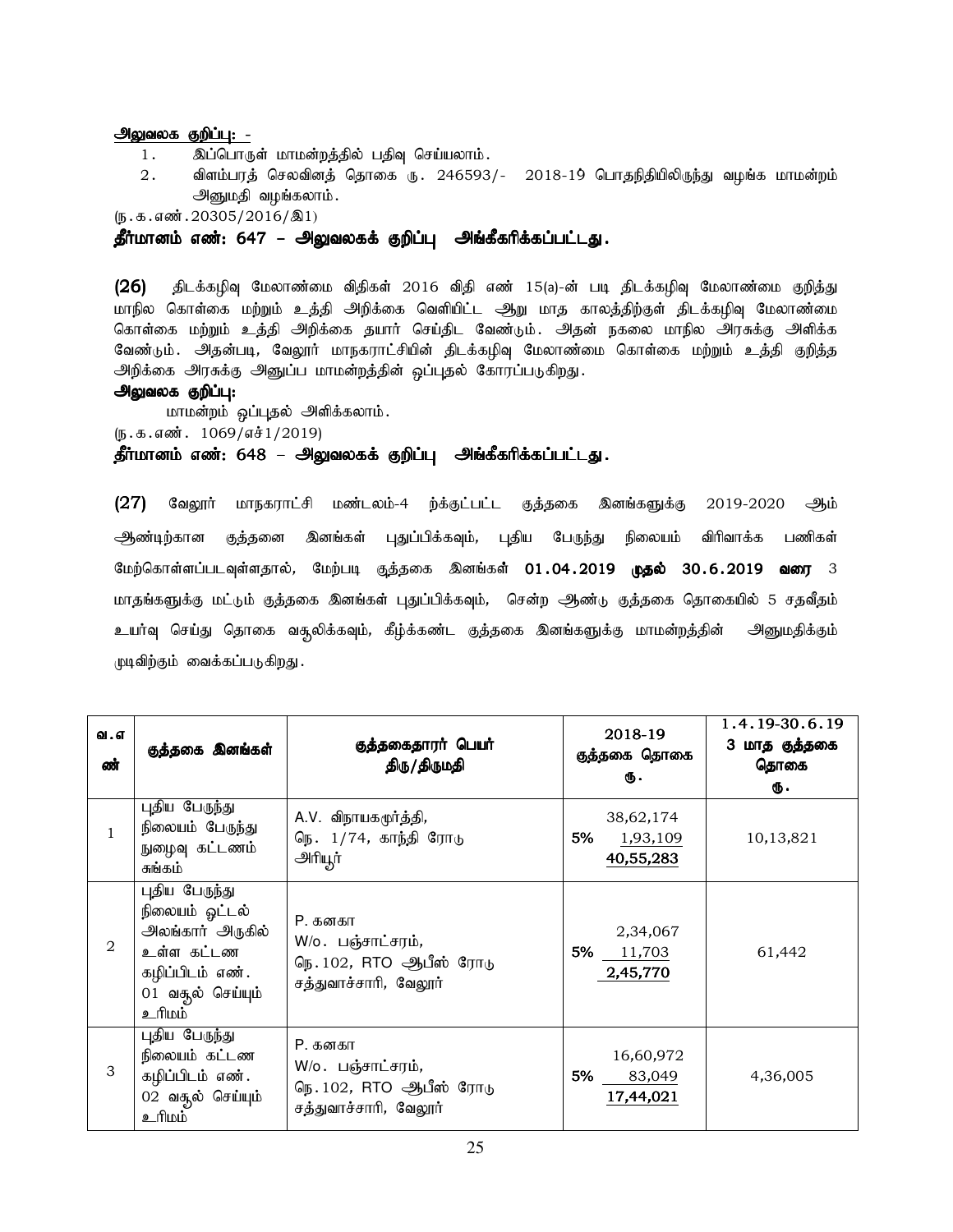| $\overline{4}$ | புதிய பேருந்து<br>நிலையம கட்டண<br>கழிப்பிடம் எண்.03<br>வசூல் செய்யும்<br><u>ப்பரி உ</u>                                                 | J. வரதராஜன்<br>நெ. 172/30, T.K.V., நகர்,<br>தோட்டப்பாளையம், வேலூர்             | 5% | 11,45,829<br>57,291<br>12,03,120  | 3,00,780                                             |
|----------------|-----------------------------------------------------------------------------------------------------------------------------------------|--------------------------------------------------------------------------------|----|-----------------------------------|------------------------------------------------------|
| 5              | புதிய பேருந்து<br>நிலையம் கட்டண<br>கழிப்பிடம்<br>எண்.05 வசூல்<br>செய்யும் உரிமம்                                                        | S. குப்புசாமி<br>நெ.3, பாரதிதாசன் சாலை விரிவு,<br>சலவன்பேட்டை, வேலூர்.         |    | 8,91,543<br>5% 44,577<br>9,36,120 | 2,34,030                                             |
| 6              | புதிய பேருந்து<br>நிலையம் கட்டண<br>கழிப்பிடம் எண்.<br>06 வசூல் செய்யும்<br><u>ப்யிட் உ</u>                                              | முனீர் அகமது<br>நெ. 27,<br>பொன்னியம்மன் கோயில் தெரு,<br>கொணவட்டம், வேலூர்      | 5% | 13,33,044<br>66,652<br>13,99,696  | 3,49,924                                             |
| $\overline{7}$ | புதிய பேருந்து<br>நிலையத்தில்<br>(APSRTC) பஸ்<br>நிறுத்தம் அருகில்<br>உள்ள இருசக்கர<br>வாகனம்<br>நிறுத்துமிடம் வசூல்<br>செய்யும் உரிமம் | V. சுரேஷ்,<br>நெ. 751, பெங்களூர் ரோடு,<br>கொணவட்டம், வேலூர்                    | 5% | 7,91,200<br>39,560<br>8,30,760    | 2,07,690                                             |
| 8              | புதிய பேருந்து<br>நிலையத்தில்<br>சட்டமன்ற<br>உறுப்பினர் நிதியில்<br>கட்டப்பட்ட கட்டண<br>கழிப்பிடம் வசூல்<br>செய்யும் உரிமம்             | J. வரதராஜன்<br>நெ. 172/30, T.K.V., நகர்,<br>தோட்டப்பாளையம், வேலூர்             | 5% | 2,16,391<br>10,820<br>2,27,211    | 56,803                                               |
| 9              | ஆடு அடிக்கும்<br>இடத்தில் நுழைவு<br>வாயில் கட்டணம்<br>வசூல் செய்யும்<br>உரிமம் (பெங்களூர்<br>ரோடு)                                      | M. இர்பான்<br>நெ. 36/4, ஜப்பார் சாய்பு தெரு,<br>கொணவட்டம், வேலூர்              | 5% | 3,70,695<br>18,535<br>3,89,230    | 2019-2020<br>ஓராண்டு குத்தகை<br>தொகை ரு.<br>3,89,230 |
| 10             | சேண்பாக்கம்<br>மாங்காய் மண்டி<br>சுங்கம் வசூல்<br>செய்யும் உரிமம்                                                                       | M. இர்பான்<br>நெ. 36/4, ஜப்பார் சாய்பு தெரு,<br>கொணவட்டம், வேலூர்              | 5% | 1,78,633<br>8,932<br>1,87,565     | 1,87,565                                             |
| 11             | பழைய மாநகராட்சி<br>எதிரில் உள்ள<br>கட்டண கழிப்பிடம்                                                                                     | முனீர் அகமது<br>$G_{15}.27,$<br>பொன்னியம்மன் கோயில் தெரு,<br>கொணவட்டம், வேலூர் | 5% | 4,07,000<br>20,350<br>4,27,350    | 4,27,350                                             |

# அலுவலக குறிப்பு :

1. Fj;jif ndA;fs; thpir vz;. 01 Kjy; 08 tiuapyhd Fj;jif ndA;fSf;F cjtpg; பொறியாளர் அவர்களின் குறிப்பின்படி புதிய பேருந்து நிலைய விரிவாக்க பணிகள் தொடங்க 3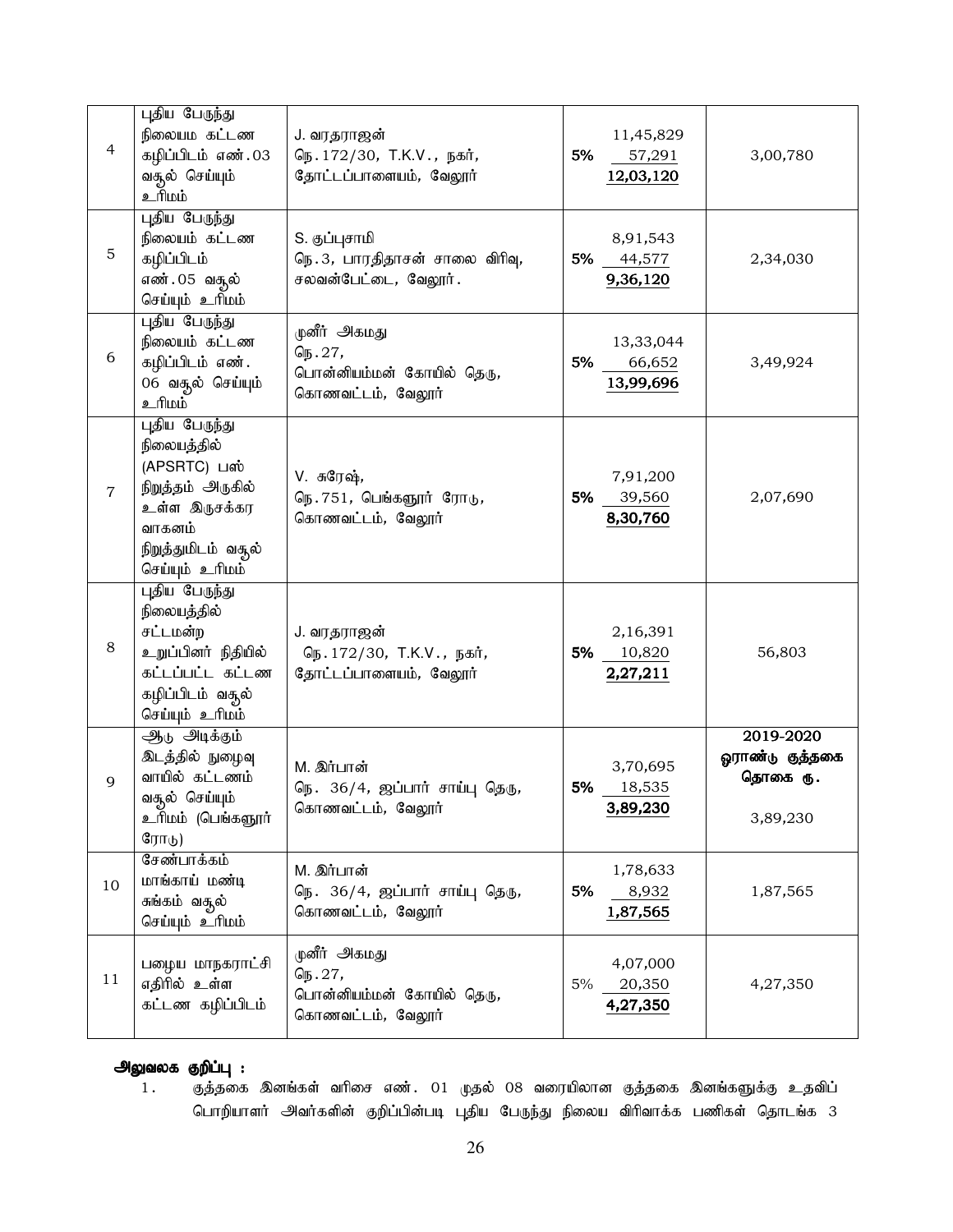மாத காலம் அவகாசம் தேவைப்படும் என்பதாலும் 1.4.2019 முதல் 30.6.2019 வரை குத்தகை இனங்களுக்கு 2018-2019ம் ஆண்டு தொகையில் 5% உயர்வு செய்து குத்தகை தொகை வசூலிக்க நடவடிக்கை மேற்கொள்ள மாமன்றம் அனுமதி வழங்கலாம்.

 $2.$  நைத்தகை இனங்கள் வரிசை எண் 9 முதல் 11 வரையிலான குத்தகை இனங்களுக்கு 2018-19 ம் ஆண்டு 5% உயர்வு செய்து 2019-20ம் ஆண்டு குத்தகை தொகை வசூலிக்கவும் மாமன்றம் அனுமதி வழங்கலாம்.

### (ந.க.எண்:அ1/307/18/ம-4)

### தீர்மானம் எண்: 649 – அலுவலகக் குறிப்பு அங்கீகரிக்கப்பட்டது.

 $(28)$  கேலூர் மாநகராட்சி மண்டலம்-4 ற்க்குட்பட்ட குத்தகை இனங்களுக்கு 2019-2020 ஆம் ஆண்டிற்கான 7.3.2019 அன்று நடைபெற்ற பொது ஏலம் மற்றும் ஒப்பந்தபுள்ளிகள் அளித்துள்ள கீழ்க்கண்ட குத்தகை இனங்களுக்கு மாமன்றத்தின் ஒப்புதலுக்கும் முடிவிற்கும் வைக்கப்படுகிறது.

| வ . எ<br>ண்    | குத்தகை இனங்கள்                                                                                     | குத்தகைதாரர் பெயர்<br>திரு/திருமதி                                                                                                          | 2019-20<br>ஒப்பந்தப்புள்ளி<br>கோரிய தொகை<br>Ф. | சென்ற ஆண்டு<br>குத்தகை தொகை<br>Ф. |
|----------------|-----------------------------------------------------------------------------------------------------|---------------------------------------------------------------------------------------------------------------------------------------------|------------------------------------------------|-----------------------------------|
| $\mathbf{1}$   | புதிய பேருந்து<br>நிலையத்தில் உள்ள<br>இருசக்கர வாகனம்<br>நிறுத்துமிடம் (ஓட்டல்<br>அலங்கார் அருகில்) | பொது ஏலம் மற்றும் ஒப்பந்த புள்ளிகள்<br>கோர எவரும் முன்வரவில்லை.                                                                             |                                                |                                   |
| $\overline{2}$ | புதிய பேருந்து<br>நிலைய கட்டண<br>கழிப்பிடம் 4 (சிறுநீர்<br>(வ்குட்பிடம் மட்டும்                     | பொது ஏலம் மற்றும் ஒப்பந்த புள்ளிகள்<br>கோர எவரும் முன்வரவில்லை.                                                                             |                                                |                                   |
| 3              | புதிய மீன் மார்கெட்<br>சுங்கம் வசூல்<br><u>ப்யிட் உ</u>                                             | M. இர்பான்<br>நெ. 36/4, ஜப்பார் சாய்பு தெரு,<br>கொணவட்டம், வேலூர்                                                                           | $10,35,999/$ -                                 | 14,34,783/                        |
| $\overline{4}$ | மாடு அடிக்கும்<br>இடத்தில் கட்டணம்<br>வசூல் செய்யும்<br><u>ப்யிட் உ</u>                             | M. முனைவர் பாஷா<br>நே. 57/12, இருசால்தார் தெரு<br>சைதாப்பேட்டை, வேலூர்                                                                      | $85,500/-$                                     | $1,04,859/$ -                     |
| 5              | லாரி நிறத்துமிடம்<br>சுங்கம் வசூல்<br>செய்யும் உரிமம்                                               | லாரி நிறுத்துமிடத்தில; Smart City திட்டத்தின் கீழ் Multi Level Car Parking (MLC)<br>அமைய உள்ளதாக இளநிலை பொறியாளர் குறிப்பு வரப்பெற்றுள்ளது. |                                                |                                   |

### அலுவலக குறிப்பு:-

1. குத்தகை இனங்கள் வரிசை எண் 1 மற்றும் 2 இனங்களுக்கு பொது ஏலம் மற்றும் ஒப்பந்தபுள்ளிகள் எவரும் கோர முன்வரவில்லை.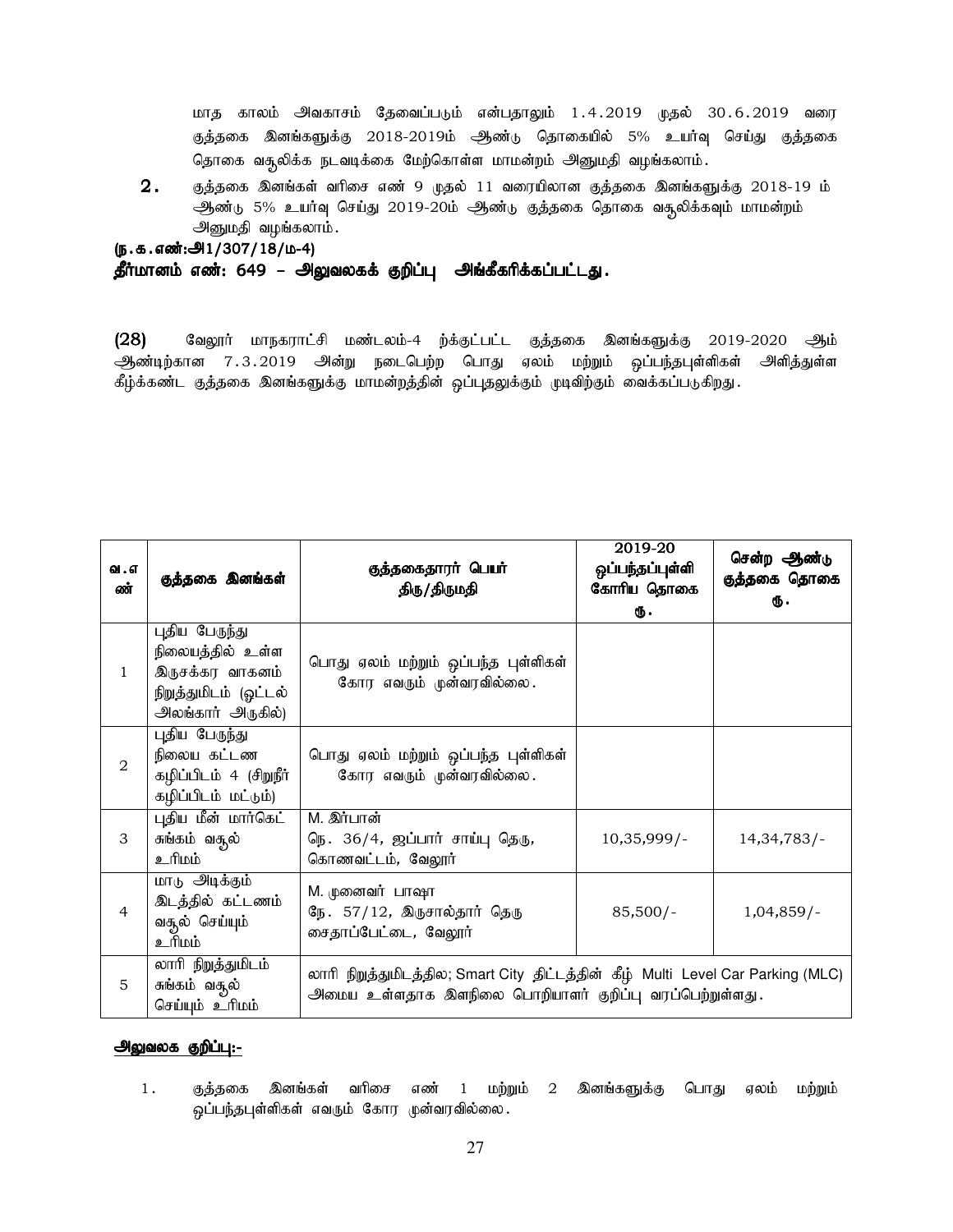- 2. Fj;jif ndA;fs; thpir vz; 3 g[jpa kPd; khh;bfl; Fj;jif bjhif brd;w Mz;il விட குறைவாக வரப்பெற்றுள்ளதால் மறு ஏலம் மற்றும் ஒப்பந்தபுள்ளிகள் கோரலாம்.
- 3. சுத்தகை இனங்கள் வரிசை எண் 4ற்க்கு தொடர்ந்து 4 முறை நடைபெற்ற ஒப்பந்த புள்ளிகளில் 1வது முறை ரு. 50,000/-, 2வது முறை ரு. 72,900/-, 3வது முறை ரு. 80,000/-, 4வது .<br>முறை ரு. 85,500/- எனவே வரப்பெற்ற உயர்ந்தபட்ச ஒப்பந்தபுள்ளி தொகை ரு. 85,500/-கோரியுள்ள திரு. M. இர்பான் என்பவரது ஏற்க மாமன்றம் அனுமதி வழங்கலாம்.
- 4. Fj;jif ndA;fs; thpir vz; 5w;f;F nsepiyg; bghwpahsh; mth;fspd; 4.2.2019 Bjjpa குறிப்பின்படி லாரி நிறுத்துமிடத்தில் Smart City திட்டத்தின் கீழ் ரு. 13.00 கோடி மதிப்பீட்டில் Multi Level Car Parking (MLC) அிமையவுள்ளதாக தெரிவிக்கப்பட்டுள்ளதால் மேற்படி குத்தகை இனத்திற்கு துறை முலம் வசூலிக்க நடவடிக்கை மேற்கொள்ளவும் மாமன்றம் அனுமதி அளிக்கலாம். முன்அனுமதி வழங்கப்பட்டதை மாமன்றம் ஏற்கலாம்

### (ந.க.எண்:அி $1/307/18/\mu$ -4) தீர்மானம் எண்: 650 – அலுவலகக் குறிப்பு அங்கீகரிக்கப்பட்டது.

- $(29)$  1 . திரு.G.செந்தில்குமார், B.E., உதவி பொறியாளர் மற்றும் உதவி ஆணையர்(பொ) மண்டலம்—3, வேலூர் மாநகராட்சி அவர்களின் விண்ணப்ப மனு நாள்.01.03.2019.
	- $2.$  திரு.D.வெஙகடேசன், B.Tech., உதவி பொறியாளர், வேலூர் மாநகராட்சி அவர்களின் விண்ணப்ப மனு நாள்.01.03.2019.
	- 3. திரு.N.மதிவாணன், D.C.E., உதவி ஆணையா்(பொ) மற்றும் இளநிலை பொறியாளா் மண்டலம்–1, வேலூா் மாநகராட்சி அவர்களின் விண்ணப்ப மனு நாள்.01.03.2019.

ஆகியோரது மனுவில் தெரிவித்துள்ளவாறு உதவி செயற்பொறியாளா் பதவி உயா்வு வழஙகுவது குறித்து கோாிக்கை பெறப்பட்டதன் அடிப்படையில் வேலூா் மாநகராட்சி தரம் உயா்த்தப்பட்டதை தொடா்ந்து அரசாணை (நிலை) எண்.125, நகராட்சி நிா்வாகம் மற்றும் குடிநீா் வழஙகல் துறை நாள்.26.11.2018ன் படி தற்போது வேலூா் மாநகராட்சியில் பொறியியல் பிரிவில் Smart City, Modern City, பாதாள சாக்கடை திட்டம் மற்றும் திட்டப் பணிகள் என்று பல பணிகள் நிறைவேற்றப்பட வேண்டியுள்ளதால் மாநகராட்சிக்கு மூன்று உதவி செயற்பொறியாளர்கள் பணியிடத்தை தோற்றுவிக்கவும் இம்மாநகராட்சியின் மொத்த வருவாயில் ஊதியம் மற்றும் ஒய்வூதிய செலவீனம் 49% கீழே உள்ளதாலும் அரசுக்கு பரிந்துரை செய்யவும் மாமன்றத்தின் ஒப்புதலுக்கு சமா்ப்பிக்கப்படுகிறது.

| <u> அலுவலக குறிப்ப:-</u> | 1. திரு.G.செந்தில்குமார், B.E., உதவி பொறியாளர், |
|--------------------------|-------------------------------------------------|
|                          | 2. திரு.D.வெஙகடேசன், B.Tech., உதவி பொறியாளர்,   |
|                          | 3. திரு. N.மதிவாணன், D.C.E., இளநிலை பொறியாளர்   |
|                          | ஆகிய மனுதாரா்களுக்கு மூன்று உதவி செயற்பொறியாளா் |
|                          | பணியிடத்தை கூடுதலாக தோற்றுவிக்க அரசுக்கு        |
|                          | பரிந்துரை செய்யலாம்.                            |
| ரு.க.எண்.சி1/6091/2018)  |                                                 |

தீர்மானம் எண்: 651 – அலுவலகக் குறிப்பு அங்கீகரிக்கப்பட்டது.

(30) Ï«khefuh£Áæy¦ k¡F« F¥ig kw¦W« k¡fhj F¥ig vd E©âæ® cu»l§Ffëy¦ ju« Ãç¤J k¡F« cu¤ij éw¦gid

bra¦a¥gL»wJ. k¡fhj éw¦gid bra¦a Ïayhj bghUs¦fs¦ kw¦W« fhy¦thæy¦ ms¦s¥gL« k© tiffs¦ nrfç¡f jåahf cu»l§F VJ« Ïy¦iy. Mfnt mjid éP¦Phd Kiwæy¦ nrfç¡f éUgh£Áòu« »uhk ãy msit v©.618/1-y¦ 7.57.0 bA¡nl® Ïl« nj®Î bra¦a¥g£Ls¦sJ. Ϫj Ïl« muRiF brhªjkhdjhfΫ, mdhÔd òw«ngh¡fhf cs¦sjhY« ntY® khefuh£Á¡F Âl¡fêÎ nkyh©ik £l¤Âw¦F nkw¦f©l Ïl¤ij tH§f kht£l M£Áa® mt®fël« Ïiréid bjçé¡f khkd¦w¤Âd¦ gh®it¡F«, mDk¡F« it¡f¥gL»wJ.

# **mYtyf¡F¿¥ò**

 E©âæ® cu»l§Ffëy¦ nrfç¡f¥gL«, éw¦gid bra¦a Ïayhj bghUs¦fis (Innert Waste), nj®Î bra¦a¥g£l Ïl¤Ây¦, nrfç¤J éP¦Phd Kiwæy¦ nk«gL¤j, nkw¦f©l Ïl¤ij khefuh£Á¡F tH§f ÏirÎ tH§fyh«.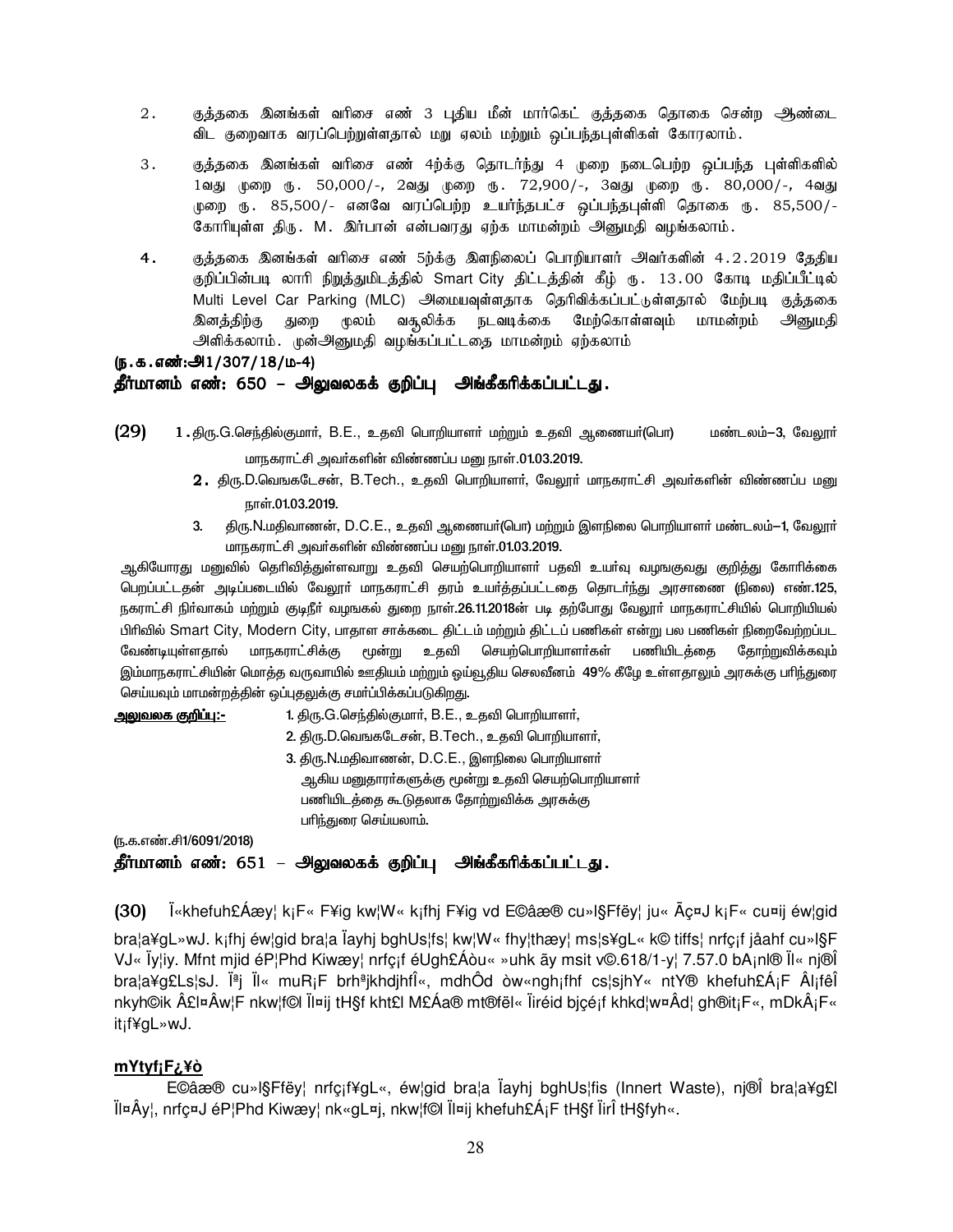# (e.f.v©.8155/2018/v¥1) தீர்மானம் எண்: 652 – அலுவலகக் குறிப்பு அங்கீகரிக்கப்பட்டது.

(31) வேலூர் மாநகராட்சியில், ஸ்மார்ட் சிட்டி திட்டத்தின் கீழ் கீழே பட்டியலில் கண்ட 1 பணிக்கு நகராட்சி நிர்வாக ஆணையர், சென்னை அவர்களின் செயல்முறைகள் ந.க.எண்: 18340/2018/IHSDP-3-2, நாள்:22.11.2018ல் நிர்வாக அனுமதி மற்றும் தலைமை பொறியாளர், நகராட்சி நிர்வாக அணையரகம், சென்னை அவர்களின் ந.க.எண்: 25477/2017/DO1, நாள்:27.12.2018-ல் தொழில் நுட்ப அனுமதியும் வழங்கப்பட்டுள்ளது . மேற்படி 1 பணிக்கு 05.03.2019 அன்று ஒப்பந்தப்புள்ளிகள் பெறப்பட்டுள்ளன .

ஸ்மார்ட் சிட்டி திட்டத்தின் கீழே பட்டியலில் கண்ட 1 பணிக்கு பெறப்பட்டுள்ள ஒப்பந்தப்புள்ளியை முடிவு செய்ய ஒப்புநோக்குப்பட்டியல் மாமன்றத்திற்கு சமர்ப்பிக்கப்படுகிறது.

| ഖ.<br>எண் | பணியின் பெயர்                                                                                                                                 | மதிப்பீடு | ஒப்பந்ததாரா்<br>திருவாளர்கள்                                         | ஒப்பந்தப்புள்ளி<br>மதிப்பிட்டு<br>தொகையைவிட<br>கூடுதல்<br>விலைவிகிதம் | விலை<br>குறைப்பிற்<br>கு பின்<br><b>விலை</b><br>விகிதம் | குறிப்பு                                                                                                      |
|-----------|-----------------------------------------------------------------------------------------------------------------------------------------------|-----------|----------------------------------------------------------------------|-----------------------------------------------------------------------|---------------------------------------------------------|---------------------------------------------------------------------------------------------------------------|
|           | 2                                                                                                                                             | 3         | $\overline{4}$                                                       | 5                                                                     | 6                                                       | 7                                                                                                             |
| 1.        | Establishing of Multi<br>level car Parking at<br>New Bus Stand in<br>Zone-IV in Vellore<br><b>City Municipal</b><br>Corporation (ABD<br>Area) | 1103.00   | M/s.V.M.Construct<br>ion.<br>Gudiyatham<br>Thiru.R.Kumar,<br>Vellore | $+ 4.91\%$ (L1)<br>$+ 8.48\%$ (L2)                                    | $+4.89%$                                                | (L1) ல் +4.89%<br>மதிப்பீட்டுத்<br>தொகையை விட<br>அதிகமான விலை<br>விகிதத்தில்<br>வழங்கப்பட்டுள்ளதை<br>ஏற்கலாம் |

மேற்படி பட்டியலில் கண்ட 1 பணிக்கு பெறப்பட்ட ஒப்பந்தப்புள்ளியில் மதிப்பிட்டு தொகையை விட +4.89% அதிகமான விலைவிகிதத்தில் ஒப்பந்தப்புள்ளி அளித்துள்ள நிறுவனத்தாரின் ஒப்பந்தப்புள்ளியை ஏற்று பட்டியலில் கண்ட 1 பணிக்கு பணி உத்திரவு வழங்க மாமன்றத்தின் அனுமதி வேண்டப்படுகிறது.

## அலுவலக குறிப்பு :

- 1. மாமன்றத்தின் பார்வைக்கு வைக்கப்பட்டுள்ள இப்பொருள் மாமன்றத்தில் பதிவு செய்யலாம்.
- 2. இப்பணிக்கான செலவினத் தொகையை ஸ்மார்ட் சிட்டி திட்டத்தின் கீழ் செலவு செய்யலாம்.
- 3. வேலூர் மாநகராட்சியில் ஸ்மார்ட் சிட்டி திட்டத்தின் கீழ் ஒப்பந்தப்புள்ளி கோரப்பட்ட மேற்கண்ட 1-பணிக்கு ஒப்பந்தப்புள்ளி அளித்துள்ள ஒப்பந்ததாரர் அளித்துள்ள அதிகமான தொகைக்கான  $L1$ (+4.89%) ஒப்பந்தப்புள்ளியை மாமன்றம் ஏற்று பணி உத்திரவு வழங்க அனுமதிக்கலாம்.

## (ந.க.எண். 6209/2015/E1)

## தீர்மானம் எண்: 653 – அலுவலகக் குறிப்பு அங்கீகரிக்கப்பட்டது.

(32) மேலூர் மாநகராட்சியில், ஸ்மார்ட் சிட்டி திட்டத்தின் கீழ் கீழே பட்டியலில் கண்ட 1 பணிக்கு நகராட்சி நிர்வாக அிணையர், சென்னை அவர்களின் செயல்முறைகள் ந.க.எண்: 18340/2018/IHSDP-3-2, நாள்:22.11.2018ல் நிர்வாக அனுமதி அளிக்கப்பட்டதின் அடிப்படையில் தலைமை பொறியாளர், நகராட்சி நிர்வாக அிணையரகம், சென்னை அவர்களின் ந.க.எண்: 25477/2017/DO1, நாள்:27.12.2018-ல் தொழில் நுட்ப அனுமதியும் வழங்கப்பட்டுள்ளது .மேற்படி 1 பணிக்கு 05.03.2019 அன்று ஒப்பந்தப்புள்ளிகள் பெறப்பட்டுள்ளன.

ஸ்மார்ட் சிட்டி திட்டத்தின் கீழே பட்டியலில் கண்ட 1 பணிக்கு பெறப்பட்டுள்ள ஒப்பந்தப்புள்ளியை முடிவு செய்ய ஒப்புநோக்குப்பட்டியல் மாமன்றத்திற்கு சமர்ப்பிக்கப்படுகிறது.

| w.  | பணியின்<br>JWŇ | மதிப்பீடு | . s seri<br>JБ<br>m | பள்ளி  | <b>ഖി</b> ഌെ | கமி |
|-----|----------------|-----------|---------------------|--------|--------------|-----|
| எண் | الما           |           | கிருவாளர்கள்        | $\sim$ | குறைப்பிற்   |     |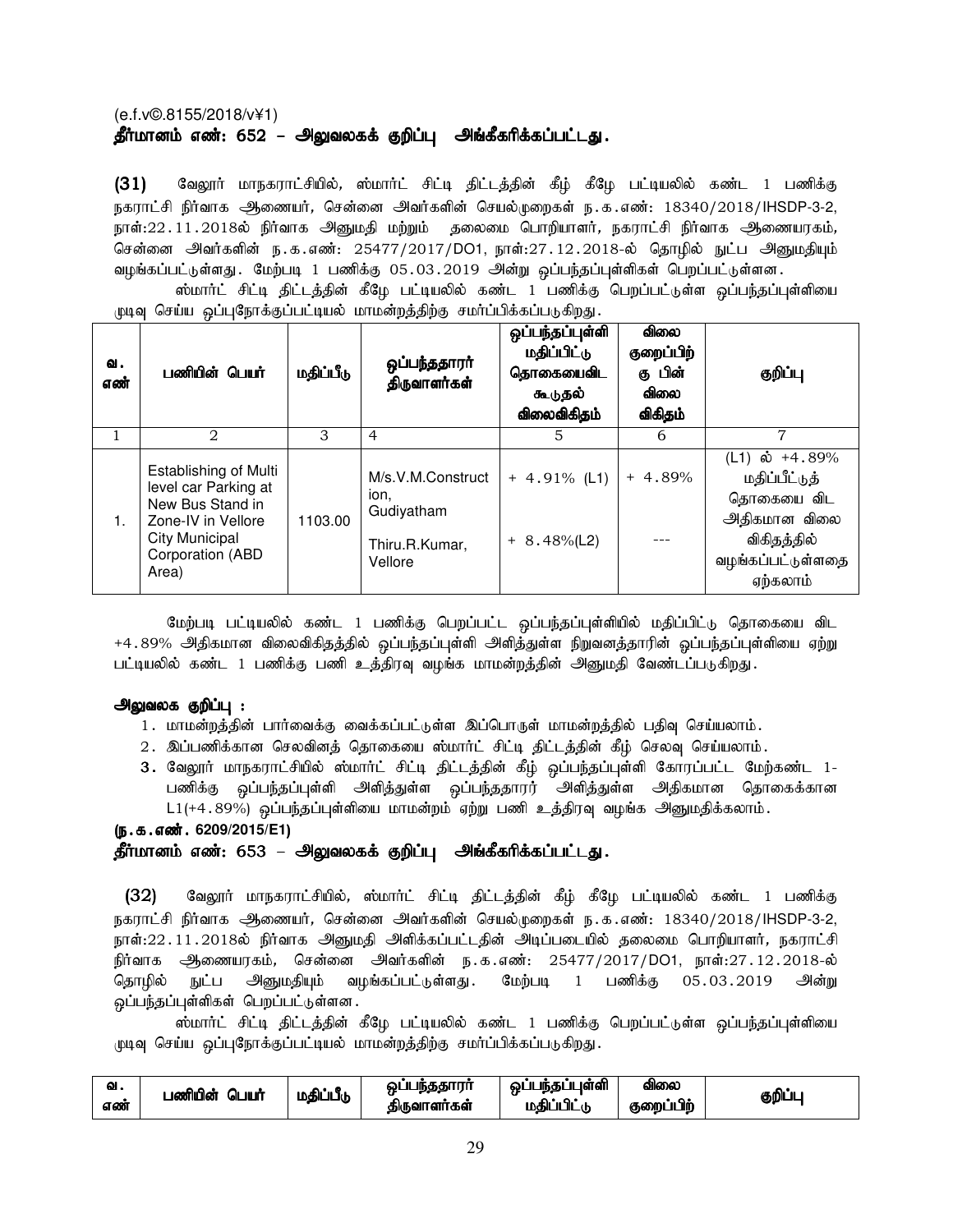|    |                                                                                                                                                                |                   |                                                                                                                          | தொகையைவிட<br>கூடுதல்<br>விலைவிகிதம்                        | கு பின்<br>விலை<br>விகிதம் |                                                                                                                              |
|----|----------------------------------------------------------------------------------------------------------------------------------------------------------------|-------------------|--------------------------------------------------------------------------------------------------------------------------|------------------------------------------------------------|----------------------------|------------------------------------------------------------------------------------------------------------------------------|
|    | $\mathfrak{D}_{\mathfrak{p}}$                                                                                                                                  | 3                 | $\overline{4}$                                                                                                           | 5                                                          | 6                          | 7                                                                                                                            |
| 1. | Establishing of Multi<br>level car Parking at<br>Lorry shed in Ward<br>no.59 in Vellore City<br>Municipal<br>Corporation (ABD<br>Area)<br>$\ddot{\phantom{1}}$ | 1420.00<br>$\sim$ | M/s.RR Thulasi<br>Builders (I) Pvt<br>Ltd., Chennai<br>M/s.Kumar<br>Builders,<br>Ranipet.<br>$\sim$ $\sim$ $\sim$ $\sim$ | $+9.23\%$ (L1)<br>$+ 12.65\%$ (L2)<br>$\sim$ $\sim$ $\sim$ | $+4.90%$                   | (L1) ல் +4.90%<br>மதிப்பீட்டுத்<br>தொகையை விட<br>அதிகமான விலை<br>விகிதத்தில்<br>வழங்கப்பட்டுள்ளதை<br>ஏற்கலாம்<br>$\sim$<br>. |

பெறப்பட்ட 2 விலைப்புள்ளியில் கூடுதல் அிதில் குறைவாக கொடுக்கப்பட்டுள்ள M/s.RR Thulasi Builders (I) Pvt Ltd., Chennai நிறுவனத்தாரிடம் விலை குறைப்பு கடிதம் 07.03.2019 அன்று வழங்கப்பட்டதிற்கு பதில் கடிதமாக M/s.RR Thulasi Builders (I) Pvt Ltd., Chennai, நிறுவனத்தார் 08.03.2019 அன்று மதிப்பீட்டுத் தொகையைவிட 9.23% கூடுதல் தொகையில் (-4.33%) குறைத்து (+4.90%) சம்மத கடிதம் வழங்கப்பட்டதை ஏற்கலாம்.

மேற்படி பட்டியலில் கண்ட 1 பணிக்கு பெறப்பட்ட ஒப்பந்தப்புள்ளியில் மதிப்பிட்டு தொகையை விட +4.90% அதிகமான விலைவிகிதத்தில் ஒப்பந்தப்புள்ளி அளித்துள்ள நிறுவனத்தாரின் ஓப்பந்தப்புள்ளியை ஏற்று பட்டியலில் கண்ட 1 பணிக்கு பணி உத்திரவு வழங்க மாமன்றத்தின் அனுமதி வேண்டப்படுகிறது .

### அலுவலக குறிப்பு :

- 1. மாமன்றத்தின் பார்வைக்கு வைக்கப்பட்டுள்ள இப்பொருள் மாமன்றத்தில் பதிவு செய்யலாம்.
- 2. இப்பணிக்கான செலவினத் தொகையை ஸ்மார்ட் சிட்டி திட்டத்தின் கீழ் செலவு செய்யலாம்.
- 3. வேலூர் மாநகராட்சியில் ஸ்மார்ட் சிட்டி திட்டத்தின் கீழ் ஒப்பந்தப்புள்ளி கோரப்பட்ட மேற்கண்ட 1-பணிக்கு ஒப்பந்தப்புள்ளி அளித்துள்ள ஒப்பந்ததாரர் அளித்துள்ள அதிகமான தொகைக்கான  $L1$ (+4.90%) ஒப்பந்தப்புள்ளியை மாமன்றம் ஏற்று பணி உத்திரவு வழங்க அனுமதிக்கலாம்.

### (ந.க.எண். 6209/2015/E1)

# தீர்மானம் எண்: 654 – அலுவலகக் குறிப்பு அங்கீகரிக்கப்பட்டது.

(33) மேலூர் மாநகராட்சியில், ஸ்மார்ட் சிட்டி திட்டத்தின் கீழ் கீழே பட்டியலில் கண்ட 1 பணிக்கு நகராட்சி நிர்வாக ஆணையர், சென்னை அவர்களின் செயல்முறைகள் ந.க.எண்: 18340/2018/IHSDP-3-2, நாள்:22.11.2018ல் நிர்வாக அனுமதி மற்றும் தலைமை பொறியாளர், நகராட்சி நிர்வாக ஆணையரகம், சென்னை அவர்களின் ந.க.எண்: 25477/2017/DO1, நாள்:27.12.2018-ல் தொழில் நுட்ப அனுமதியும் வழங்கப்பட்டுள்ளது . மேற்படி 1 பணிக்கு 05.03.2019 அன்று ஒப்பந்தப்புள்ளிகள் பெறப்பட்டுள்ளன .

|  |  |  |                                                                          |  |  | ஸ்மார்ட் சிட்டி திட்டத்தின் கீழே பட்டியலில் கண்ட 1 பணிக்கு பெறப்பட்டுள்ள ஒப்பந்தப்புள்ளியை |
|--|--|--|--------------------------------------------------------------------------|--|--|--------------------------------------------------------------------------------------------|
|  |  |  | முடிவு செய்ய ஒப்புநோக்குப்பட்டியல் மாமன்றத்திற்கு சமா்ப்பிக்கப்படுகிறது. |  |  |                                                                                            |

| வ.<br>எண் | பணியின் பெயர்                                                                                | மதிப்பீடு | ஒப்பந்ததாரா<br>திருவாளர்கள்                       | ஒப்பந்தப்புள்ளி<br>மதிப்பிட்டு<br>தொகையைவிட<br>கூடுதல்<br>விலைவிகிதம் | <b>விலை</b><br>குறைப்பிற்<br>கு பின்<br>விலை<br>விகிதம் | குறிப்பு                                                   |
|-----------|----------------------------------------------------------------------------------------------|-----------|---------------------------------------------------|-----------------------------------------------------------------------|---------------------------------------------------------|------------------------------------------------------------|
|           | 2                                                                                            | 3         | 4                                                 | 5                                                                     | 6                                                       |                                                            |
| 1.        | Establishing of Multi<br>level car Parking near<br>Old Bus Stand in<br>Ward No:29 in Vellore | 1267.00   | M/s.Kumar Builders.<br>Ranipet.<br>M/s.RR Thulasi | $+8.68\%$ (L1)                                                        | $+4.92%$                                                | (L1) ல் +4.92%<br>மதிப்பீட்டுத் தொகையை<br>விட அதிகமான விலை |
|           | City Municipal<br>Corporation (ABD<br>Area)                                                  |           | Builders (I) Pvt Ltd.,<br>Chennai - 600083        | $+9.82\%$ (L2)                                                        |                                                         | விகிதத்தில்<br>வழங்கப்பட்டுள்ளதை<br>ஏற்கலாம்               |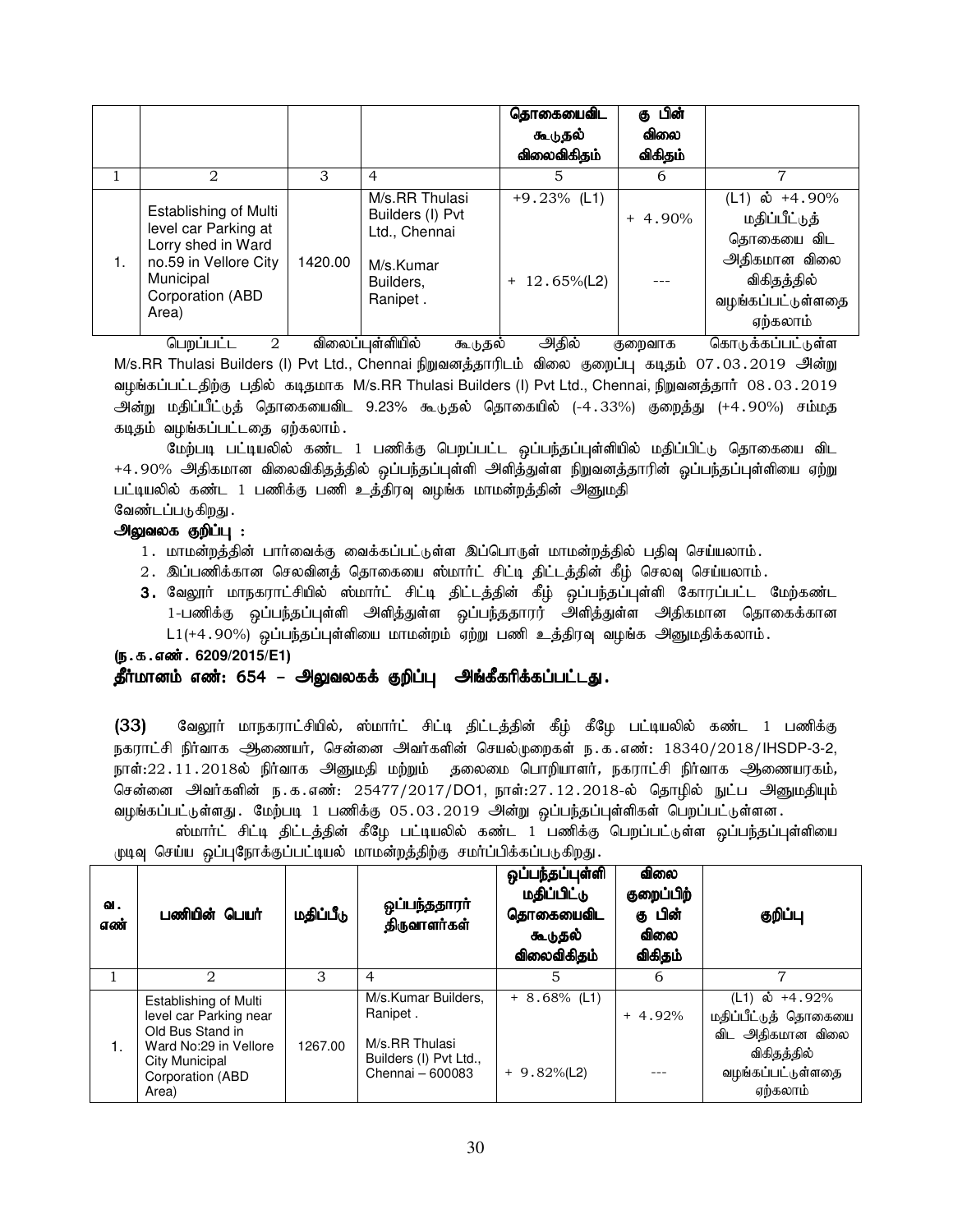பெறப்பட்ட 2 விலைப்புள்ளியில் கூடுதல் அதில் குறைவாக கொடுக்கப்பட்டுள்ள M/s.Kumar Builders, Ranipet நிறுவனத்தாரிடம் விலை குறைப்பு கடிதம் 07.03.2019 அன்று வழங்கப்பட்டதிற்கு பதில் கடிதமாக M/s.Kumar Builders, Ranipet, நிறுவனத்தார் 08.03.2019 அன்று kjpg;gPl;Lj; bjhifiatpl 8.68% TLjy; bjhifapy;  $(-3.76%)$  குறைத்து  $(+4.92%)$  சம்மத கடிதம் வழங்கப்பட்டதை ஏற்கலாம்.

மேற்படி பட்டியலில் கண்ட 1 பணிக்கு பெறப்பட்ட ஒப்பந்தப்புள்ளியில் மதிப்பிட்டு தொகையை விட +4.92% அதிகமான விலைவிகிதத்தில் ஒப்பந்தப்புள்ளி அளித்துள்ள நிறுவனத்தாரின் ஓப்பந்தப்புள்ளியை ஏற்று பட்டியலில் கண்ட 1 பணிக்கு பணி உத்திரவு வழங்க மாமன்றத்தின் அனுமதி வேண்டப்படுகிறது.

### அலுவலக குறிப்பு :

- 1. மாமன்றத்தின் பார்வைக்கு வைக்கப்பட்டுள்ள இப்பொருள் மாமன்றத்தில் பதிவு செய்யலாம்.
- 2. இப்பணிக்கான செலவினத் தொகையை ஸ்மார்ட் சிட்டி திட்டத்தின் கீழ் செலவு செய்யலாம்.
- 3. வேலூர் மாநகராட்சியில் ஸ்மார்ட் சிட்டி திட்டத்தின் கீழ் ஒப்பந்தப்புள்ளி கோரப்பட்ட மேற்கண்ட 1-பணிக்கு ஒப்பந்தப்புள்ளி அளித்துள்ள ஒப்பந்ததாரர் அளித்துள்ள அதிகமான தொகைக்கான  $L1(+4.92%)$  ஒப்பந்தப்புள்ளியை மாமன்றம் ஏற்று பணி உத்திரவு வழங்க அனுமதிக்கலாம்.

### (**ந.க.எண். 6209/2015/S1**)

# தீர்மானம் எண்: 655 – அலுவலகக் குறிப்பு அங்கீகரிக்கப்பட்டது.

(34) வேலூர் மாநகராட்சியில், ஸ்மார்ட் சிட்டி திட்டத்தின் கீழ் கீழே பட்டியலில் கண்ட 1 பணிக்கு நகராட்சி நிர்வாக அணையர், சென்னை அவர்களின் செயல்முறைகள் ந.க.எண்: 18340/2018/IHSDP-3, நாள்:24.10.2018ல் நிர்வாக அனுமதி மற்றும் தலைமை பொறியாளர், நகராட்சி நிர்வாக ஆணையரகம், சென்னை அவர்களின் ந.க.எண்: 25477/2017/DO1 நாள்: 28.01.2019 தொழில் நுட்ப அனுமதியும் வழங்கப்பட்டுள்ளது. மேற்படி 1 பணிக்கு 26.02.2019 அன்று ஒப்பந்தப்புள்ளிகள் பெறப்பட்டுள்ளன.

| வ.<br>எண் | பணியின் பெயர்                                                                                                                                                                                                                        | மதிப்பீடு | ஒப்பந்ததாரா்<br>திருவாளர்கள்                                                                          | ஒப்பந்தப்புள்ளி<br>மதிப்பிட்டு<br>தொகையைவிட<br>கூடுதல்<br>விலைவிகிதம் | <b>விலை</b><br>குறைப்பிற்<br>கு பின்<br><b>விலை</b><br>விகிதம் | குறிப்பு                                                                                                      |
|-----------|--------------------------------------------------------------------------------------------------------------------------------------------------------------------------------------------------------------------------------------|-----------|-------------------------------------------------------------------------------------------------------|-----------------------------------------------------------------------|----------------------------------------------------------------|---------------------------------------------------------------------------------------------------------------|
|           | 2                                                                                                                                                                                                                                    | 3         | $\overline{4}$                                                                                        | 5                                                                     | 6                                                              | 7                                                                                                             |
| 1.        | Construction of side<br>Retaining wall and<br>Landscaping along<br>Nickalsan Channal<br>from Hotel River<br>view to Hotel River<br>View to Thendral<br>Nagar Back side<br>Zone-II in Vellore<br><b>City Municipal</b><br>Corporation | 1450.00   | M/s. JK<br>Construction,<br>Vellore $-4$<br>M/s.Sri<br>Venkatachalapathi<br>&Co.,<br>$Erode - 638009$ | $+ 5.00\%$ (L1)<br>$+ 8.00\%$ (L2)                                    | $+4.85%$                                                       | (L1) ல் +4.85%<br>மதிப்பீட்டுத்<br>தொகையை விட<br>அதிகமான விலை<br>விகிதத்தில்<br>வழங்கப்பட்டுள்ளதை<br>ஏற்கலாம் |

ஸ்மார்ட் சிட்டி திட்டத்தின் கீழே பட்டியலில் கண்ட 1 பணிக்கு பெறப்பட்டுள்ள ஒப்பந்தப்புள்ளியை முடிவு செய்ய ஒப்புநோக்குப்பட்டியல் மாமன்றத்திற்கு சமர்ப்பிக்கப்படுகிறது.

மேற்படி பட்டியலில் கண்ட 1 பணிக்கு பெறப்பட்ட ஒப்பந்தப்புள்ளியில் மதிப்பிட்டு தொகையை விட +4 . 85% அதிகமான விலைவிகிதத்தில் ஒப்பந்தப்புள்ளி அளித்துள்ள நிறுவனத்தாரின் ஓப்பந்தப்புள்ளியை ஏற்று பட்டியலில் கண்ட 1 பணிக்கு பணி உத்திரவு வழங்க மாமன்றத்தின் அனுமதி வேண்டப்படுகிறது.

### அலுவலக குறிப்பு :

- 1. மாமன்றத்தின் பார்வைக்கு வைக்கப்பட்டுள்ள இப்பொருள் மாமன்றத்தில் பதிவு செய்யலாம்.
- 2. இப்பணிக்கான செலவினத் தொகையை ஸ்மார்ட் சிட்டி திட்டத்தின் கீழ் செலவு செய்யலாம்.
- 3. வேலூர் மாநகராட்சியில் ஸ்மார்ட் சிட்டி திட்டத்தின் கீழ் ஒப்பந்தப்புள்ளி கோரப்பட்ட மேற்கண்ட 1-பணிக்கு ஒப்பந்தப்புள்ளி அளித்துள்ள ஒப்பந்ததாரர் அளித்துள்ள அதிகமான தொகைக்கான  $L1+4.85%$ ) ஒப்பந்தப்புள்ளியை மாமன்றம் ஏற்று பணி உத்திரவு வழங்க அனுமதிக்கலாம்.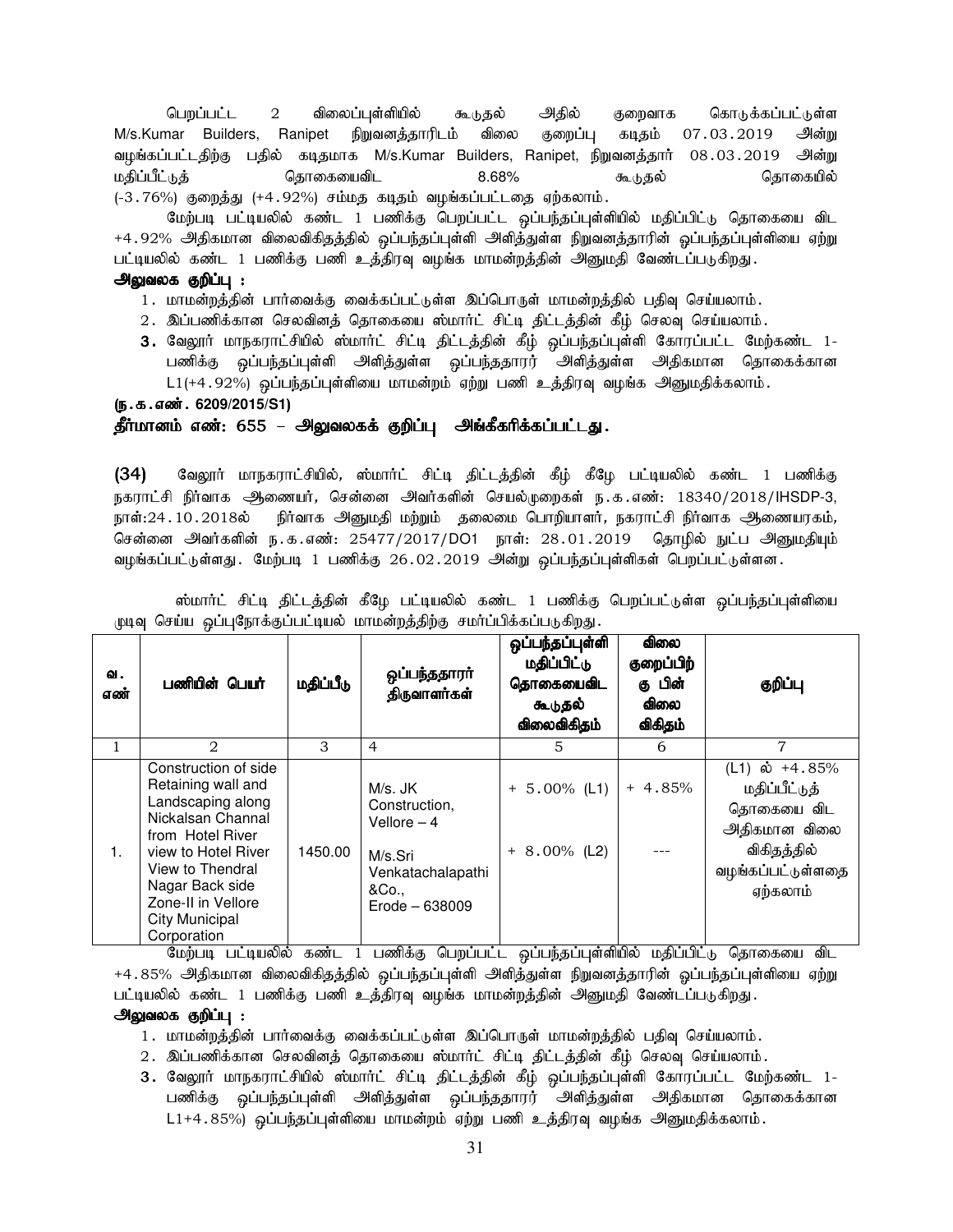## (ந.க.எண். 6209/2015/E1) தீர்மானம் எண்: 656 – அலுவலகக் குறிப்பு அங்கீகரிக்கப்பட்டது.

(35) வேலூர் மாநகராட்சியில், ஸ்மார்ட் சிட்டி திட்டத்தின் கீழ் கீழே பட்டியலில் கண்ட 1 பணிக்கு நகராட்சி நிர்வாக அணையர், சென்னை அவர்களின் செயல்முறைகள் ந.க.எண்: 18340/2018/IHSDP-3, நாள்:24 . 10 . 2018ல் நிர்வாக அனுமதி மற்றும் தலைமை பொறியாளர், நகராட்சி நிர்வாக அணையரகம், சென்னை அிவர்களின் ந.க.எண்: 25477/2017/DO1 நாள்: 28.01.2019 தொழில் நுட்ப அினுமதியும் வழங்கப்பட்டுள்ளது . மேற்படி 1 பணிக்கு 26.02.2019 அன்று ஒப்பந்தப்புள்ளிகள் பெறப்பட்டுள்ளன .

ஸ்மார்ட் சிட்டி திட்டத்தின் கீழே பட்டியலில் கண்ட 1 பணிக்கு பெறப்பட்டுள்ள ஒப்பந்தப்புள்ளியை முடிவு செய்ய ஒப்புநோக்குப்பட்டியல் மாமன்றத்திற்கு சமர்ப்பிக்கப்படுகிறது.

| வ.<br>எண்      | பணியின் பெயர்                                                                                                                                                                                                                                                                             | மதிப்பீடு | ஒப்பந்ததாரா<br>திருவாளர்கள்                                                                                   | ஒப்பந்தப்புள்ளி<br>மதிப்பிட்டு<br>தொகையைவிட<br>கூடுதல்<br>விலைவிகிதம் | விலை<br>குறைப்பிற்<br>கு பின்<br>விலை<br>விகிதம் | குறிப்பு                                                                                                      |
|----------------|-------------------------------------------------------------------------------------------------------------------------------------------------------------------------------------------------------------------------------------------------------------------------------------------|-----------|---------------------------------------------------------------------------------------------------------------|-----------------------------------------------------------------------|--------------------------------------------------|---------------------------------------------------------------------------------------------------------------|
| $\mathbf 1$    | 2                                                                                                                                                                                                                                                                                         | 3         | $\overline{4}$                                                                                                | 5                                                                     | 6                                                | 7                                                                                                             |
| $\mathbf{1}$ . | <b>Construction of Side</b><br>Retaining Wall for a<br>length of 3.94Km<br>and Landscaping at<br>Channel from Old<br>Byue Pass Road to<br><b>Hotel River View</b><br>Junction, Palar<br>River to<br>Mangaimundy and<br>Mangaimundy to<br>Kansalpet Anjineyar<br>Koil Street, Zone -<br>IV | 1450.00   | Thiru, Kumar<br>Builders.<br>Ranipet - 632403<br>M/s. Boss<br>Infrastructures Pvt<br>Ltd., Chennai-<br>600031 | $+ 5.00\%$ (L1)<br>$+10.01\%$ (L2)                                    | $+4.92%$                                         | (L1) ல் +4.92%<br>மதிப்பீட்டுத்<br>தொகையை விட<br>அதிகமான விலை<br>விகிதத்தில்<br>வழங்கப்பட்டுள்ளதை<br>ஏற்கலாம் |

மேலும் பெறப்பட்ட ஒப்பந்தப்புள்ளியில் கூடுதல் விலை விகிதத்தில் அிளித்துள்ள ஒப்பந்ததாரருக்கு விலை குறைப்பு கடிதம் 04.03.2019 அின்று வழங்கப்பட்டதிற்கு பதில் கடிதமாக ஒப்பந்ததாரா் / நிறுவனம் 05.03.2019 அன்று மதிப்பீட்டுத் தொகையைவிட கூடுதல் விலைவிகத்திலிருந்து குறைத்து (1.(+4.92%),) சம்மத கடிதம் வழங்கப்பட்டதை ஏற்கலாம்

மேற்படி பட்டியலில் கண்ட 1 பணிக்கு பெறப்பட்ட ஒப்பந்தப்புள்ளியில் மதிப்பிட்டு தொகையை விட +4.92% அதிகமான விலைவிகிதத்தில் ஒப்பந்தப்புள்ளி அளித்துள்ள நிறுவனத்தாரின் ஓப்பந்தப்புள்ளியை ஏற்று பட்டியலில் கண்ட 1 பணிக்கு பணி உத்திரவு வழங்க மாமன்றத்தின் அனுமதி வேண்டப்படுகிறது.

### அலுவலக குறிப்பு :

- 1. மாமன்றத்தின் பார்வைக்கு வைக்கப்பட்டுள்ள இப்பொருள் மாமன்றத்தில் பதிவு செய்யலாம்.
- 2. இப்பணிக்கான செலவினத் தொகையை ஸ்மார்ட் சிட்டி திட்டத்தின் கீழ் செலவு செய்யலாம்.
- 3. வேலூர் மாநகராட்சியில் ஸ்மார்ட் சிட்டி திட்டத்தின் கீழ் ஒப்பந்தப்புள்ளி கோரப்பட்ட மேற்கண்ட 1-பணிக்கு ஒப்பந்தப்புள்ளி அளித்துள்ள ஒப்பந்ததாரர் அளித்துள்ள அதிகமான தொகைக்கான  $L1$ (+4.92%) ஒப்பந்தப்புள்ளியை மாமன்றம் ஏற்று பணி உத்திரவு வழங்க அனுமதிக்கலாம்.

(ந.க.எண். 6209/2015/E1)

தீர்மானம் எண்: 657 – அலுவலகக் குறிப்பு அங்கீகரிக்கப்பட்டது.

 $(36)$  வேலூர் மாநகராட்சியில், ஸ்மார்ட் சிட்டி திட்டத்தின் கீழ் கீழே பட்டியலில் கண்ட 1 பணிக்கு நகராட்சி நிர்வாக ஆணையர், சென்னை அவர்களின் செயல்முறைகள் ந.க.எண்: 18340/2018/IHSDP-3, நாள்:27.08.2018ல் நிர்வாக அனுமதி மற்றும் தலைமை பொறியாளர், நகராட்சி நிர்வாக ஆணையரகம்,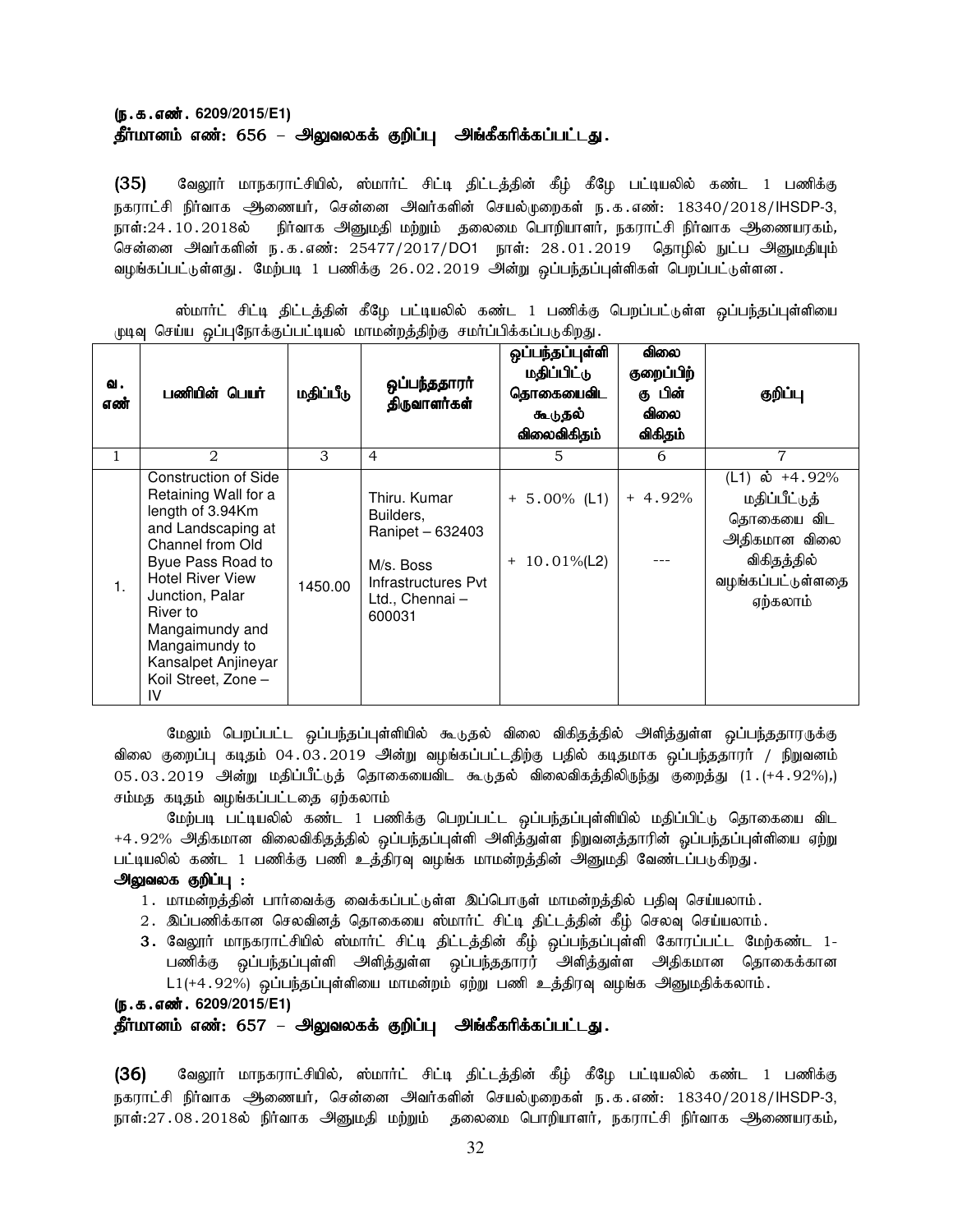சென்னை அவர்களின் ந.க.எண்: 25477/2017/DO1 நாள்: 09.01.2019 தொழில் நுட்ப அனுமதியும் வழங்கப்பட்டுள்ளது . மேற்படி 1 பணிக்கு 28.02.2019 அன்று ஒப்பந்தப்புள்ளிகள் பெறப்பட்டுள்ளன .

ஸ்மார்ட் சிட்டி திட்டத்தின் கீழே பட்டியலில் கண்ட 1 பணிக்கு பெறப்பட்டுள்ள ஒப்பந்தப்புள்ளியை முடிவு செய்ய ஒப்புநோக்குப்பட்டியல் மாமன்றத்திற்கு சமர்ப்பிக்கப்படுகிறது.

| ഖ.<br>எண் | பணியின் பெயர்                                                                                                                                   | மதிப்பீடு | ஒப்பந்ததாரா்<br>திருவாளர்கள்                                                                                  | ஒப்பந்தப்புள்ளி<br>மதிப்பிட்டு<br>தொகையைவிட<br>கூடுதல்<br>விலைவிகிதம் | ഖിതல<br>குறைப்பிற்<br>கு பின்<br><b>விலை</b><br>விகிதம் | குறிப்பு                                                                                                                  |
|-----------|-------------------------------------------------------------------------------------------------------------------------------------------------|-----------|---------------------------------------------------------------------------------------------------------------|-----------------------------------------------------------------------|---------------------------------------------------------|---------------------------------------------------------------------------------------------------------------------------|
|           | 2                                                                                                                                               | 3         | $\overline{4}$                                                                                                | 5                                                                     | 6                                                       | 7                                                                                                                         |
| 1.        | Providing<br>Walkways,<br>Development of<br>Green Space and<br>Beautification of<br>Otteri lake including<br><b>Required Desalting</b><br>works | 800.00    | Thiru. Kumar<br>Builders,<br>Ranipet - 632403<br>M/s. Boss<br>Infrastructures Pvt<br>Ltd., Chennai-<br>600031 | $+9.50\%$ (L1)<br>$+ 13.55\%$ (L2)                                    | $+4.90%$                                                | (L1) $\dot{\omega}$ +4.90%<br>மதிப்பீட்டுத்<br>தொகையை விட<br>அதிகமான விலை<br>விகிதத்தில்<br>வழங்கப்பட்டுள்ளதை<br>ஏற்கலாம் |

மேலும் பெறப்பட்ட ஒப்பந்தப்புள்ளியில் கூடுதல் விலை விகிதத்தில் அிளித்துள்ள ஒப்பந்ததாரருக்கு விலை குறைப்பு கடிதம் 04.03.2019 அின்று வழங்கப்பட்டதிற்கு பதில் கடிதமாக ஒப்பந்ததாரர் / நிறுவனம்  $05.03.2019$  அன்று மதிப்பீட்டுத் தொகையைவிட கூடுதல் விலைவிகத்திலிருந்து குறைத்து ( $1.$ (+4.90%),) சம்மத கடிதம் வழங்கப்பட்டதை ஏற்கலாம்

மேற்படி பட்டியலில் கண்ட 1 பணிக்கு பெறப்பட்ட <u>ஒ</u>ப்பந்தப்புள்ளியில் மதிப்பிட்டு தொகையை விட +4.90% அதிகமான விலைவிகிதத்தில் ஒப்பந்தப்புள்ளி அளித்துள்ள நிறுவனத்தாரின் ஓப்பந்தப்புள்ளியை ஏற்று பட்டியலில் கண்ட 1 பணிக்கு பணி உத்திரவு வழங்க மாமன்றத்தின் அனுமதி வேண்டப்படுகிறது.

### அலுவலக குறிப்பு :

- 1. மாமன்றத்தின் பார்வைக்கு வைக்கப்பட்டுள்ள இப்பொருள் மாமன்றத்தில் பதிவு செய்யலாம்.
- 2. இப்பணிக்கான செலவினத் தொகையை ஸ்மார்ட் சிட்டி திட்டத்தின் கீழ் செலவு செய்யலாம்.
- 3. வேலூர் மாநகராட்சியில் ஸ்மார்ட் சிட்டி திட்டத்தின் கீழ் ஒப்பந்தப்புள்ளி கோரப்பட்ட மேற்கண்ட 1-பணிக்கு ஒப்பந்தப்புள்ளி அளித்துள்ள ஒப்பந்ததாரர் அளித்துள்ள அதிகமான தொகைக்கான L1(+4.90%) ஒப்பந்தப்புள்ளியை மாமன்றம் ஏற்று பணி உத்திரவு வழங்க அனுமதிக்கலாம்.

### (ந.க.எண். 6209/2015/E1)

### தீர்மானம் எண்: 658 – அலுவலகக் குறிப்பு அங்கீகரிக்கப்பட்டது.

 $(37)$  வேலூர் மாநகராட்சிக்குட்பட்ட புதிய பேருந்து நிலையம் விரிவாக்கம் தொடர்பாக நகராட்சி நிர்வாக ஆணையர் அவர்கள் கூடுதல் இடம் அவசியம் குறித்து (Feasibility Study Report) பெறும் பொருட்டு axykno Capital Service Ltd., Nagpur எனும் தனியார் கலந்தாலோசகர் நியமிக்கப்பட்டு இடைகால அிறிக்கை தயார்செய்யப்பட்டு அதற்கான செலவின தொகை ரு.8,42,599/- ஸ்மார்ட் சிட்டி (A&OE) நிர்வாக செலவினத்திலிருந்து செலவினம் செய்ய மாமன்ற தீர்மானம் எண்: 72 நாள்:21.03.2017 அனுமதி பெறப்பட்டுள்ளது. மேலும் மேற்கண்ட axykno Capital Service Ltd., Nagpur என்னும் நிறுவனத்தையே புதிய பேருந்து நிலைய மேம்பாட்டு பணிக்கு திட்டஅிறிக்கை (Preparation of DPR for Development of Vellore Bus Terminal and provide support for Bid Process Management for appointment of Contratctors) தயார் செய்வதற்கு தனியார் கலந்தாலோசகராக நியமித்திட 7வது Smart City நிர்வாக குழு கூட்டத்தில் அனுமதி வழங்கப்பட்டதை தொடர்ந்து 27.04.2018 அன்று பணி உத்தரவு (Letter of Indent) வழங்கப்பட்டுள்ளதை மாமன்றத்தின் பார்வைக்கும் முடிவிற்கும் வைக்கப்படுகிறது.

### அலுவலக குறிப்பு: -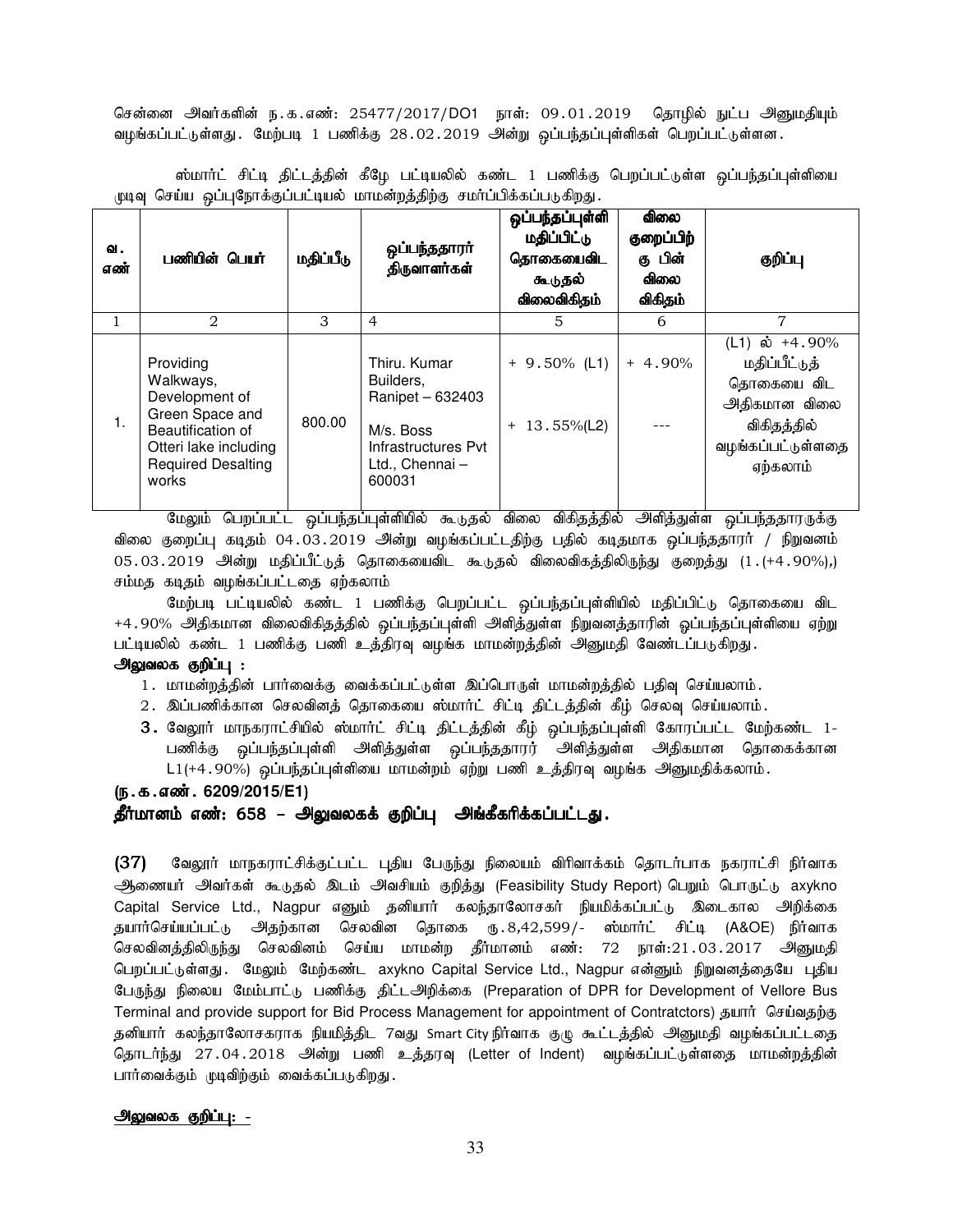- 1. மாமன்றத்தில் பதிவு செய்யலாம்.
- 2. இச்செலவினத் தொகை (ரு.21,29,901/-+GST) Smart City திட்டத்தின் (A&OE) நிர்வாக செலவின நிதியிலிருந்து வழங்க மாமன்றம் அனுமதி வழங்கலாம்.

 $(5.5.5.5\text{...}6209/2015/S1)$ 

தீர்மானம் எண்: 659 – அலுவலகக் குறிப்பு அங்கீகரிக்கப்பட்டது.

(38) வேலூர் மாநகராட்சியில், ஸ்மார்ட் சிட்டி திட்டத்தின் கீழ் கீழே பட்டியலில் கண்ட 1 பணிக்கு நகராட்சி நிர்வாக அூணையர், சென்னை அவர்களின் செயல்முறைகள் ந.க.எண்: 18340/2018/IHSDP-3-7, நாள்:15.10.2018ல் நிர்வாக அனுமதி மற்றும் தலைமை பொறியாளர், நகராட்சி நிர்வாக அணையரகம், சென்னை அவர்களின் ந.க.எண்:  $25477/2017/D$ O1 நாள் $: 26.12.2018$  தொழில் நுட்ப அனுமதியும் வழங்கப்பட்டுள்ளது. மேற்படி 1 பணிக்கு 12.02.2019 அன்று ஒப்பந்தப்புள்ளிகள் பெறப்பட்டுள்ளன.

ஸ்மார்ட் சிட்டி திட்டத்தின் கீழே பட்டியலில் கண்ட 1 பணிக்கு பெறப்பட்டுள்ள ஒப்பந்தப்புள்ளியை முடிவு செய்ய ஒப்புநோக்குப்பட்டியல் மாமன்றத்திற்கு சமர்ப்பிக்கப்படுகிறது.

| ഖ.<br>எண்<br>$\mathbf{1}$ | பணியின் பெயர்<br>2                                                                                                                                                     | மதிப்பீடு<br>₲.<br>லட்சத்தி<br>ல்<br>3 | ஒப்பந்ததாரா்<br>திருவாளர்கள்<br>$\overline{4}$             | ஒப்பந்தப்புள்<br>மதிப்பிட்டு<br>ளி<br>தொகையைவி<br>டகூடுதல்<br>விலைவிகிதம்<br>5 | விலை<br>குறைப்பிற்<br>கு பின்<br>விலை<br>விகிதம்<br>6 | குறிப்பு<br>$\overline{7}$                                                                                                                       |
|---------------------------|------------------------------------------------------------------------------------------------------------------------------------------------------------------------|----------------------------------------|------------------------------------------------------------|--------------------------------------------------------------------------------|-------------------------------------------------------|--------------------------------------------------------------------------------------------------------------------------------------------------|
| 1.                        | Providing 47698<br>water Supply<br>Internal Plumbing<br>works for left out<br><b>House Service</b><br>Connection in<br><b>Vellore City</b><br>Municipal<br>Corporation | 1130.00                                | Thiru.T.Saravan<br>an, Vellore<br>$\overline{\phantom{a}}$ | $+10.05%$<br>(L1)                                                              | $-0.01\%$<br>$\ddotsc$<br>$\sim$ $\sim$               | $(L1)$ ல் $-0.01\%$<br>மதிப்பீட்டுத்<br>தொகையை விட<br>குறைவான விலை<br>விகிதத்தில்<br>வழங்கப்பட்டுள்ளலை<br>த ஏற்கலாம்<br>$\overline{\phantom{a}}$ |

மேலும் பெறப்பட்ட ஒப்பந்தப்புள்ளியில் கூடுதல் விலை விகிதத்தில் அளித்துள்ள ஒப்பந்ததாரருக்கு விலை குறைப்பு கடிதம் 19.02.2019 அின்று வழங்கப்பட்டதிற்கு பதில் கடிதமாக ஒப்பந்ததாரர் / நிறுவனம் 20.02.2019 அன்று மதிப்பீட்டுத் தொகையைவிட கூடுதல் விலைவிகத்திலிருந்து குறைத்து (1.(-0.01%),) சம்மத கடிதம் வழங்கப்பட்டதை ஏற்கலாம்

மேற்படி பட்டியலில் கண்ட 1 பணிக்கு பெறப்பட்ட ஒப்பந்தப்புள்ளியில் மதிப்பிட்டு தொகையை விட -0.01% குறைவான விலைவிகிதத்தில் ஒப்பந்தப்புள்ளி அளித்துள்ள ஒப்பந்ததாரின் ஓப்பந்தப்புள்ளியை ஏற்று பட்டியலில் கண்ட 1 பணிக்கு பணி உத்திரவு வழங்க மாமன்றத்தின் அனுமதி வேண்டப்படுகிறது.

### அலுவலக குறிப்பு :

- 1 . மாமன்றத்தின் பார்வைக்கு வைக்கப்பட்டுள்ள இப்பொருள் மாமன்றத்தில் பதிவு செய்யலாம் .
- 2. இப்பணிக்கான செலவினத் தொகையை ஸ்மார்ட் சிட்டி திட்டத்தின் கீழ் செலவு செய்யலாம்.